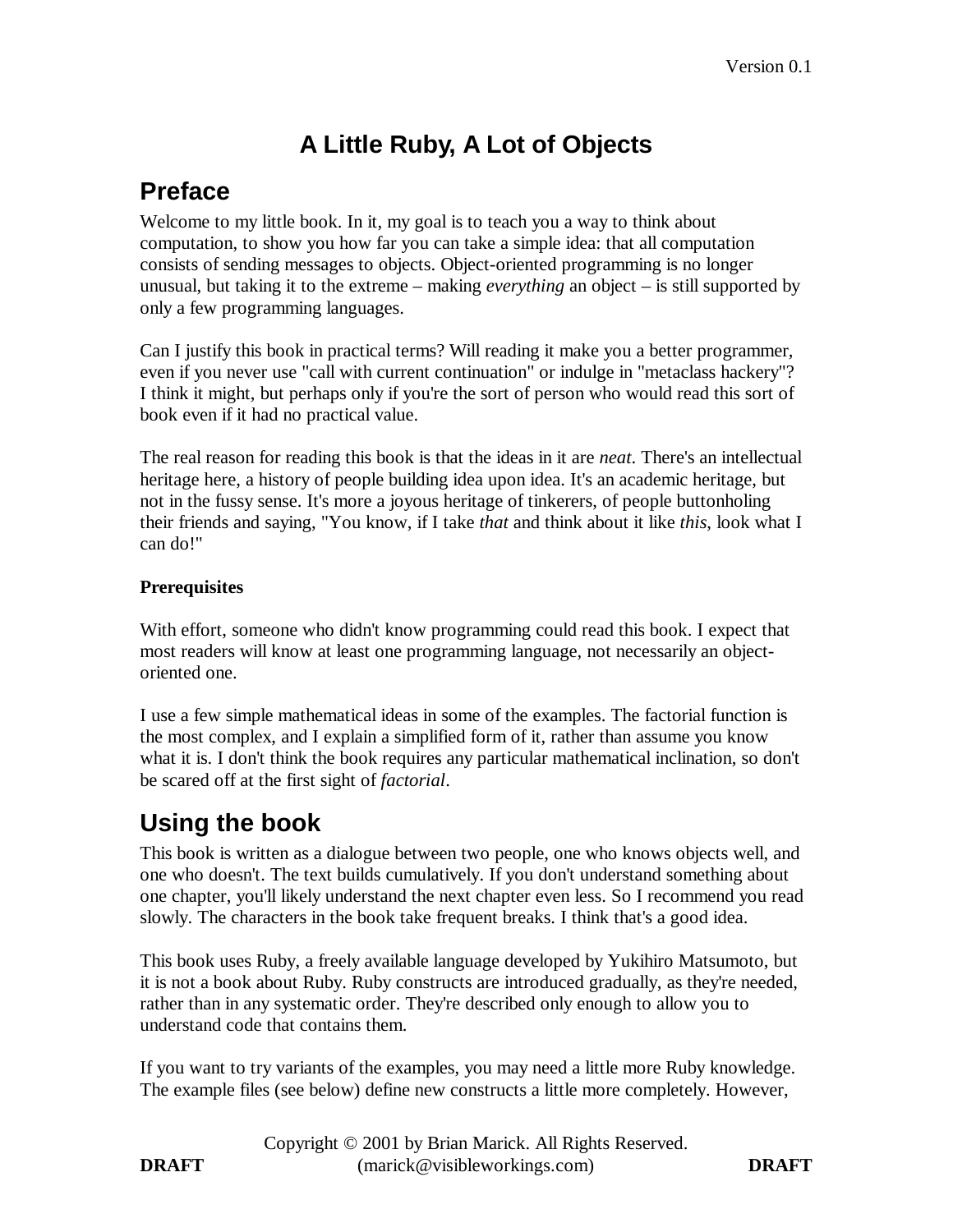even with the examples, this book is not a Ruby tutorial. If you want to use Ruby for general-purpose programming – and you should, since it's a wonderful rapiddevelopment language for many types of applications - the book to read is *Programming Ruby*, by David Thomas and Andrew Hunt (available online at www.rubycentral.com/book/index.html). You'll find that Ruby has many more features than this book describes.

#### **Notation**

Ruby text and values printed by the Ruby interpreter are in *italic font*. Everything else is in normal font. Important terms are in **bold** when they're defined.

Sometimes, one participant will show a partially completed snippet of Ruby code. The unfinished part is indicated with *???*:

```
def finish_this
   ???
end
```
*Bold italic* font is used to draw your attention to a part of some Ruby code

```
class Something
  def some_function
    "look here"
  end
end
```
### **Running the examples**

I recommend you play with the examples as you read.

As of this writing, Ruby works on Unix and Windows. It is available from www.rubylang.org. The Windows download comes from www.rubycentral.com, at www.rubycentral.com/downloads/ruby-install.html.

I recommend you use the Ruby interpreter irb. Here's an example:

```
> irb
irb(main):001:0> 1 + 1
2
irb(main):002:0>
```
All of the examples in the book are available from www.visibleworkings.com/littleruby/source. At the points in the text where an example is complete, a marginal note names the example's file: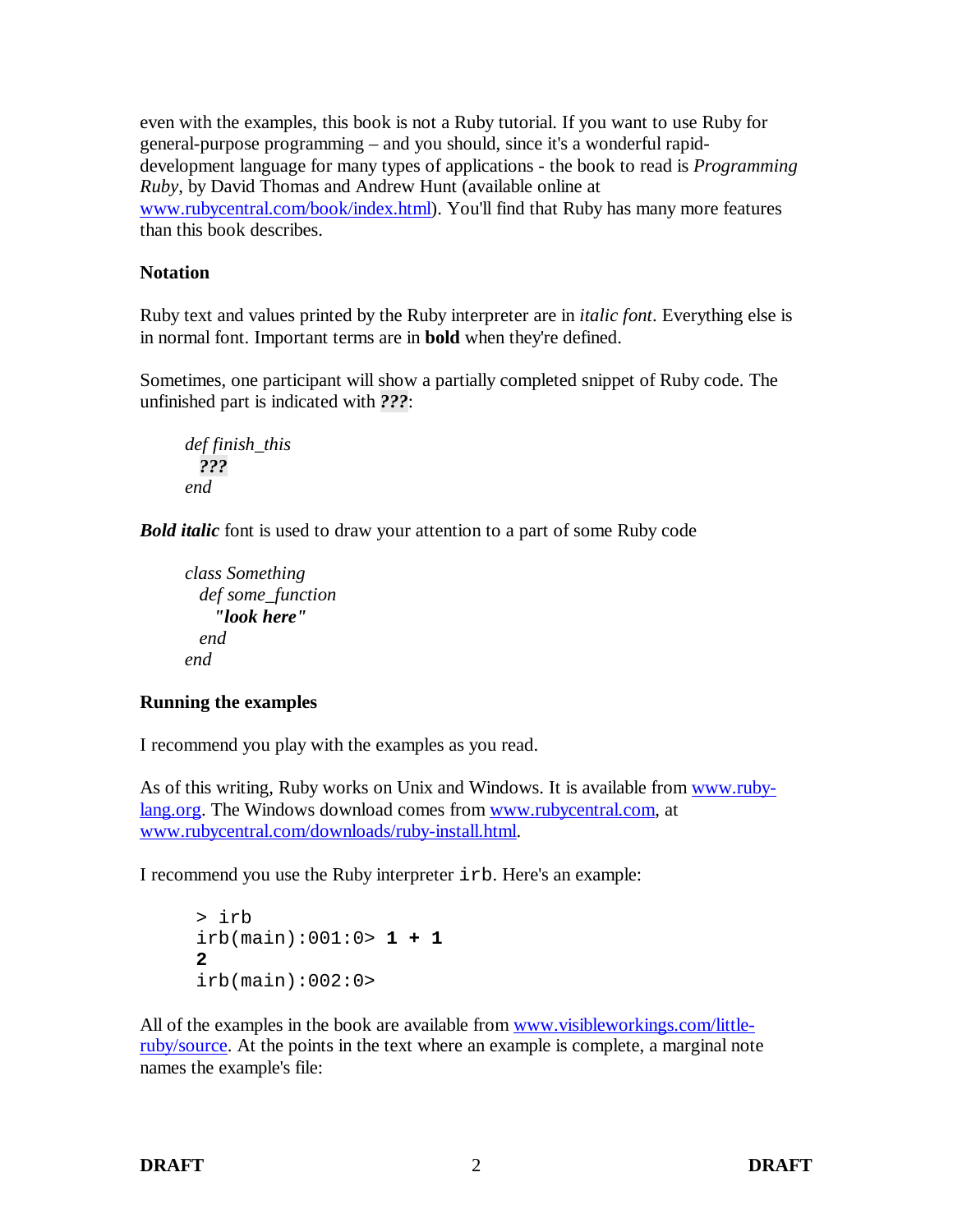Exactly. What do you suppose this Ruby function does?

```
def factorial(n)
         if n == 1 n
          else
            n * factorial(n-1)
          end
       end
ch1-factorial.rb
```
The name tells me it computes factorial, but I'm not sure how.

You can either cut and paste the example into  $i$ rb, or load the example into Ruby like this:

```
> irb
irb(main):001:0> load 'ch1-factorial.rb'
true
irb(main):002:0>
```
(This assumes you're running irb in the directories where the examples live.) Thereafter, you can type things like this:

```
irb(main):002:0> factorial 5
120
irb(main):003:0>
```
## **Acknowledgements**

This book was inspired by *The Little Lisper*, by Daniel P. Friedman and Mattthias Felleisen. I fell in love with their book around 1984. The fourth edition, titled *The Little Schemer*, is still available. If you like this book, you'll like that one too, especially because it treats computation from a different perspective.

*The Little Lisper* is famous for using food in its examples. As the authors say, "[it] is not a good book to read while dieting." As an ironic homage to my inspiration, one of the characters here is an exercise freak. In that way, this is a very different book.

I received help and encouragement from people who read drafts: Al Chou, Mikkel Damsgaard, Joani DiSilvestro, Pat Eyler, Darrell Ferguson, Tammo Freese, Hal E. Fulton, Ned Konz, Dragos A. Manolescu, Dawn Marick, Pete McBreen, Nat Pryce, Christopher Sawtell, Kevin Smith, Dave Thomas, David Tillman, and Eugene Wallingford.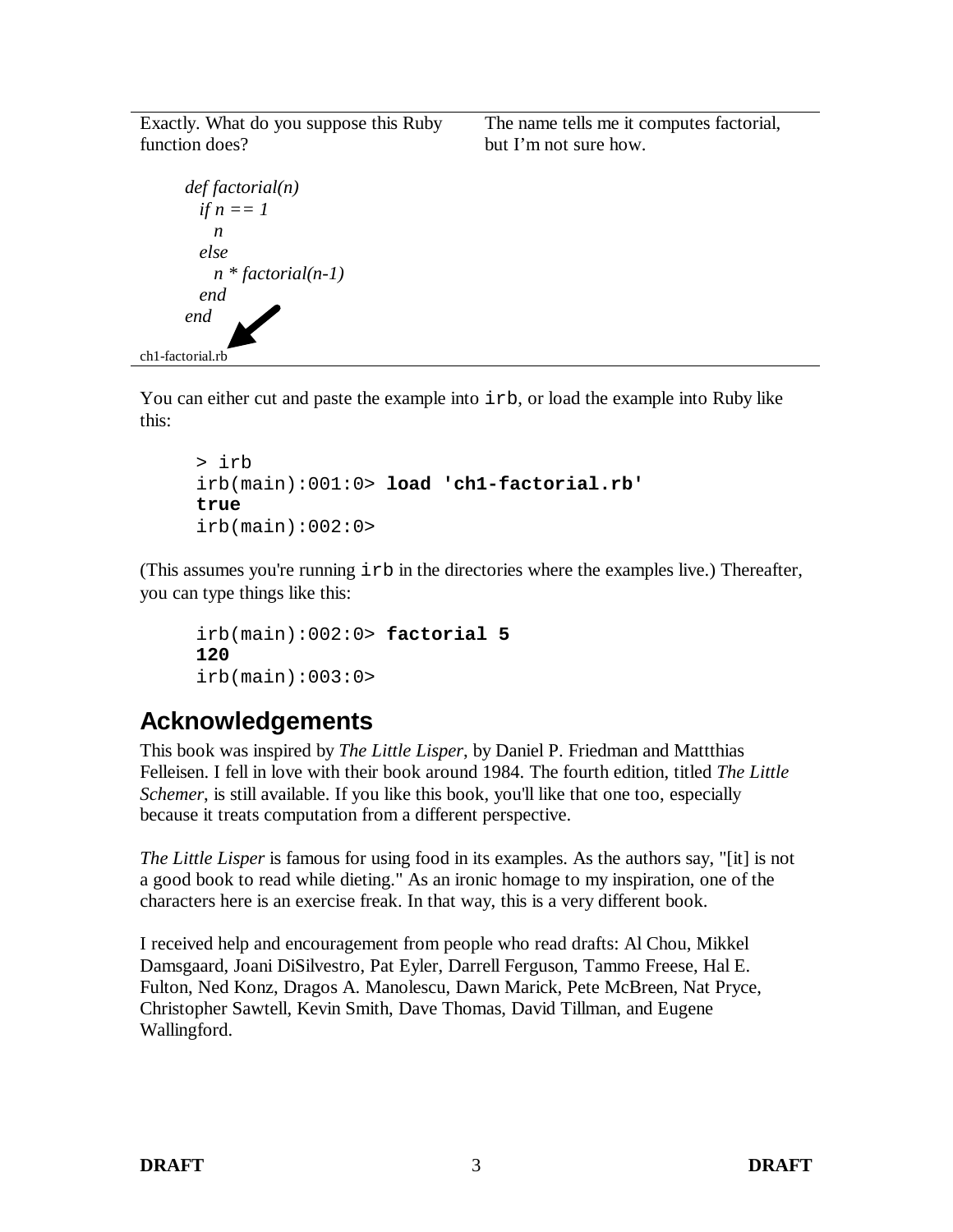# **A Little Ruby, A Lot of Objects**

## **Chapter 1: We've Got Class...**

| What's this?                                                               | The Integer 1                                                          |
|----------------------------------------------------------------------------|------------------------------------------------------------------------|
| 1                                                                          |                                                                        |
| How can I make a 2?                                                        | $\overline{2}$                                                         |
|                                                                            |                                                                        |
| What's another way?                                                        | $2 \times 1$                                                           |
|                                                                            | But that seems silly.                                                  |
|                                                                            |                                                                        |
| Bear with me.<br>How can I compute a 6?                                    | $3 \times 2 \times 1$                                                  |
|                                                                            |                                                                        |
| How about 24?                                                              | $4 \times 3 \times 2 \times 1$                                         |
|                                                                            |                                                                        |
| Does all this look familiar?                                               | Yes. Isn't it a function called factorial?                             |
|                                                                            |                                                                        |
| Right. Do you know what this means when                                    | It means "5 factorial". It computes the                                |
| you see it in a math textbook?                                             | value 120 like this:                                                   |
| 5!                                                                         | $5 \times 4 \times 3 \times 2 \times 1$                                |
| Exactly. What do you suppose this Ruby                                     | The name tells me it computes factorial,                               |
| function does?                                                             | but I'm not sure how.                                                  |
|                                                                            |                                                                        |
| def factorial(n)<br>if $n == 1$                                            |                                                                        |
| $\boldsymbol{n}$                                                           |                                                                        |
| else                                                                       |                                                                        |
| $n * factorial(n-1)$                                                       |                                                                        |
| end<br>end                                                                 |                                                                        |
|                                                                            |                                                                        |
| ch1-factorial.rb                                                           |                                                                        |
| Let's figure it out. Can you turn the<br>computation of $n!$ into a single | If I knew $(n-1)$ , then <i>n</i> , would be<br>$n \times (n-1)!$      |
| multiplication?                                                            |                                                                        |
|                                                                            |                                                                        |
| Look familiar?                                                             | Yes, that's like this line of the <i>def</i> :<br>$n * factorial(n-1)$ |
|                                                                            |                                                                        |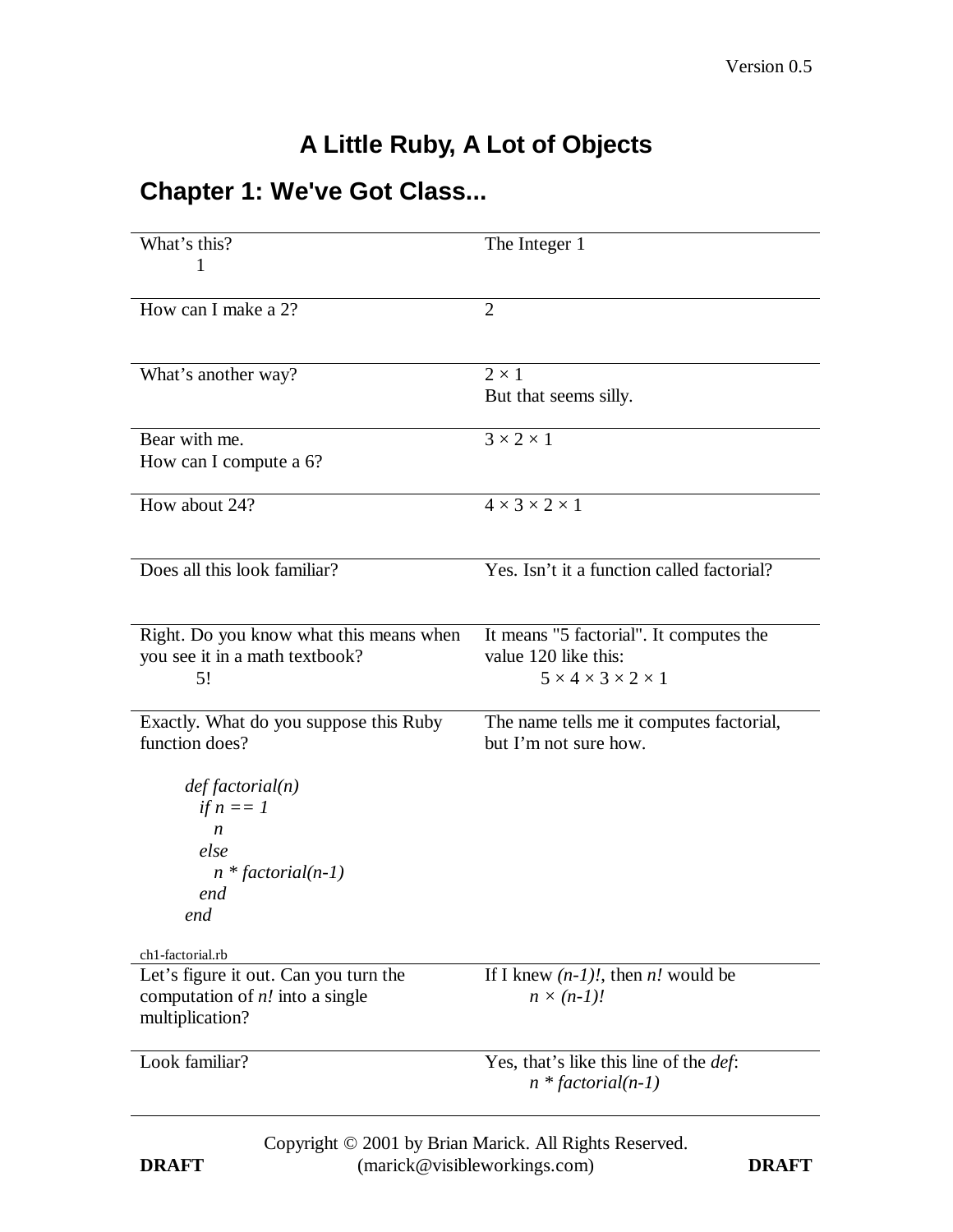| But what happens if the <i>n</i> in $n!$ is 1?                                                                                                                  | I better not multiply by zero, so I suppose I<br>should stop.                                                                                                                           |
|-----------------------------------------------------------------------------------------------------------------------------------------------------------------|-----------------------------------------------------------------------------------------------------------------------------------------------------------------------------------------|
| Stop?                                                                                                                                                           | I mean I shouldn't multiply the argument 1<br>by anything. I know the answer is 1<br>without multiplying.                                                                               |
| Do you see that in the definition of<br>factorial?                                                                                                              | Yes. That looks like the if statement that<br>returns $n$ :<br>if $n == 1$<br>n                                                                                                         |
| So can you describe <i>factorial</i> in words?                                                                                                                  | "If the argument $n$ is 1, the result is 1.<br>Otherwise, the result is $n * factorial(n-1)$ ."                                                                                         |
| And what is the result of this?<br>factorial(5)                                                                                                                 | 120, because that's the result of<br>$5 * factorial(4)$ , which is in turn<br>$4 * factorial(3)$ , which is $3 * factorial(2)$ ,<br>which is $2 * factorial(1)$ , which is 1.           |
| This is an interesting style of programming<br>- breaking problems into smaller pieces, all<br>solved in the same way. Would you like to<br>know more about it? | I would.                                                                                                                                                                                |
| The book to read is The Little Schemer, by<br>Daniel P. Friedman and Matthias Felleisen.                                                                        | OK. But why should I keep reading this<br>book?                                                                                                                                         |
| You already bought it.                                                                                                                                          | Actually, I'm just browsing in the<br>bookstore. I happened to pass it while I was<br>jogging vigorously and healthily after<br>consuming a breakfast of cauliflower and<br>wheat germ. |
| Oh. Well, this book is about a different<br>thing. It's about object-oriented<br>programming in its most free and most<br>fundamental form.                     | That sounds interesting, but I have no idea<br>what an "object" is.                                                                                                                     |
| What if I told you this was an object:<br>1                                                                                                                     | I would be unimpressed. What does that<br>mean?                                                                                                                                         |
| It means that you can do more to it than<br>multiply and divide.                                                                                                | Such as?                                                                                                                                                                                |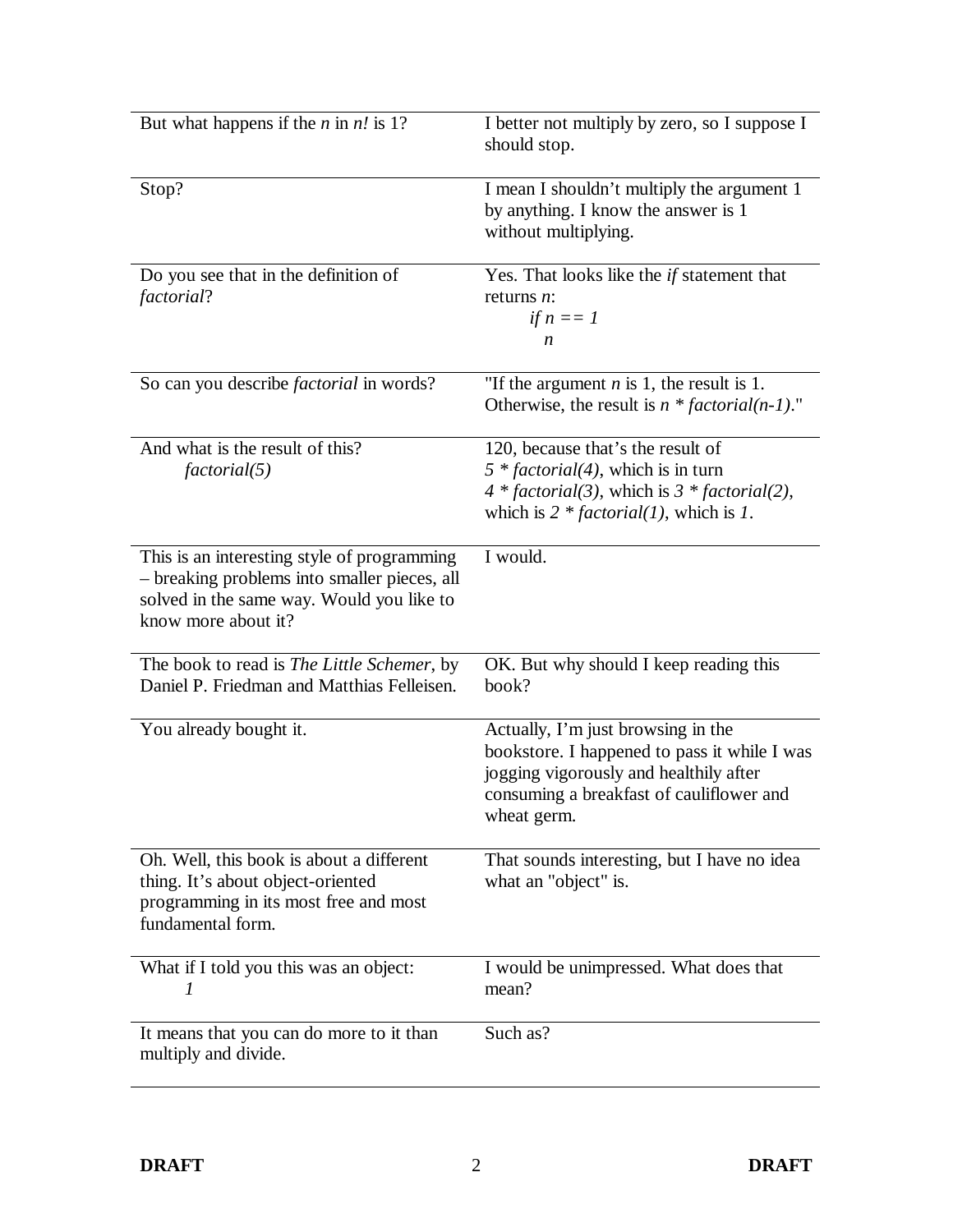| What do you suppose this means?<br>1.next                                                                                                                                                               | 2?                                                                                                                                                                                               |
|---------------------------------------------------------------------------------------------------------------------------------------------------------------------------------------------------------|--------------------------------------------------------------------------------------------------------------------------------------------------------------------------------------------------|
| Right. Can you describe what's going on?                                                                                                                                                                | The Integer object $I$ is asked for the next<br>Integer, which is 2.                                                                                                                             |
| The jargon is that $I$ is sent the <i>next</i><br>message, and it answers (or returns) 2.<br>And what does this mean?<br>1.next.next                                                                    | 3, because 1.next is 2 and 2.next is 3.<br>But somehow this doesn't seem an<br>improvement on $1 + 1 + 1$ .                                                                                      |
| It isn't $-$ yet. But what do you suppose this<br>would mean?<br>5.new_factorial                                                                                                                        | Perhaps it would compute $5!$ in a new way,<br>a way with messages. It would send the<br>new_factorial message to 5, which would<br>answer the result 120. But would that work<br>if I tried it? |
| Not yet. First we have to tell the Integers<br>how new_factorial works. That means<br>defining a <b>method</b> . A method is the<br>function that's invoked when a message is<br>received by an object. | Roughly like <i>factorial</i> does.<br>5.new_factorial should multiply 5 by<br>4.new_factorial.                                                                                                  |
| We'll define Integer's <i>new_factorial</i> like<br>this:                                                                                                                                               |                                                                                                                                                                                                  |
| class Integer<br>def new_factorial<br>???<br>end<br>end                                                                                                                                                 |                                                                                                                                                                                                  |
| How do you think <i>new_factorial</i> should<br>work?                                                                                                                                                   |                                                                                                                                                                                                  |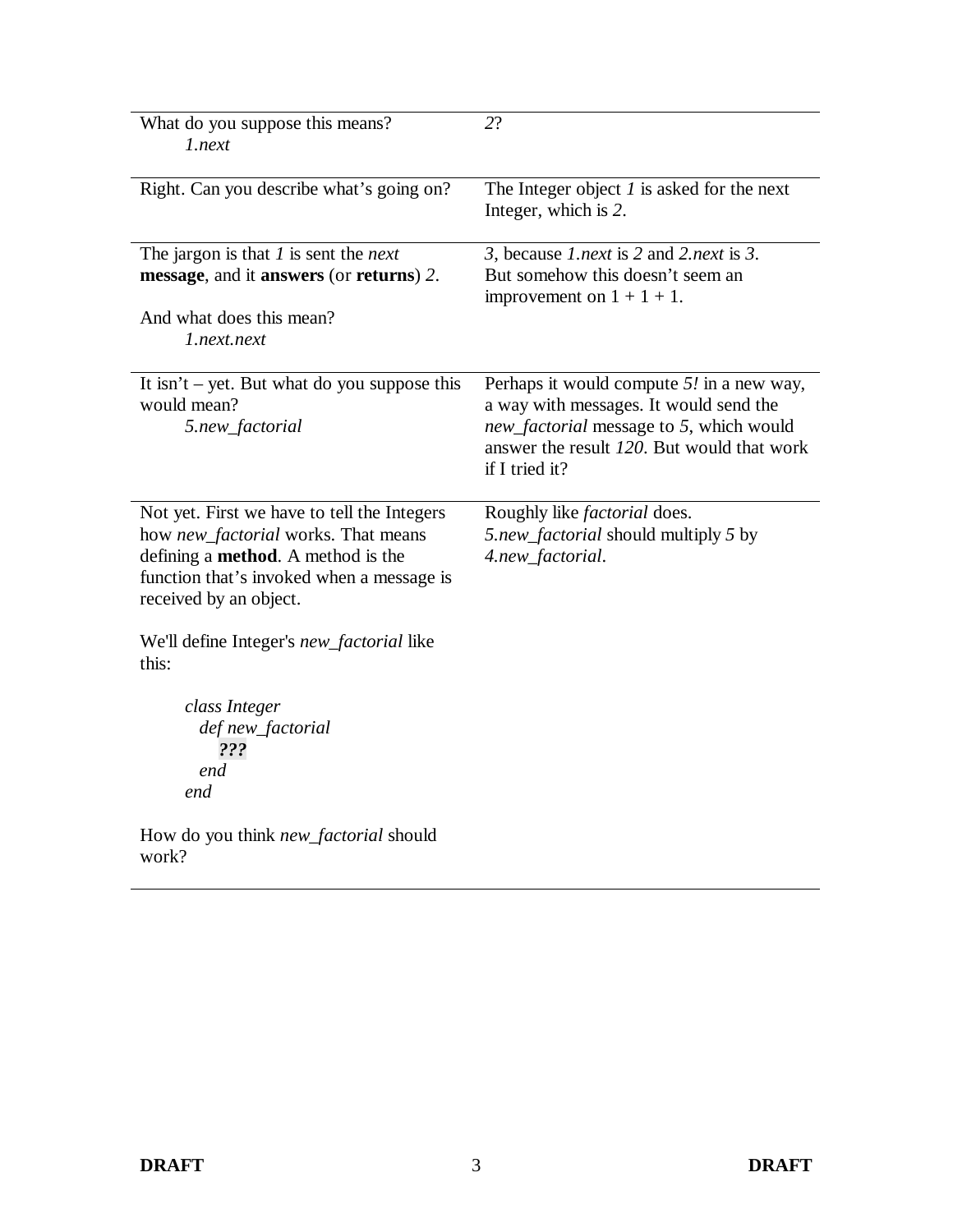| Using the structure of <i>factorial</i> for<br><i>new_factorial</i> , we get this:<br>class Integer<br>def new_factorial<br>if ??? $== 1$<br>???<br>else<br>$222 * (222 - 1)$ .new_factorial<br>end<br>end<br>end | <i>factorial</i> took an argument <i>n</i> , which was<br>used in those places. new_factorial doesn't<br>have an argument. It doesn't need one. The<br>number to compute with is the Integer<br>new_factorial is sent to.<br>So we need something other than $n$ to use<br>in those spots. |
|-------------------------------------------------------------------------------------------------------------------------------------------------------------------------------------------------------------------|--------------------------------------------------------------------------------------------------------------------------------------------------------------------------------------------------------------------------------------------------------------------------------------------|
| Why are the ??? marks there?                                                                                                                                                                                      |                                                                                                                                                                                                                                                                                            |
| Within the definition of any method, self<br>always means the object itself.                                                                                                                                      | So here is <i>new_factorial</i> :                                                                                                                                                                                                                                                          |
|                                                                                                                                                                                                                   | class Integer                                                                                                                                                                                                                                                                              |
|                                                                                                                                                                                                                   | def new_factorial                                                                                                                                                                                                                                                                          |
|                                                                                                                                                                                                                   | if self $== 1$                                                                                                                                                                                                                                                                             |
|                                                                                                                                                                                                                   | self                                                                                                                                                                                                                                                                                       |
|                                                                                                                                                                                                                   | else                                                                                                                                                                                                                                                                                       |
|                                                                                                                                                                                                                   | $self * (self - 1). new\_factorial$<br>end                                                                                                                                                                                                                                                 |
|                                                                                                                                                                                                                   | end                                                                                                                                                                                                                                                                                        |
|                                                                                                                                                                                                                   | end                                                                                                                                                                                                                                                                                        |
|                                                                                                                                                                                                                   | ch1-new-factorial.rb                                                                                                                                                                                                                                                                       |
| Can you say that in words?                                                                                                                                                                                        | "I am an Integer.                                                                                                                                                                                                                                                                          |
|                                                                                                                                                                                                                   |                                                                                                                                                                                                                                                                                            |
|                                                                                                                                                                                                                   | To compute <i>new_factorial</i> , I first check                                                                                                                                                                                                                                            |
|                                                                                                                                                                                                                   | whether I am $1$ . If so, I return myself, $1$ , the                                                                                                                                                                                                                                       |
|                                                                                                                                                                                                                   | factorial of 1.                                                                                                                                                                                                                                                                            |
|                                                                                                                                                                                                                   | If I'm bigger than $I$ , the right result is                                                                                                                                                                                                                                               |
|                                                                                                                                                                                                                   | obtained by multiplying me by the factorial                                                                                                                                                                                                                                                |
|                                                                                                                                                                                                                   | of the number one less than me."                                                                                                                                                                                                                                                           |
|                                                                                                                                                                                                                   | 5.new_factorial sends the message                                                                                                                                                                                                                                                          |
| Excellent. And what does 5.new_factorial<br>do?                                                                                                                                                                   | "new_factorial" to an object of class                                                                                                                                                                                                                                                      |
|                                                                                                                                                                                                                   | Integer, which responds by invoking the                                                                                                                                                                                                                                                    |
|                                                                                                                                                                                                                   | method of the same name and returning its                                                                                                                                                                                                                                                  |
|                                                                                                                                                                                                                   | result. Is that right?                                                                                                                                                                                                                                                                     |
|                                                                                                                                                                                                                   |                                                                                                                                                                                                                                                                                            |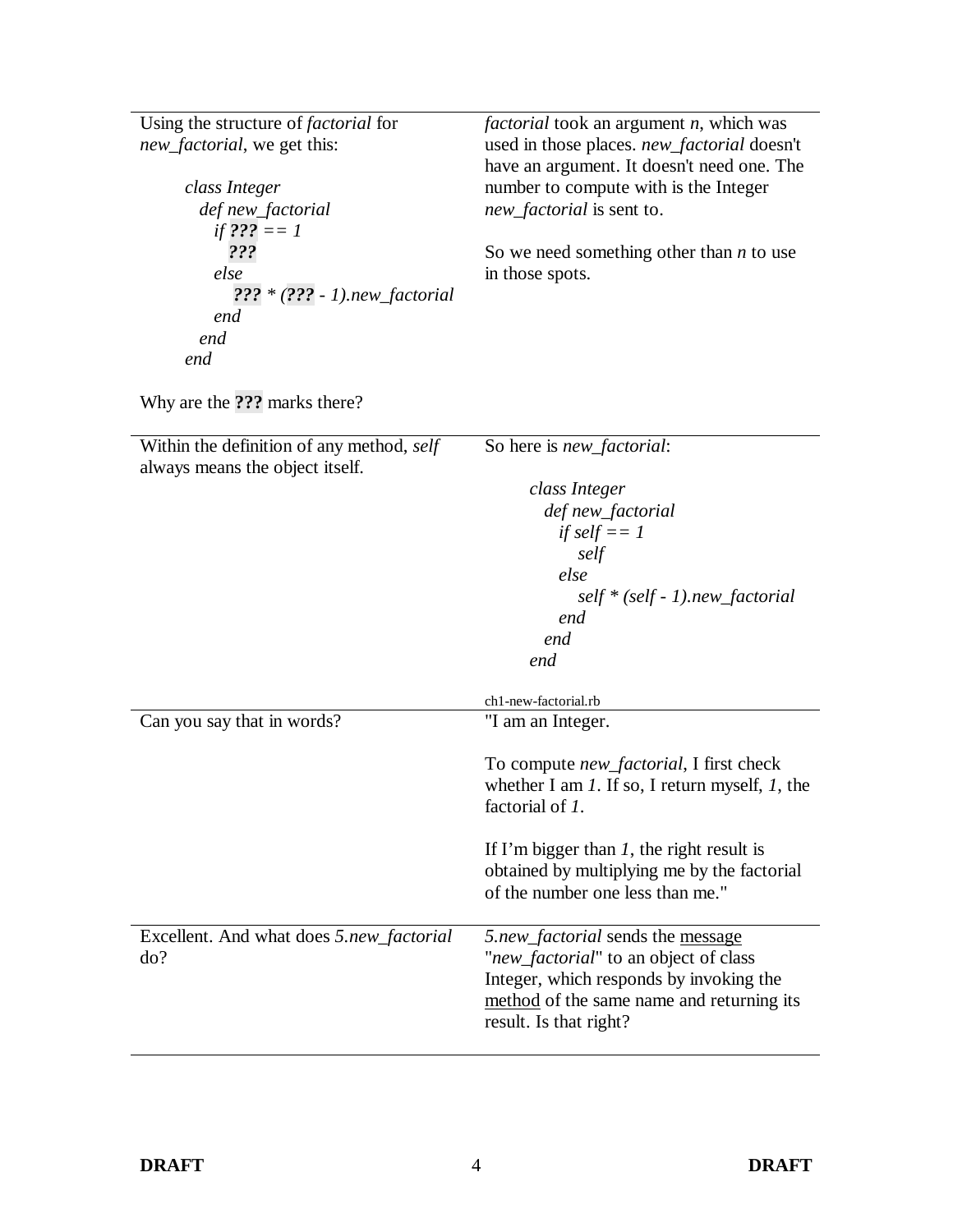| Exactly.                                                                                                                                                                                                                                                    | That's pretty neat. I confess that I'm a bit<br>disappointed, though, that there are two<br>kinds of computation: message sends like<br>new_factorial, and ordinary<br>multiplications.                                                                                           |
|-------------------------------------------------------------------------------------------------------------------------------------------------------------------------------------------------------------------------------------------------------------|-----------------------------------------------------------------------------------------------------------------------------------------------------------------------------------------------------------------------------------------------------------------------------------|
| Ah, but there really aren't. Let's be<br>explicit. What do you suppose is the result<br>of this?<br>5.send("new_factorial")                                                                                                                                 | That seems to be another way of writing<br>"send the message new_factorial to 5", so I<br>suppose the answer is 120.                                                                                                                                                              |
| Precisely. And what do you suppose is the<br>result of this?<br>$3. send("*, 2)$                                                                                                                                                                            | Send the message $*$ to the object 3, giving<br>it the argument 2? That would mean the<br>same thing as this:<br>$3 * 2$<br>That is,<br>6                                                                                                                                         |
| Right again. What happens in response to<br>$3*2$ is the same old (or, rather, new)<br>message sending. " $3 * 2$ " is just <i>syntactic</i><br>sugar.                                                                                                      | Agh! Sugar is poison!                                                                                                                                                                                                                                                             |
| The designers of some languages agree.<br>They use less syntactic sugar. Everything is<br>more explicitly a message send. But people<br>have grown up expecting some things, like<br>arithmetic, to look a certain way, so Ruby<br>follows that convention. | But underneath, all computation consists of<br>sending messages to objects, possibly<br>including other objects as arguments.<br>When I write a program, I'll be continually<br>saying, "O object, please do such-and-so<br>for me, using these other objects to help",<br>right? |
| Exactly. In some cases, you'll be thinking<br>explicitly in those terms. In others, you'll<br>probably let the syntactic sugar hide the<br>underpinnings from you.                                                                                          | factorial is the message, but it doesn't<br>seem to be sent to any object, unlike<br>new_factorial. There must be an implicit<br>receiver when none is explicitly mentioned.                                                                                                      |
| You saw another example of syntactic<br>sugar earlier. Where's the sugar in this?<br>factorial(5)                                                                                                                                                           |                                                                                                                                                                                                                                                                                   |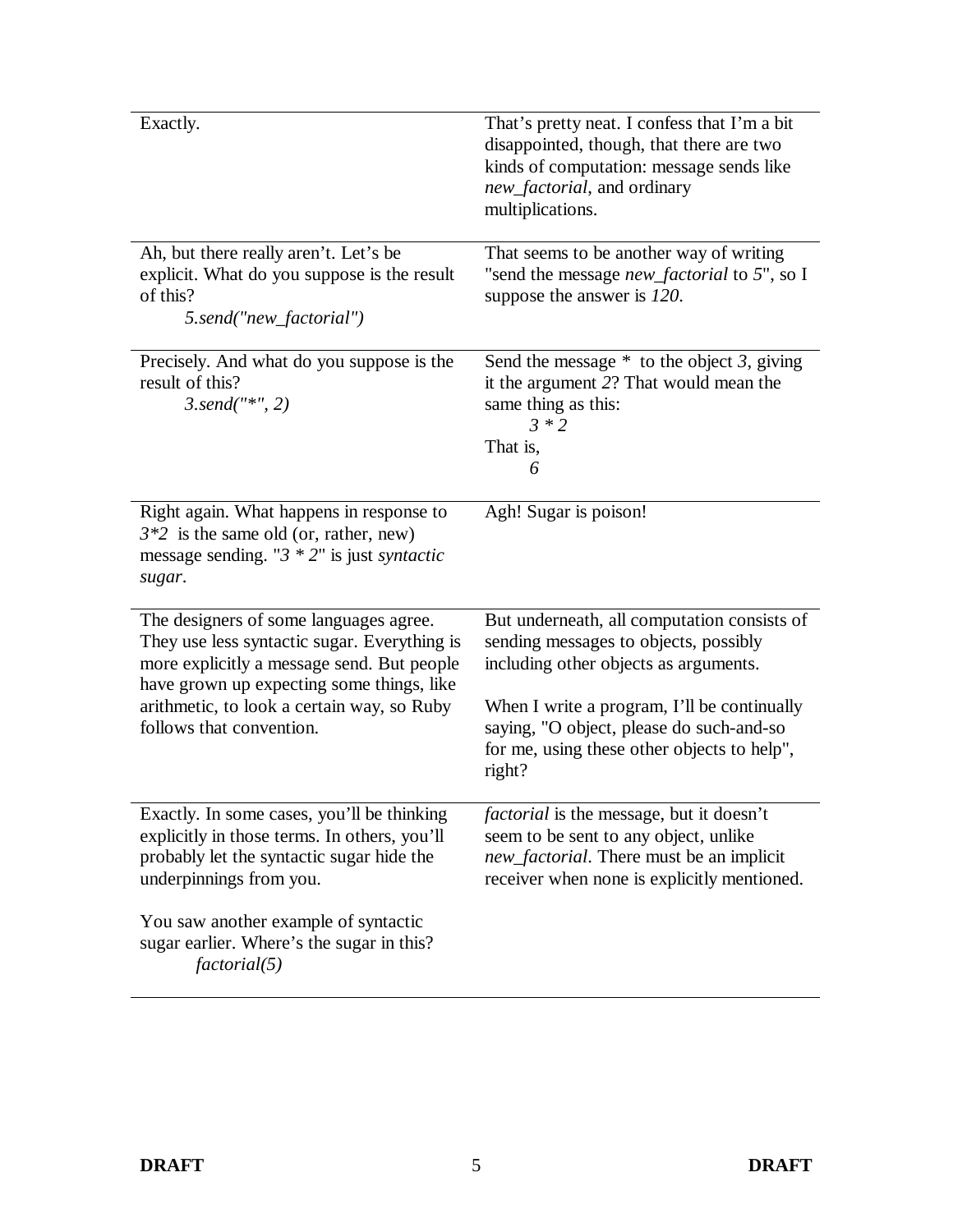| That implicit receiver is <i>self</i> . So this:<br>factorial(5)<br>is exactly the same as this:<br>self.factorial(5)                                                                                                                    | I understand what <i>self</i> is when I write<br>something like this:<br>5.new_factorial<br>But what is it when I write:<br>self.factorial(5)<br>outside of any <i>class</i> or <i>def</i> ? |
|------------------------------------------------------------------------------------------------------------------------------------------------------------------------------------------------------------------------------------------|----------------------------------------------------------------------------------------------------------------------------------------------------------------------------------------------|
| For the moment, I shouldn't say. But as<br>long as <i>factorial</i> doesn't use <i>self</i> (which it<br>doesn't), what exactly <i>self</i> is doesn't<br>matter. I promise that you'll understand the<br>answer by the end of the book. | Thanks, but heavy food makes me sleepy.<br>A brisk set of jumping jacks should do the<br>trick.                                                                                              |
| Perhaps now would be a good time for a<br>pizza break?                                                                                                                                                                                   |                                                                                                                                                                                              |

| What's this?<br>" $Ruby$ "                 | It's a String.                                     |
|--------------------------------------------|----------------------------------------------------|
| And this?                                  | Another String. This one's only one                |
| "a"                                        |                                                    |
|                                            | character long.                                    |
| And this?                                  | A one-character String, where the one              |
| "3"                                        | character happens to be 3.                         |
|                                            |                                                    |
| Is "3" the same thing as $3$ ?             | No. One's an Integer and one's a String.           |
|                                            |                                                    |
| What do you suppose this does?             | It asks for the next string after " $a$ ". " $b$ " |
| $"a"$ .next                                | seems like it might be a useful answer.            |
|                                            |                                                    |
| And how about this?                        | "aab"?                                             |
| "aaa".next                                 |                                                    |
|                                            |                                                    |
| Right. What if you sent the "*" message to | I suppose you'd get "Ruby" three times,            |
| a string, as is done here:                 | like this:                                         |
| " $Ruby" * 3$                              | "RubyRubyRuby"                                     |
| or here:                                   |                                                    |
| "Ruby".send("*", 3)                        |                                                    |
|                                            |                                                    |

#### **The First Message** *Computation is sending messages to objects.*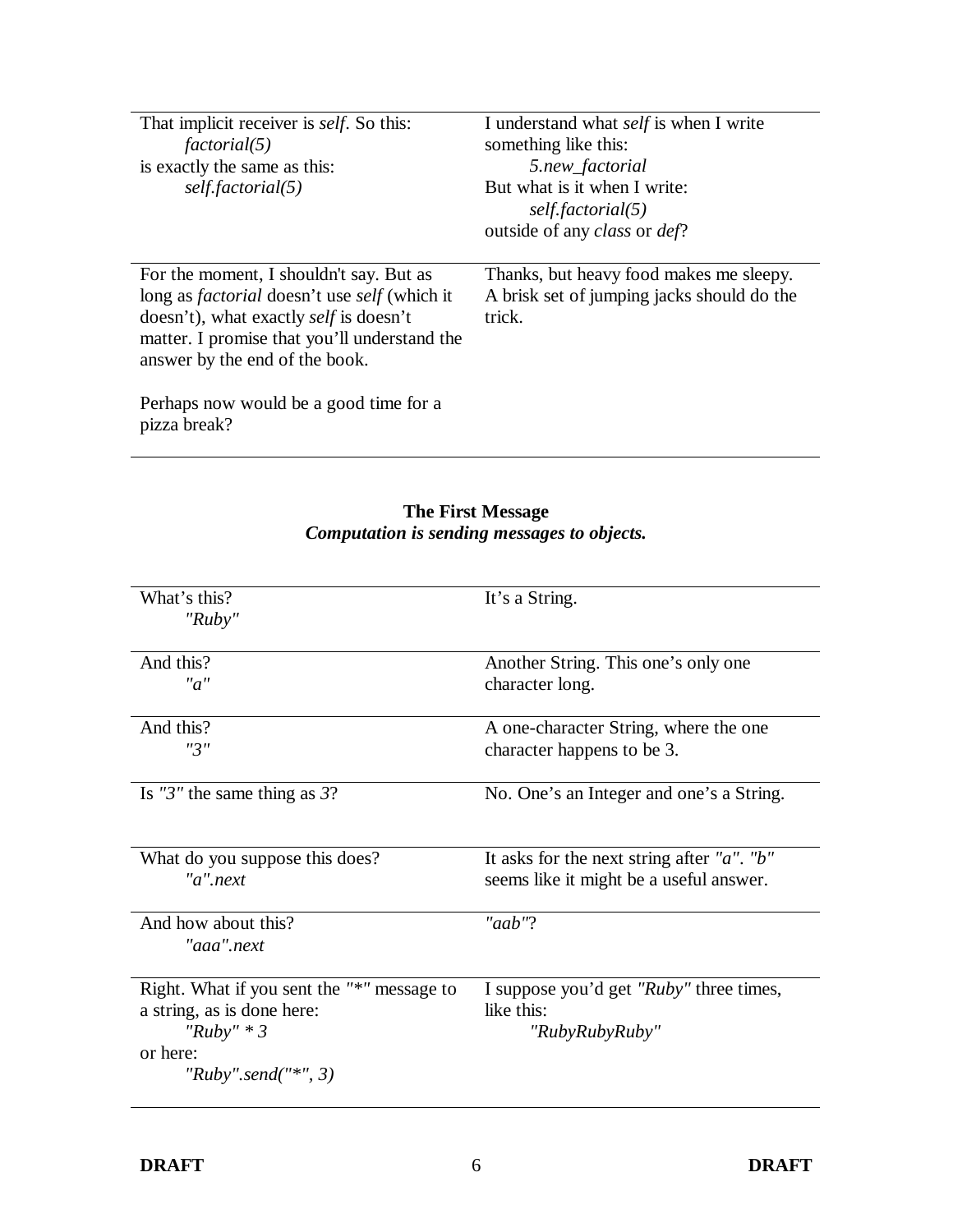| Do you think that every message you can<br>send to a String can also be sent to an                                                                    | That doesn't seem sensible. There must be<br>things you can do to Strings that make no                                                                           |
|-------------------------------------------------------------------------------------------------------------------------------------------------------|------------------------------------------------------------------------------------------------------------------------------------------------------------------|
| Integer?                                                                                                                                              | sense for Integers.                                                                                                                                              |
| How about "upper case yourself"?                                                                                                                      | That doesn't seem to make sense for<br>Integers.                                                                                                                 |
| What's the result of this?<br>"Ruby".upcase                                                                                                           | "RUBY"                                                                                                                                                           |
| And the result of this?<br>3.upcase                                                                                                                   | A message about "undefined method<br>'upcase'".                                                                                                                  |
| Can you think of a message to an Integer<br>that wouldn't make sense for a String?                                                                    | How about "Ruby".new_factorial? That<br>shouldn't work, because we defined<br>new_factorial for Integers.                                                        |
| Integer and String are both classes. Judging<br>from what you've seen so far, what are<br>classes for?                                                | An object's class determines which<br>messages it responds to.                                                                                                   |
| If you could look at String's definition of<br>the method <i>next</i> , do you suppose it would<br>look the same as Integer's definition of<br>next?  | It doesn't seem like it could. They behave<br>differently. For example, "z".next is "aa".<br>Computing that seems different than<br>computing that 9.next is 10. |
| So two messages can be the same, but that<br>doesn't mean the methods invoked when<br>they're sent are. We say that message<br>names are polymorphic. | I see, though fancy words like<br>"polymorphic" make me want to jump up<br>and run around in tight little circles.                                               |
| We won't use the word much, but the idea<br>is important.                                                                                             | I'm afraid that I don't see what the big deal<br>is.                                                                                                             |
| Let's look at a more substantial example.<br>What should be the result of executing<br>this?<br>ascending? $(1, 2, 3)$                                | <i>true</i> , I suppose, since 3 is bigger than 2 and<br>2 is bigger than 1.                                                                                     |
| Can you write <i>ascending</i> ?                                                                                                                      | Sure:<br>def ascending?(first, second, third)<br>first $\lt$ second && second $\lt$ third<br>end                                                                 |
|                                                                                                                                                       | ch1-ascending.rb                                                                                                                                                 |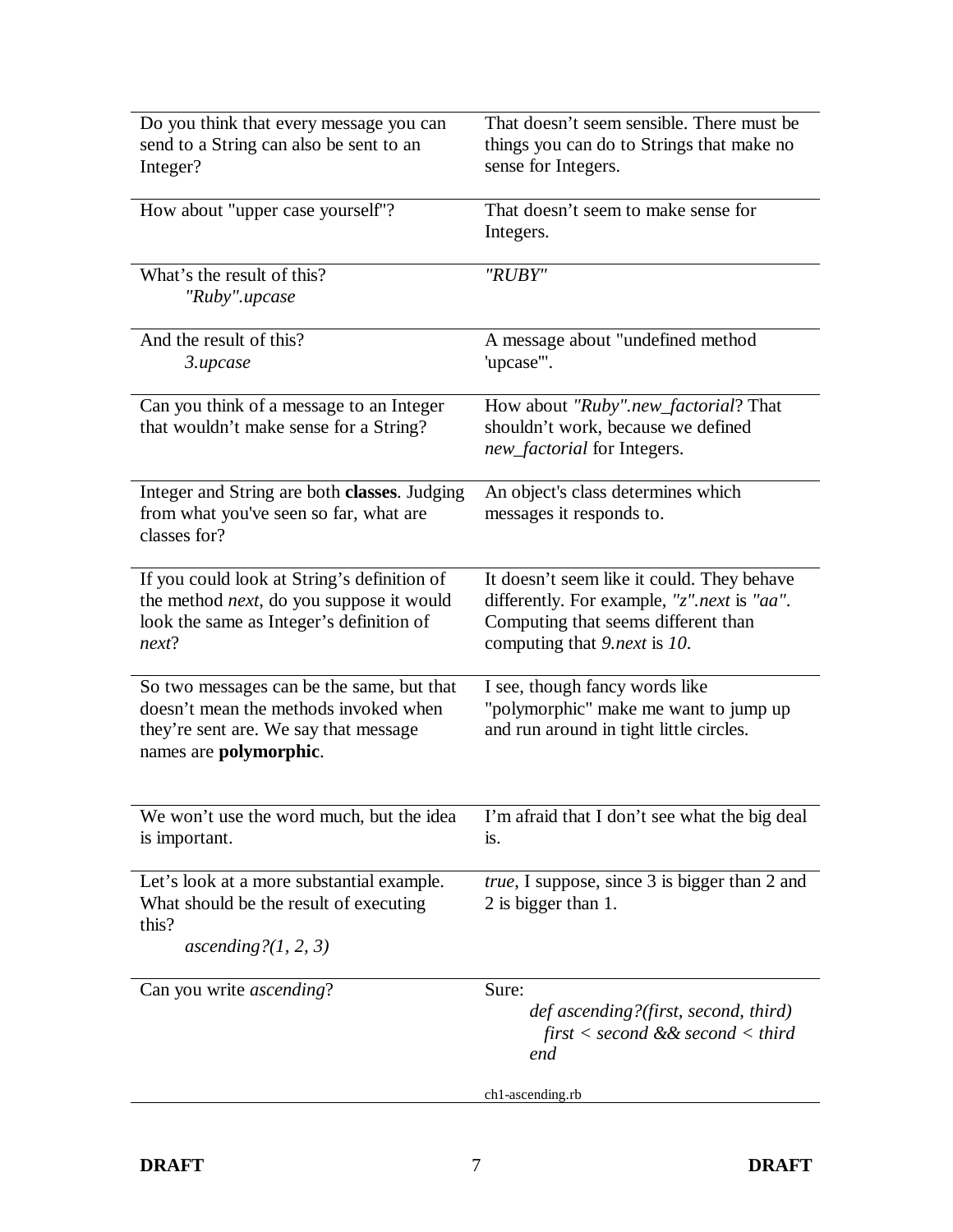| What should be the result of executing<br>this?<br>$ascending?("first", "second", "third")$                                                                                | true as well. "third" comes after "second"<br>in the dictionary, and "second" comes after<br>"first".                                                                                                                                                                                                                    |
|----------------------------------------------------------------------------------------------------------------------------------------------------------------------------|--------------------------------------------------------------------------------------------------------------------------------------------------------------------------------------------------------------------------------------------------------------------------------------------------------------------------|
| Will the <i>ascending</i> ? you wrote work for<br>Strings?                                                                                                                 | Yes, because it's not dependent on the<br>classes of its arguments.                                                                                                                                                                                                                                                      |
| Can you be more specific?                                                                                                                                                  | $first < second$ means "send the $\lt$ message<br>to <i>first</i> , passing <i>second</i> as an argument". If<br><i>first</i> is an Integer, $\langle$ means what it<br>normally means for numbers. But if it's a<br>String, a completely different method is<br>used, one that compares strings in<br>dictionary order. |
| Have we seen something useful?                                                                                                                                             | It's nice that I can write one method that<br>works for two classes. Without<br>polymorphism, I'd have to decide whether<br>I wanted to go to the trouble of writing an<br>ascending? for Strings.                                                                                                                       |
| You've seen two classes: Integer and<br>String. You'll soon see how to create your<br>own classes. When you create your first<br>one, will <i>ascending?</i> work with it? | Yes, provided it defines the method $\lt$ .<br>Shall we do that? I'm eager.                                                                                                                                                                                                                                              |
| In a moment. I'm feeling a bit peckish right<br>now.                                                                                                                       | Have a celery stick.                                                                                                                                                                                                                                                                                                     |

#### **The Second Message**

*Message names describe the desired result, independently of the object that provides it.*

| What's this?<br>$^{\prime\prime\prime}$ | It's a String containing no characters. |
|-----------------------------------------|-----------------------------------------|
| And this?<br>"n"                        | A String containing one character.      |
| And this?<br>"nn"                       | A String containing two characters.     |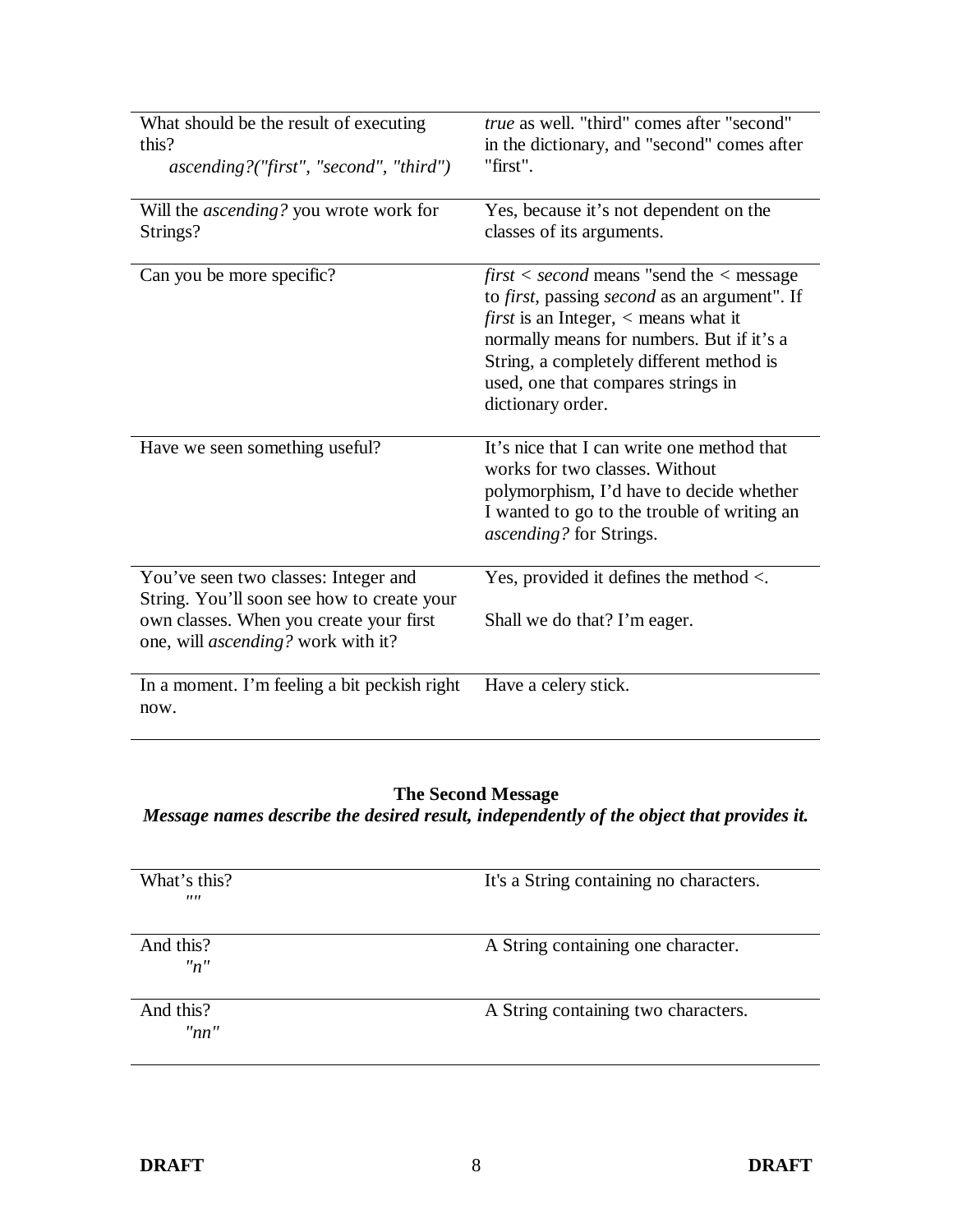| How can a String represent an Integer?                                                               | A String with $n$ characters represents the<br>Integer $n$ .                                                                                                                                                                 |
|------------------------------------------------------------------------------------------------------|------------------------------------------------------------------------------------------------------------------------------------------------------------------------------------------------------------------------------|
| Let's make a class that represents Integers<br>that way. What would be a good name?                  | How about FunnyNumber?                                                                                                                                                                                                       |
| OK. How would we begin to define<br>FunnyNumber?                                                     | class FunnyNumber<br>end                                                                                                                                                                                                     |
| Suppose I want to create a new<br>FunnyNumber that represents the number<br>3. How should I do that? | There are three key words in your sentence:<br>"FunnyNumber", "new", and "3". But I'm<br>not sure how to put them together.                                                                                                  |
| What is all computation?                                                                             | "All computation is sending messages to<br>objects, possibly including other objects as<br>arguments."                                                                                                                       |
|                                                                                                      | Just as I can send the "*" message to the<br>Integer 3, asking it to multiply itself by 2,<br>perhaps I can send the "new" message to<br>the class FunnyNumber, asking it to give<br>me a new FunnyNumber that represents 3. |
| What would that look like?                                                                           | FunnyNumber.new(3)                                                                                                                                                                                                           |
| Exactly.                                                                                             | There's something odd here, something<br>tantalizing, something invigorating,<br>something that makes me feel able to bench<br>press 150 kilos!                                                                              |
| And what's that?                                                                                     | Let me see if I can express it. Up to now, I<br>thought there were two things: objects, and<br>their classes. You sent messages to objects;<br>the object's class determined what methods<br>were invoked.                   |
|                                                                                                      | But now, it seems that classes are somehow<br><i>themselves</i> objects that can be sent<br>messages, like <i>new</i> . For no reason I can<br>articulate, that just seems incredibly<br>powerful.                           |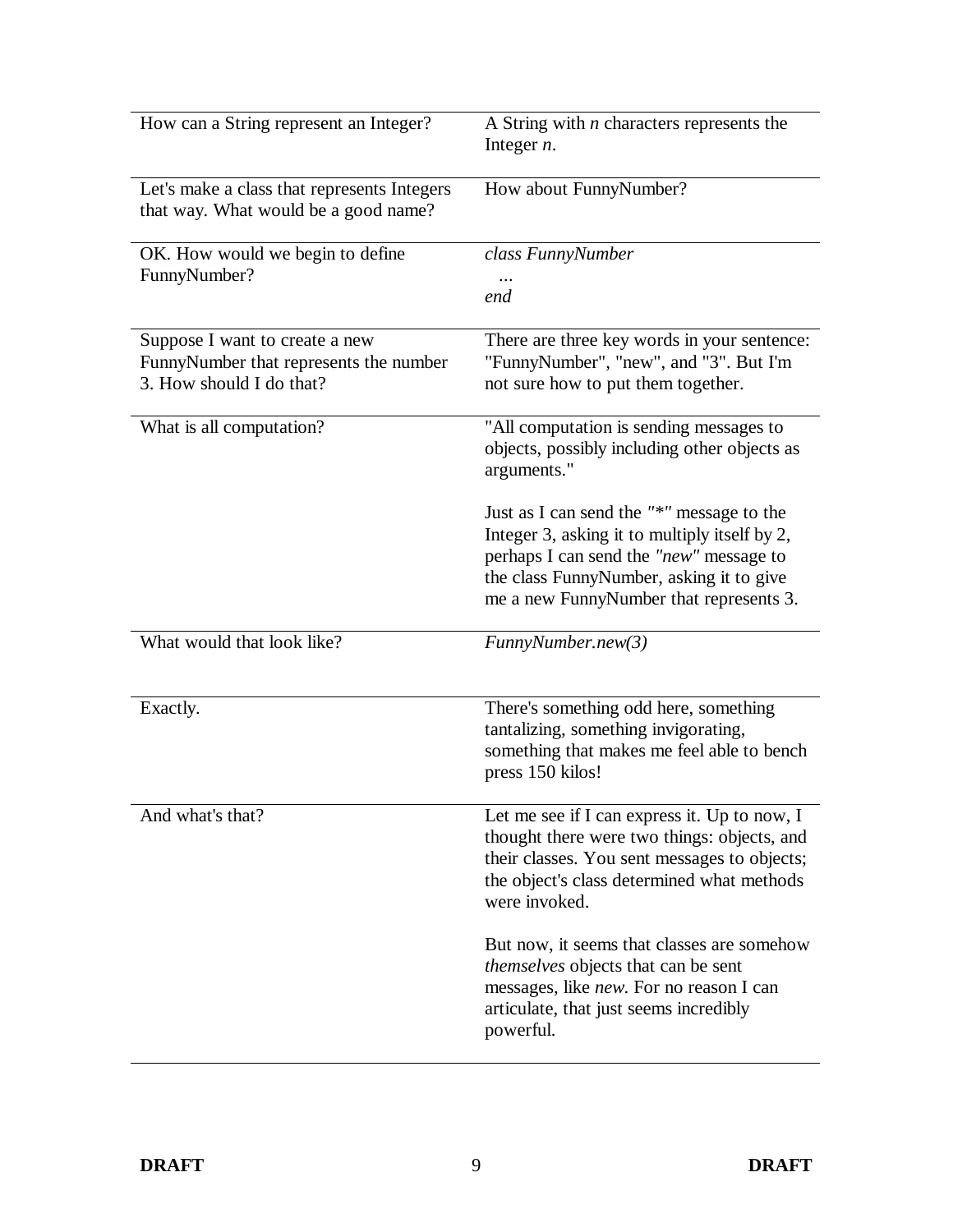| It is indeed. Classes as objects are the<br>computational equivalent of performance<br>enhancing drugs. They give you the<br>intellectual leverage to perform great feats<br>of mental strength. | I'm ready! Load up the conceptual barbell!                                                                                                          |
|--------------------------------------------------------------------------------------------------------------------------------------------------------------------------------------------------|-----------------------------------------------------------------------------------------------------------------------------------------------------|
| However, as with physical weights, it's best<br>to build up gradually to the desired goal.                                                                                                       | Rats. By the way, to be consistent, you<br>should from now on use the same font for<br>class names as you do for other objects.                     |
| You're right. Once we have a<br>FunnyNumber class, what would this code<br>do?                                                                                                                   | It would create a new FunnyNumber, then<br>send it the <i>inspect</i> message. I suppose that<br>puts the FunnyNumber into some pleasant<br>format. |
| FunnyNumber.new(3).inspect                                                                                                                                                                       |                                                                                                                                                     |
| Such as "Funny $3$ (nnn)", perhaps?                                                                                                                                                              | OK. The "nnn" is the representation and $3$<br>is the <i>Integer</i> represented (because "nnn"<br>has length 3).                                   |
| inspect answers a String. To help you<br>define it, let me tell you some of how string                                                                                                           | inspect would look something like this:                                                                                                             |
| formatting works in Ruby. Suppose s has<br>the value "hi". This String:                                                                                                                          | class FunnyNumber<br>def inspect<br>"Funny #{???.length} (#{???})"                                                                                  |
| "s.length = $\#$ [s.length]"                                                                                                                                                                     | end<br>end                                                                                                                                          |
| turns into "s.length = $2$ ". (Still more<br>syntactic sugar.) Anything inside $\#$ is<br>computed, and its value is substituted into<br>the String that contains it.                            | I'm not sure what the ??? is, though, except<br>that it's a String. For FunnyNumber.new(3),<br>it's the String "nnn".                               |
| Could it be self?                                                                                                                                                                                | I don't think so. self is the FunnyNumber<br>itself. I'm looking for something that's the<br>String that FunnyNumber uses to represent<br>Integers. |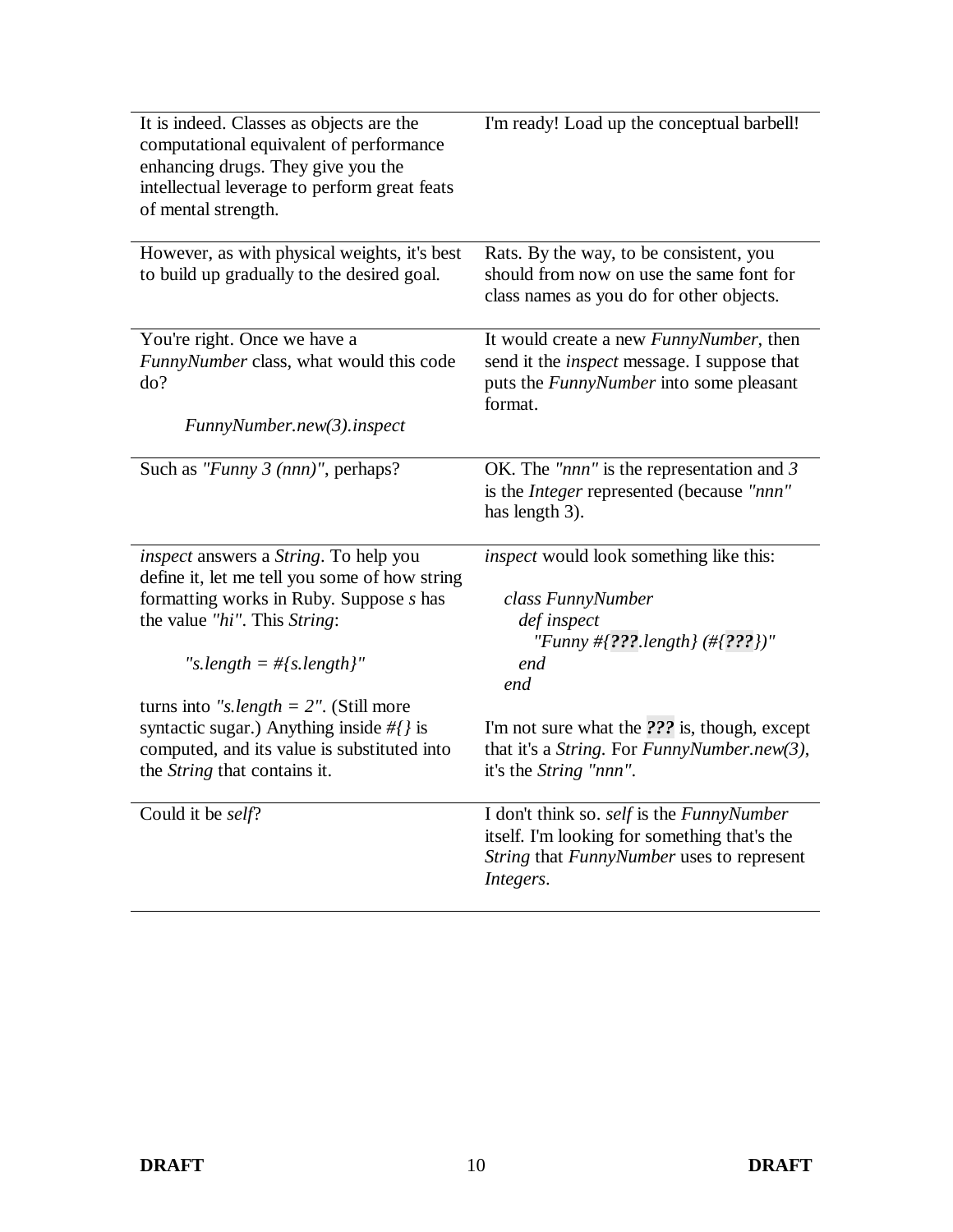| Let's just call it $@rep$ , short for<br>"representation". @rep will be given a<br>value when the <i>FunnyNumber</i> is created<br>(via FunnyNumber.new).                                                                     | So here's <i>inspect</i> :<br>class FunnyNumber<br>def inspect<br>"Funny #{@rep.length} (#{@rep})"<br>end<br>end<br>To be able to use <i>inspect</i> , you need a method defined<br>below. You can read on before trying <i>inspect</i> , or you can<br>load ch1-funnynumber.rb now.      |
|-------------------------------------------------------------------------------------------------------------------------------------------------------------------------------------------------------------------------------|-------------------------------------------------------------------------------------------------------------------------------------------------------------------------------------------------------------------------------------------------------------------------------------------|
| Correct.                                                                                                                                                                                                                      | The $@$ in $@$ rep must mean something. The<br>argument $n$ to <i>factorial</i> didn't have an $@$<br>sign in front of it.                                                                                                                                                                |
| It means that $@rep$ is an <b>instance variable</b> .<br>When an object is created with <i>new</i> , it's<br>called an <b>instance</b> of its class. The instance<br>variables are shared by all of that object's<br>methods. | So any method that I write for<br><i>FunnyNumber</i> can use @rep when it needs<br>to use the representation.                                                                                                                                                                             |
| Yes. Where does @rep's initial value come<br>from?                                                                                                                                                                            | It must be first created as a result of the call<br>to new:<br>FunnyNumber.new(3)                                                                                                                                                                                                         |
| FunnyNumber.new creates a FunnyNumber<br>instance. <i>new</i> takes the argument $3$ , which<br>should be used to initialize $@rep$ with the<br>representation for $\beta$ (which is "nnn").                                  | You're implying that one object (the class<br>FunnyNumber) should reach into another<br>(the instance it creates) and set its instance<br>variable.                                                                                                                                       |
| Would that be a problem?                                                                                                                                                                                                      | Perhaps not, but it would be annoyingly<br>inconsistent. Before, we concluded that all<br>computation is sending messages to<br>objects, asking them to do something.<br>Here, the <i>FunnyNumber</i> class isn't asking,<br>it's ripping open the instance and messing<br>with its guts. |
| Put so graphically, that does sound<br>unappealing. Perhaps the <i>FunnyNumber</i><br>class, having created the instance, should<br>send it a message called <i>initialize</i> .                                              | So new would look something like this:<br>def new(an_integer)<br>$instance =$ ??? instance creation magic<br>instance.initialize(an_integer)<br>instance<br>end                                                                                                                           |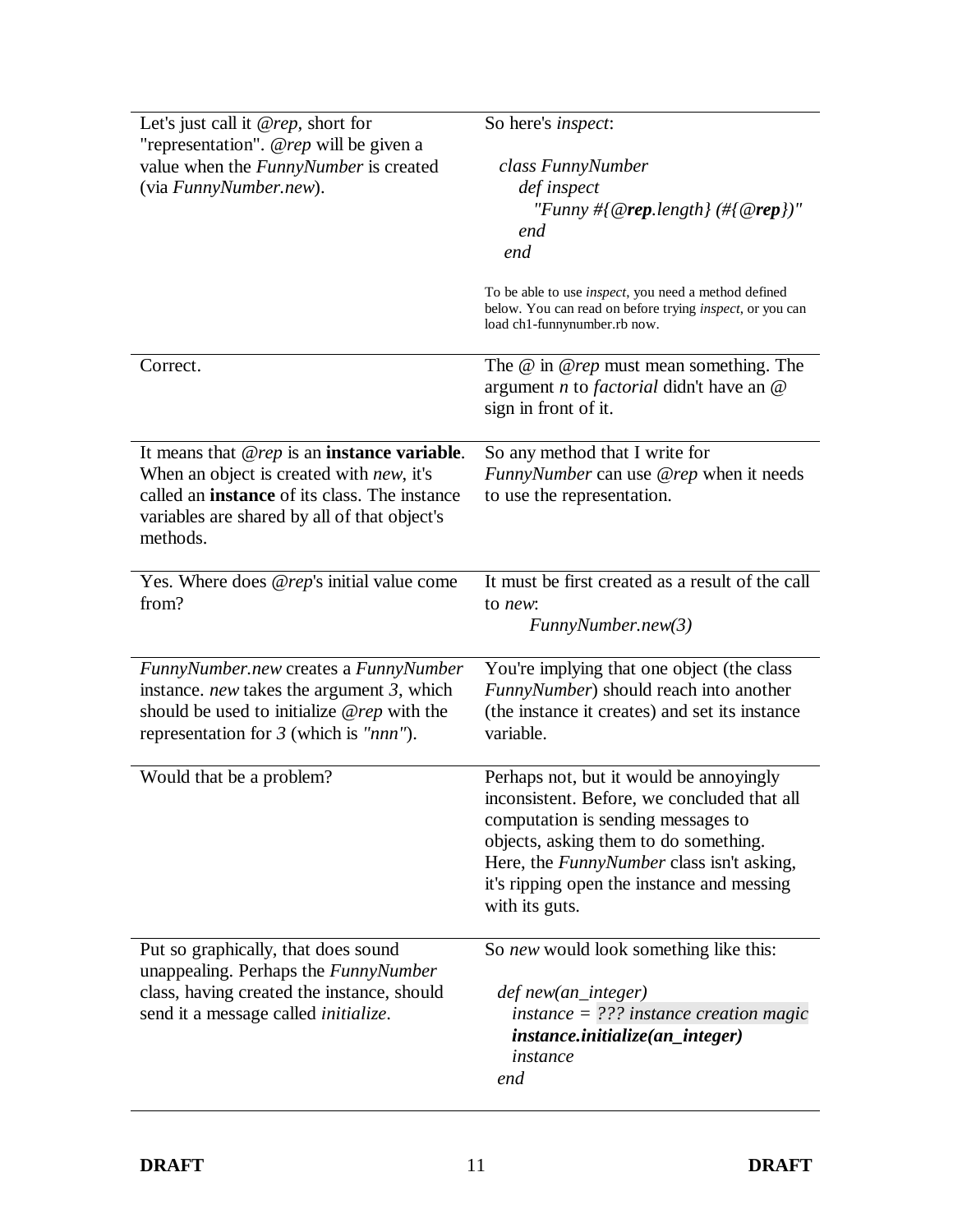| What does the <i>instance</i> alone on a line<br>mean?                                                                    | It means that the value of the whole<br>method is the newly-created instance.                              |
|---------------------------------------------------------------------------------------------------------------------------|------------------------------------------------------------------------------------------------------------|
|                                                                                                                           | That's what <i>new</i> answers.                                                                            |
| That's what new should look like. You<br>don't have to write new, though, because<br>it's provided automatically by Ruby. | I do have to write <i>initialize</i> .                                                                     |
| It would look like this:                                                                                                  | How about this?                                                                                            |
| class FunnyNumber<br>def initialize(from_integer)<br>???<br>end                                                           | def initialize(from_integer)<br>$@rep = "n" * from\_integer$<br>end                                        |
| end                                                                                                                       | That works because this:<br>$n'' * 3$                                                                      |
| What should ??? be?                                                                                                       | computes this:<br>$"nnn"$ .                                                                                |
|                                                                                                                           | ch1-funnynumber.rb                                                                                         |
| So, can you describe what this does?                                                                                      | new is a method of the FunnyNumber class.<br>It creates a new instance, then calls that                    |
| FunnyNumber.new(3).inspect                                                                                                | instance's <i>initialize</i> method, passing the<br>value 3.                                               |
|                                                                                                                           | <i>initialize</i> sets @rep, then returns to new.<br>new answers (or returns) the newly-created<br>object. |
|                                                                                                                           | That object is sent the <i>inspect</i> message,<br>which answers this string:                              |
|                                                                                                                           | "Funny 3 $(nnn)$ "                                                                                         |
|                                                                                                                           | Whew! That's quite a workout!                                                                              |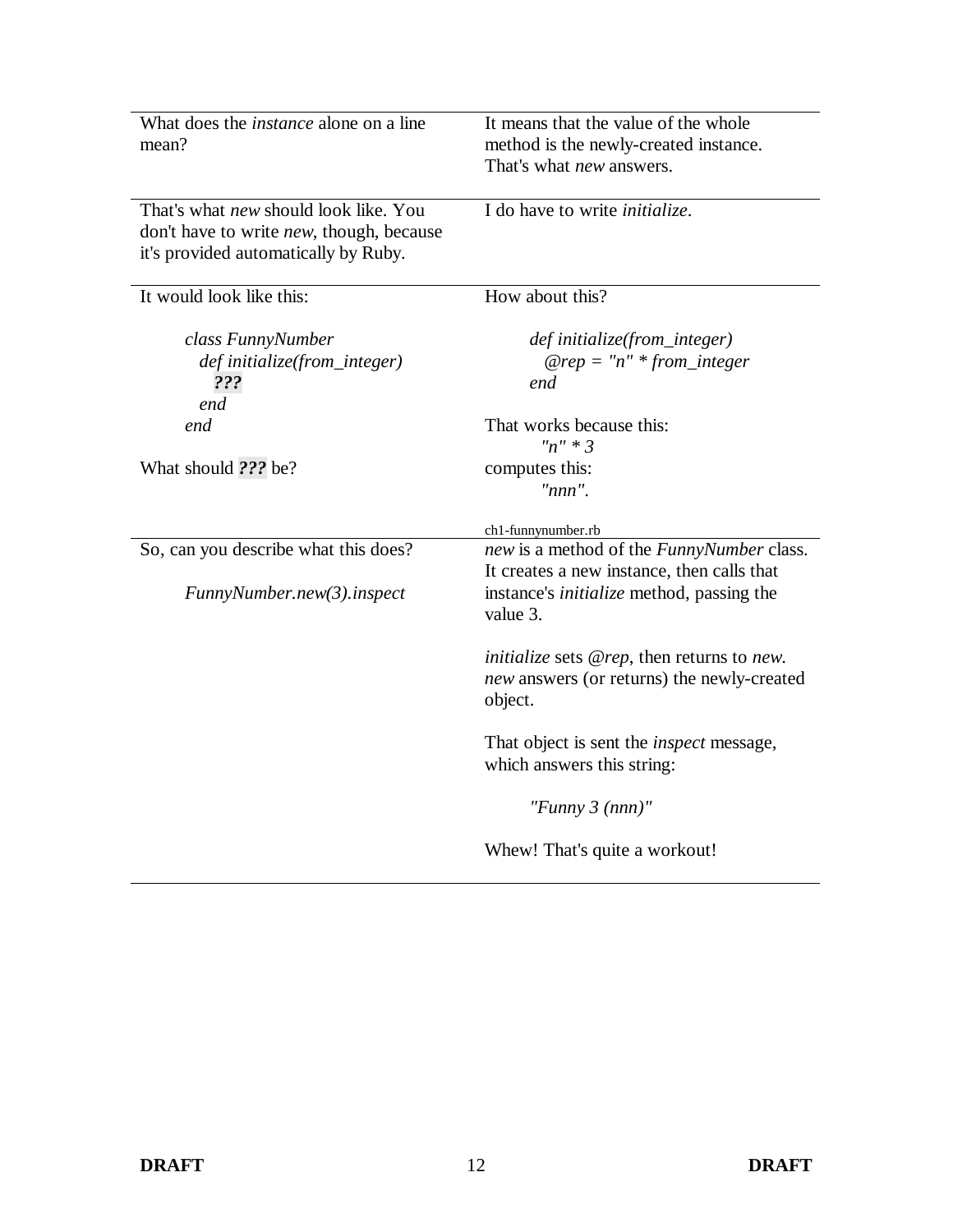| You know everything you need to create          | The skeleton would look like this:                      |
|-------------------------------------------------|---------------------------------------------------------|
| new classes. Can you add $<$ to<br>FunnyNumber? |                                                         |
|                                                 | class FunnyNumber<br>def < (other)                      |
|                                                 | ???                                                     |
|                                                 | end                                                     |
|                                                 | end                                                     |
|                                                 |                                                         |
|                                                 | I can think of several ways to fill in the<br>$222$ 's. |
| What's one way that would <i>not</i> work?      | $@argv.length < other$ . $@argv.length$                 |
| Why not?                                        | The object getting the $\langle$ message (self)         |
|                                                 | can't reach into the argument (other) and               |
|                                                 | peek at its instance variables.                         |
|                                                 |                                                         |
| You could make the instance variable            | But then anyone who wanted to could look                |
| available via a method:                         | at the internal representation.                         |
|                                                 |                                                         |
| class FunnyNumber                               | As a person, I'm fond of my heart (which                |
| def rep                                         | has a resting pulse rate of 52 beats per                |
| @rep                                            | minute, by the way), but I don't wear it on             |
| end                                             | my sleeve. Objects should be similarly<br>restrained.   |
| def < (other)                                   |                                                         |
| self.rep < other.rep                            |                                                         |
| end                                             |                                                         |
| end                                             |                                                         |
| How about this?                                 | That's a little more modest, but what does              |
|                                                 | the concept "length" have to do with any                |
| class FunnyNumber                               | kind of "number"? Why should it make                    |
| def length                                      | any more sense to say this:                             |
| @rep.length                                     | FunnyNumber.new(3).length                               |
| end                                             | than this:                                              |
|                                                 | 3.length?                                               |
| def < (other)                                   |                                                         |
| self.length < other.length                      | If I'm going to calculate something from                |
| end                                             | @rep, I should calculate something useful.              |
| end                                             |                                                         |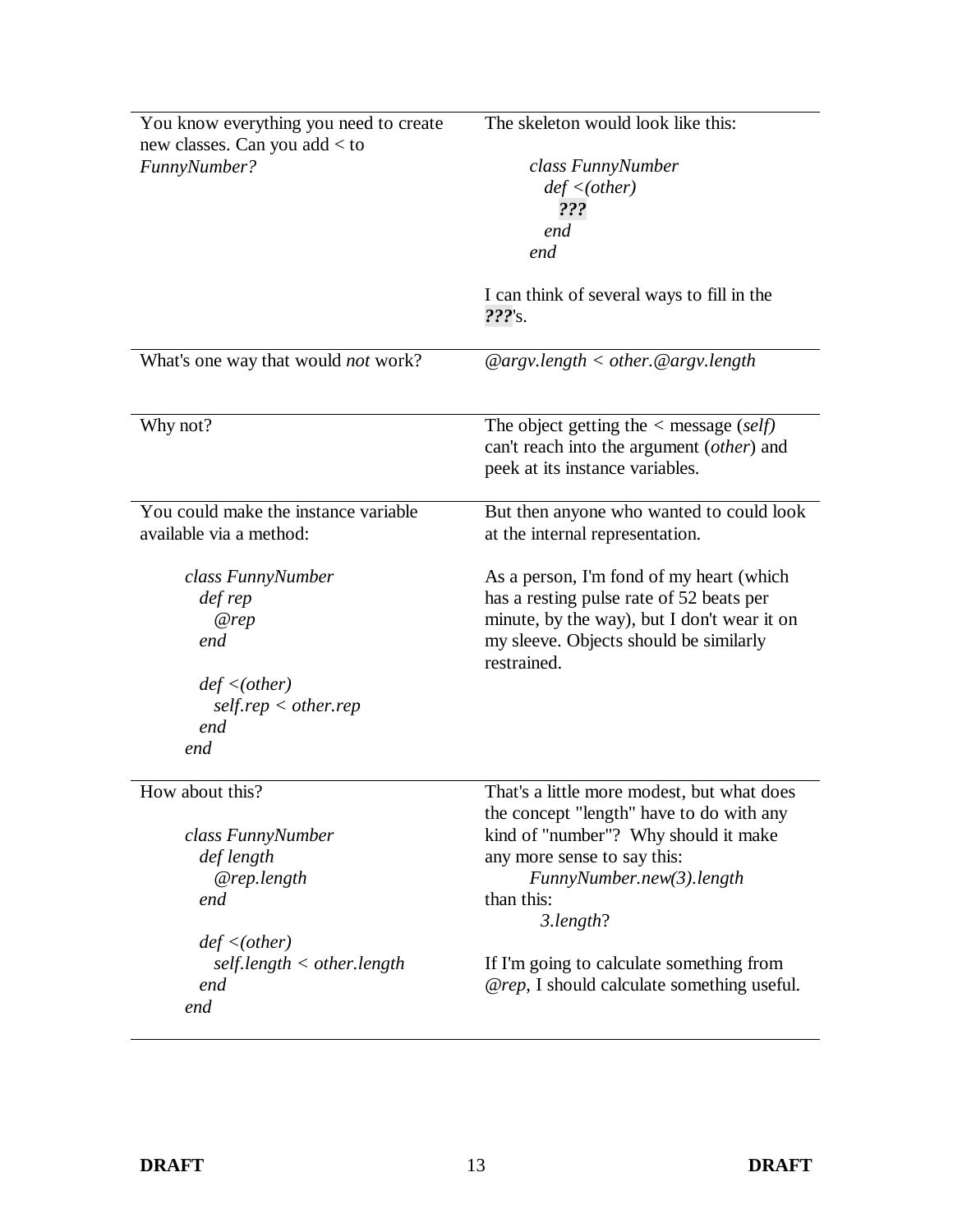| How about this?                                   | Yes, it seems generally useful to convert<br>FunnyNumbers to Integers.                                                               |
|---------------------------------------------------|--------------------------------------------------------------------------------------------------------------------------------------|
| class FunnyNumber                                 |                                                                                                                                      |
| def as_integer                                    | It's interesting that the name is all that                                                                                           |
| @rep.length                                       | changed – it's still <i>length</i> underneath. But if                                                                                |
| end                                               | I ever decide to use a different                                                                                                     |
|                                                   | representation – something other than a                                                                                              |
| def < (other)                                     | $String - I$ will always be able to make                                                                                             |
| $self. as\_integer < other. as\_integer$          | as_integer work. I might not be able to                                                                                              |
| end                                               | make <i>length</i> work.                                                                                                             |
| end                                               |                                                                                                                                      |
| ch1-ascending-funnynumber.rb                      |                                                                                                                                      |
| Hiding representations behind general-            | This is <i>true</i> :                                                                                                                |
| purpose interfaces is good object-oriented        |                                                                                                                                      |
| design.                                           | ascending?(FunnyNumber.new(1),                                                                                                       |
|                                                   | FunnyNumber.new(2),                                                                                                                  |
| Can you now use our old friend <i>ascending</i> ? | FunnyNumber.new(3))                                                                                                                  |
|                                                   | Shall we move to a stair-climbing exercise<br>machine, then make our heartbeats<br>"greater" by "ascending" its stairs? (Ho,<br>ho!) |
| I'm going to have a pastry.                       | See you in the next chapter, then.                                                                                                   |
|                                                   |                                                                                                                                      |

#### **The Third Message** *Classes provide interface and hide representation.*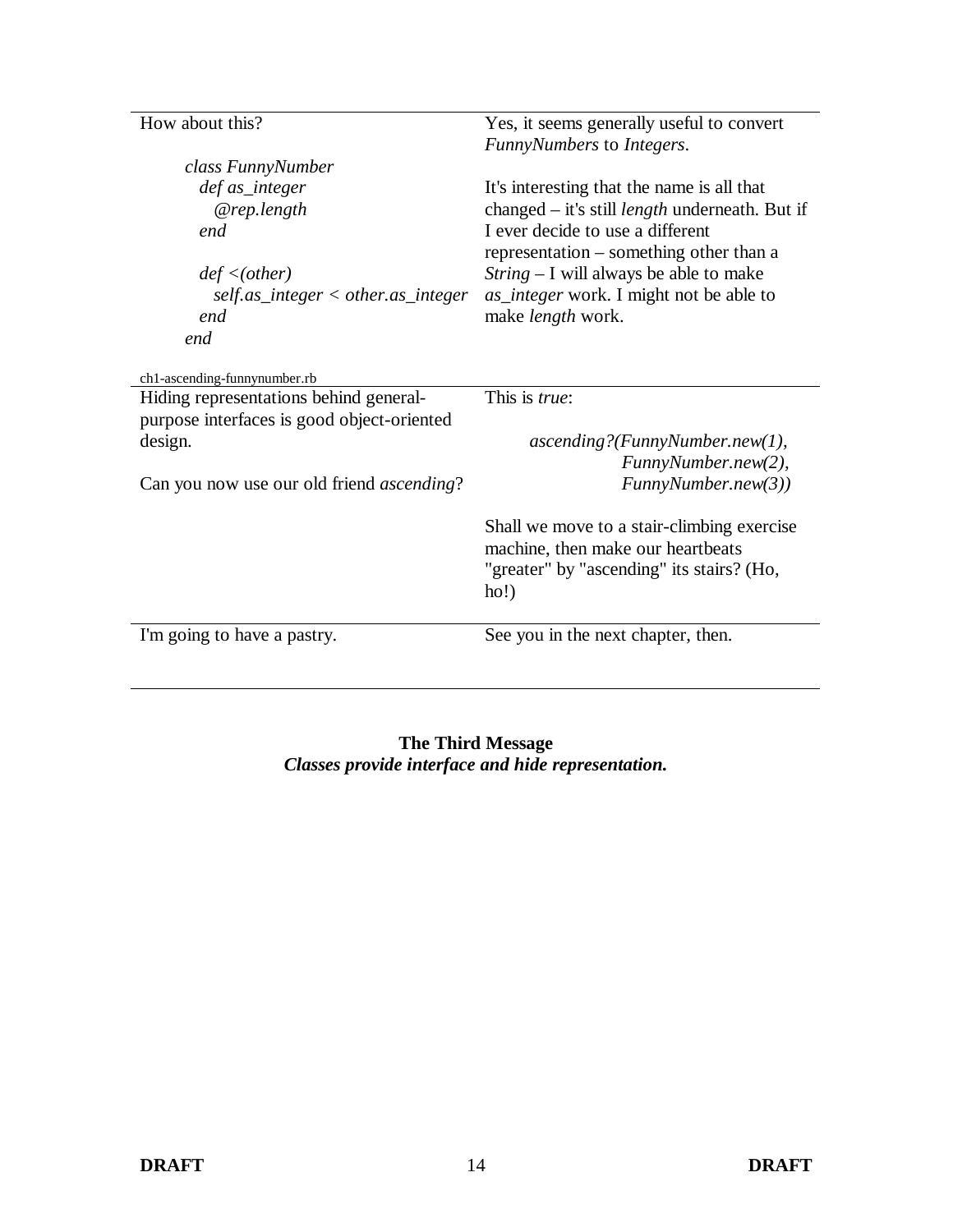# **A Little Ruby, A Lot of Objects**

## **Chapter 2: ...We Get It From Others**

| Exercise has left a fine sheen of sweat on<br>your brow. Are you ready to descend from<br>the stair-climbing machine?            | I am.                                                                                                                                                                                    |
|----------------------------------------------------------------------------------------------------------------------------------|------------------------------------------------------------------------------------------------------------------------------------------------------------------------------------------|
| Perhaps you should write a method called<br>descending?.                                                                         | I want <i>descending</i> ? $(3, 2, 1)$ to be <i>true</i> :<br>def descending?(first, second, third)<br>$first > second$ & $second > third$<br>end                                        |
|                                                                                                                                  | ch2-directions.rb                                                                                                                                                                        |
| What kinds of classes will <i>descending?</i><br>work with?                                                                      | Any class that defines $>$ .                                                                                                                                                             |
| Can you write a method never_descending?<br>It allows one of the arguments to be equal<br>to the next argument, but not greater. | def never_descending?(first, second, third)<br>first $\leq$ second && second $\leq$ third<br>end                                                                                         |
| never_descending? $(1, 1, 2)$ is true<br>never_descending? $(1, 2, 3)$ is true<br>never_descending? $(2, 3, 2)$ is false         | ch2-directions.rb, again                                                                                                                                                                 |
| What kinds of classes will<br>never_descending? work with?                                                                       | Any class that defines $\leq$ .                                                                                                                                                          |
| I notice that the sweat on your brow has<br>been joined by a perplexed look.                                                     | I'm thinking about how to tell someone else<br>about this suite of methods I'm writing:                                                                                                  |
|                                                                                                                                  | "ascending? works with any class that<br>defines $\langle$ , <i>descending</i> ? works with any<br>class that defines >, never_descending?<br>works with any class that defines $\leq$ " |
|                                                                                                                                  | and so on and on and on for all the methods<br>in the suite.                                                                                                                             |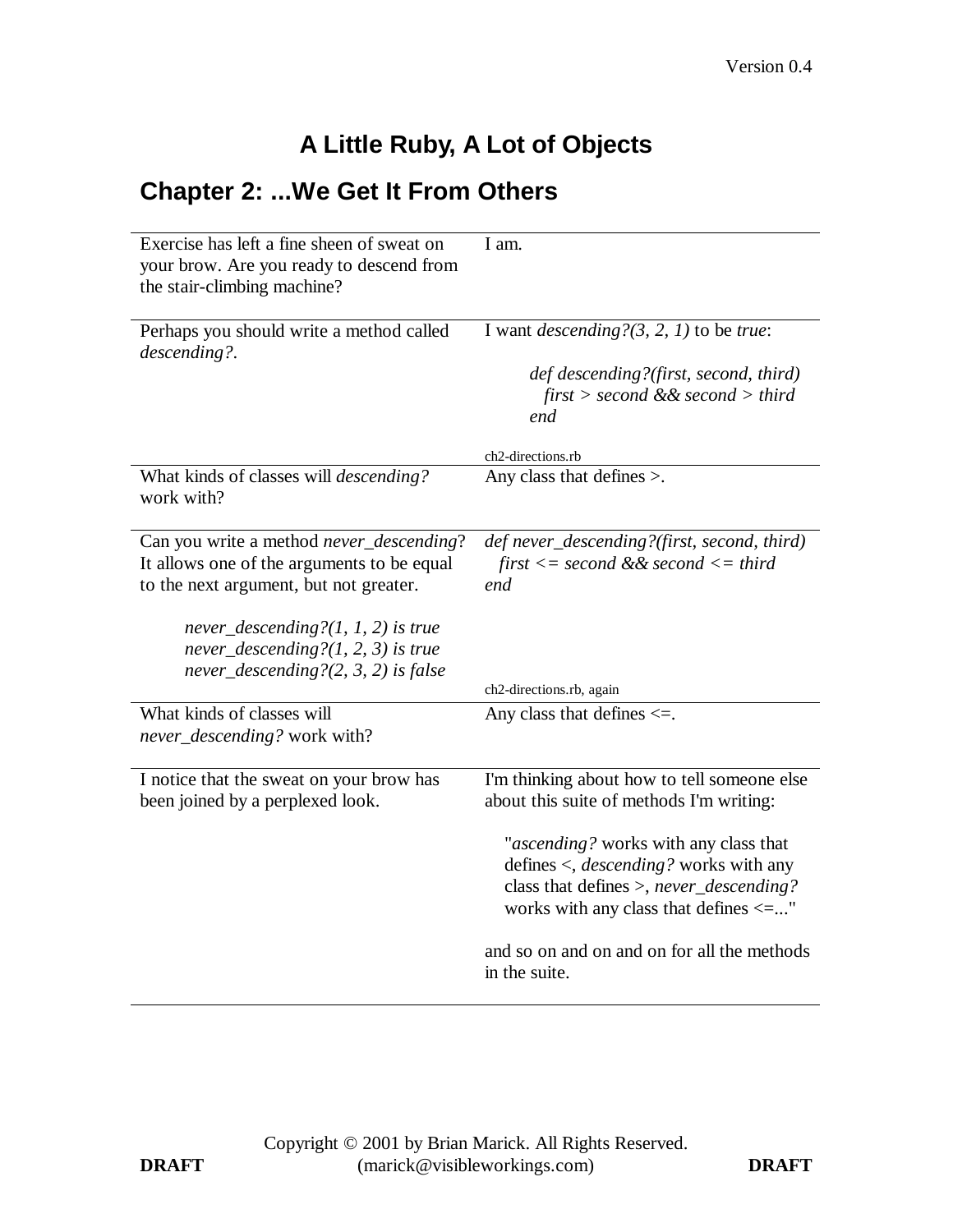| Those are true statements.                                                                                                                                                                                                                                                           | Yes, but who wants to hear all that? What I<br>want to say is more like:                                                                                                                                                                                                                                                                                                                                                                                                              |
|--------------------------------------------------------------------------------------------------------------------------------------------------------------------------------------------------------------------------------------------------------------------------------------|---------------------------------------------------------------------------------------------------------------------------------------------------------------------------------------------------------------------------------------------------------------------------------------------------------------------------------------------------------------------------------------------------------------------------------------------------------------------------------------|
|                                                                                                                                                                                                                                                                                      | "You know the normal comparison<br>methods like $\langle$ ? This suite works with<br>any class that implements those."                                                                                                                                                                                                                                                                                                                                                                |
| Or, alternately, "This suite works when the<br>arguments implement the Comparable<br>protocol."                                                                                                                                                                                      | I take it that "implements a protocol" is<br>shorthand for "responds to the set of<br>messages named wherever it is that the<br>protocol is defined".                                                                                                                                                                                                                                                                                                                                 |
| Yes.                                                                                                                                                                                                                                                                                 | Our class FunnyNumber doesn't implement<br>the Comparable protocol because it only<br>implements $\lt$ . For a class to be<br>Comparable, surely it should also<br>$implement$ .                                                                                                                                                                                                                                                                                                      |
| And so what would happen if you changed<br>the definition of ascending? from this:<br>def ascending?(first, second, third)<br>first $\lt$ second & & second $\lt$ third<br>end<br>to this:<br>def ascending?(first, second, third)<br><i>third</i> > second && second > first<br>end | ascending? would stop working with<br>FunnyNumber. But it would continue to<br>work with <i>Integers</i> and <i>Strings</i> because<br>they implement Comparable.<br>I can see another advantage to protocols.<br>Once I added < to FunnyNumber, I was<br>starting down a path $-$ the path to a class<br>whose objects can be compared in a widely<br>accepted way. The Comparable protocol<br>reminds me of everything I need to do to<br>satisfy people's expectations of my code. |
| Would you like to satisfy those<br>expectations now? You'll need to define $\lt$ ,<br>$\leq$ , $=$ , $\geq$ , $\geq$ , and a method called<br>between?.                                                                                                                              | Heck, no. It would be easy enough to do<br>(once you tell me what <i>between?</i> does). For<br>example, I can define $>$ like this:<br>class FunnyNumber<br>$def$ >(other)<br>$self. as\_integer > other. as\_integer$<br>end<br>end<br>But the thought of writing all those trivial<br>methods well, it doesn't fill me with any<br>great excitement.                                                                                                                               |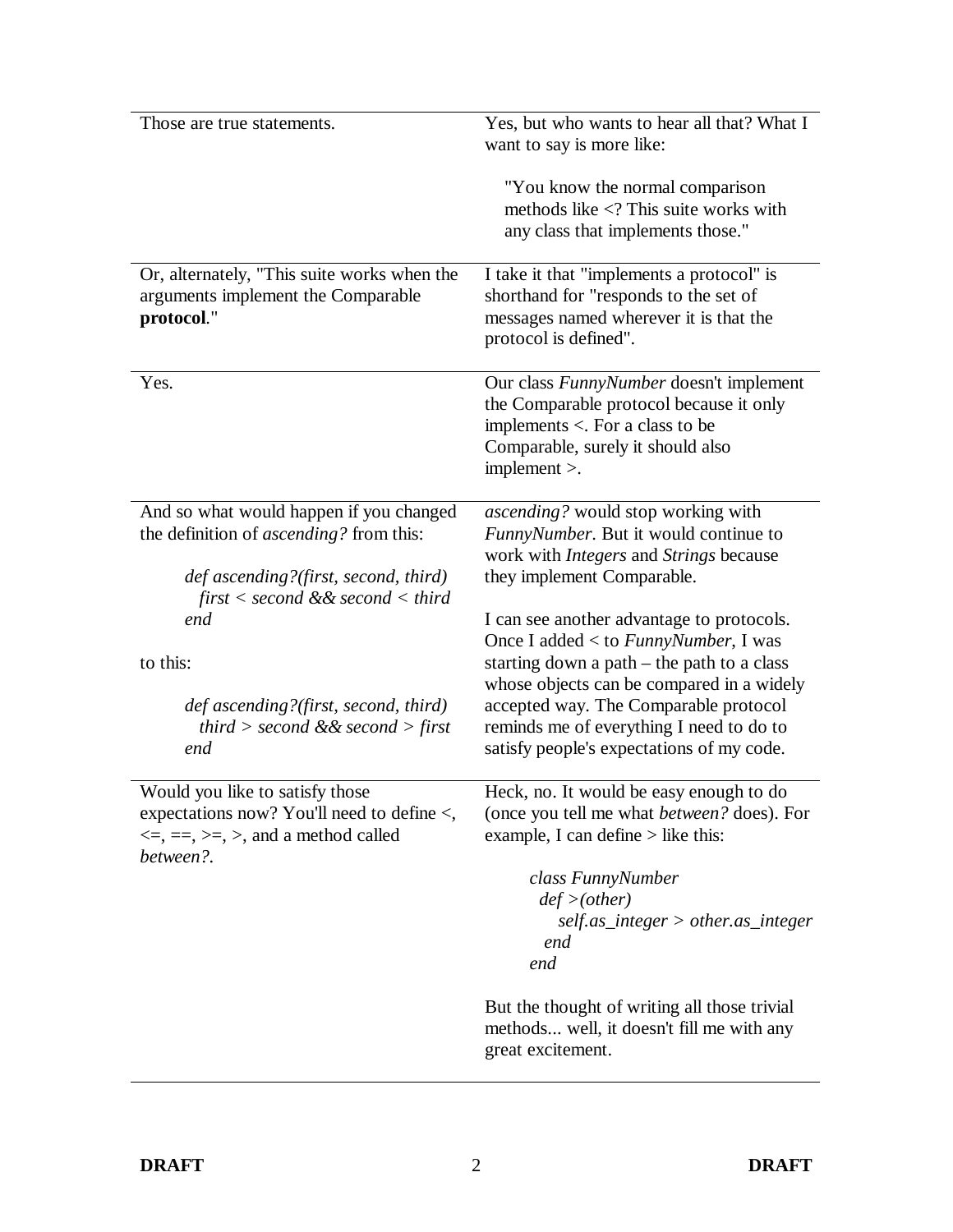| Would you be willing to write a single<br>method? It would compare self to another<br>object, returning $-1$ if <i>self</i> is less than the<br>other, 0 if it has the same value, and $+1$ if<br>the other is larger.                                                                        | Maybe. Is such a method defined for<br>Integer?   |
|-----------------------------------------------------------------------------------------------------------------------------------------------------------------------------------------------------------------------------------------------------------------------------------------------|---------------------------------------------------|
| Yes. Its name is $\le$ > (sometimes called<br>"the spaceship operator").                                                                                                                                                                                                                      | class FunnyNumber<br>$def \leq >(other)$          |
|                                                                                                                                                                                                                                                                                               | $self. as\_integer \le$ > other.as_integer<br>end |
|                                                                                                                                                                                                                                                                                               | end                                               |
|                                                                                                                                                                                                                                                                                               | What have I gained?                               |
| Can you write comparison methods in<br>terms of $\le$ >?                                                                                                                                                                                                                                      | Sure. For example:                                |
|                                                                                                                                                                                                                                                                                               | class FunnyNumber                                 |
|                                                                                                                                                                                                                                                                                               | $def$ >(other)                                    |
|                                                                                                                                                                                                                                                                                               | $(self \leq > other) == 1$                        |
|                                                                                                                                                                                                                                                                                               | end                                               |
|                                                                                                                                                                                                                                                                                               | end                                               |
|                                                                                                                                                                                                                                                                                               | What have I gained?                               |
| If you can do it, so can someone else. And<br>someone else did. They put the<br>Comparable protocol methods in a module<br>called Comparable. Just as ascending?<br>works with any class that responds to $\lt$ , the<br>Comparable module works with any class<br>that responds to $\leq$ >. | Show me.                                          |
|                                                                                                                                                                                                                                                                                               |                                                   |
| Here's all that <i>FunnyNumber</i> needs to do to So does this line:<br>implement the Comparable protocol:                                                                                                                                                                                    | include Comparable                                |
| class FunnyNumber<br>include Comparable                                                                                                                                                                                                                                                       | have the same effect as these?                    |
| $def \leq >(other)$                                                                                                                                                                                                                                                                           | $def$ >(other)                                    |
| $self. as\_integer \le$ > other.as_integer                                                                                                                                                                                                                                                    | $(self \le \gt$ other) == 1                       |
| end                                                                                                                                                                                                                                                                                           | end                                               |
| end                                                                                                                                                                                                                                                                                           | def < (other)                                     |
|                                                                                                                                                                                                                                                                                               | $(self \le > other) == -1$<br>end                 |
| ch2-comparable-funnynumber.rb                                                                                                                                                                                                                                                                 |                                                   |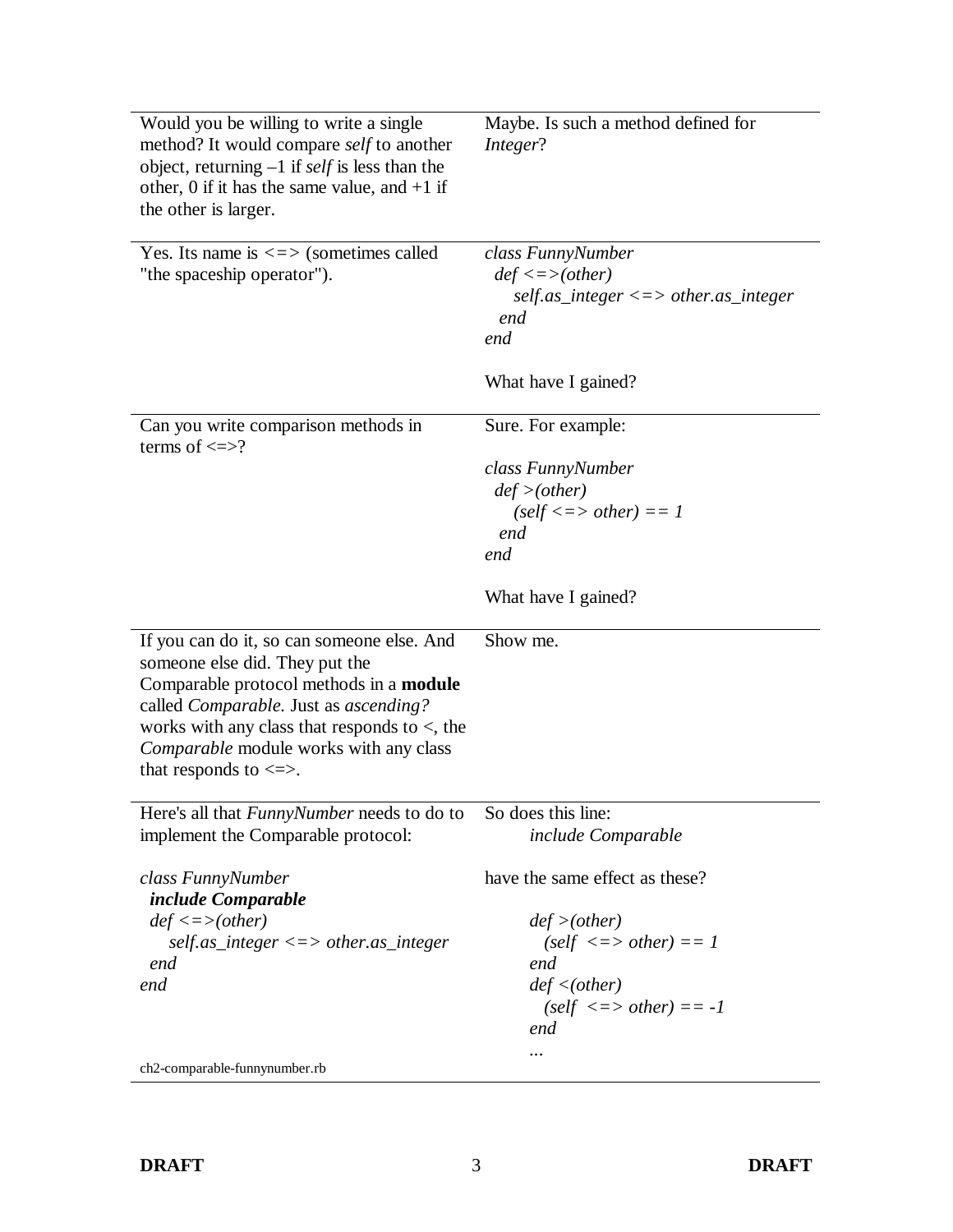| Almost. There are some differences that<br>we'll learn about later.                                                                                         | Does it have something to do with a<br>module being an object, just like a class is<br>an object?                                                                       |
|-------------------------------------------------------------------------------------------------------------------------------------------------------------|-------------------------------------------------------------------------------------------------------------------------------------------------------------------------|
| Indeed it does. Modules and classes are<br>very closely related.                                                                                            | I suppose if I wanted the extra work, I<br>could implement $\lt$ , $\gt$ , and all the other<br>Comparable methods myself.                                              |
| Would you have to include <i>Comparable</i> in<br>order to say that <i>FunnyNumber</i> implements<br>the Comparable protocol?                               |                                                                                                                                                                         |
| Implementing a protocol is a matter of<br>which messages a class responds to.<br>Including a module is just a convenient<br>way of implementing a protocol. | So the most important thing about a<br>protocol is that it's an agreement among<br>programmers. It's a way for me to tell my<br>friends what kind of thing my class is. |
| Would you like to learn another way to add<br>a protocol and the methods that implement<br>it to your class?                                                | Yes. But probably you should first interrupt<br>the conversation with one of your<br>messages.                                                                          |

### **The Fourth Message**  *Protocols group messages into coherent sets.*

### *If two different classes implement the same protocol, programs that depend only on that protocol can use them interchangeably.*

| Suppose we want <i>FunnyNumber</i> to                                                                               | I'm getting tired of <i>FunnyNumber</i> . Can we<br>have something that has more to do with<br>the real world? |
|---------------------------------------------------------------------------------------------------------------------|----------------------------------------------------------------------------------------------------------------|
| Okay. What's the realest part of the real                                                                           | Exercise.                                                                                                      |
| world?                                                                                                              |                                                                                                                |
|                                                                                                                     |                                                                                                                |
|                                                                                                                     |                                                                                                                |
| As you wish. After you finished exercising,<br>I noticed you writing something down in a<br>notebook. What was it?  | I record the results of exercising: the<br>number of calories consumed and so forth.                           |
| Let's begin, then, by creating a class that<br>models the simplest exercise machine you<br>use. What would that be? | Probably the rowing machine.                                                                                   |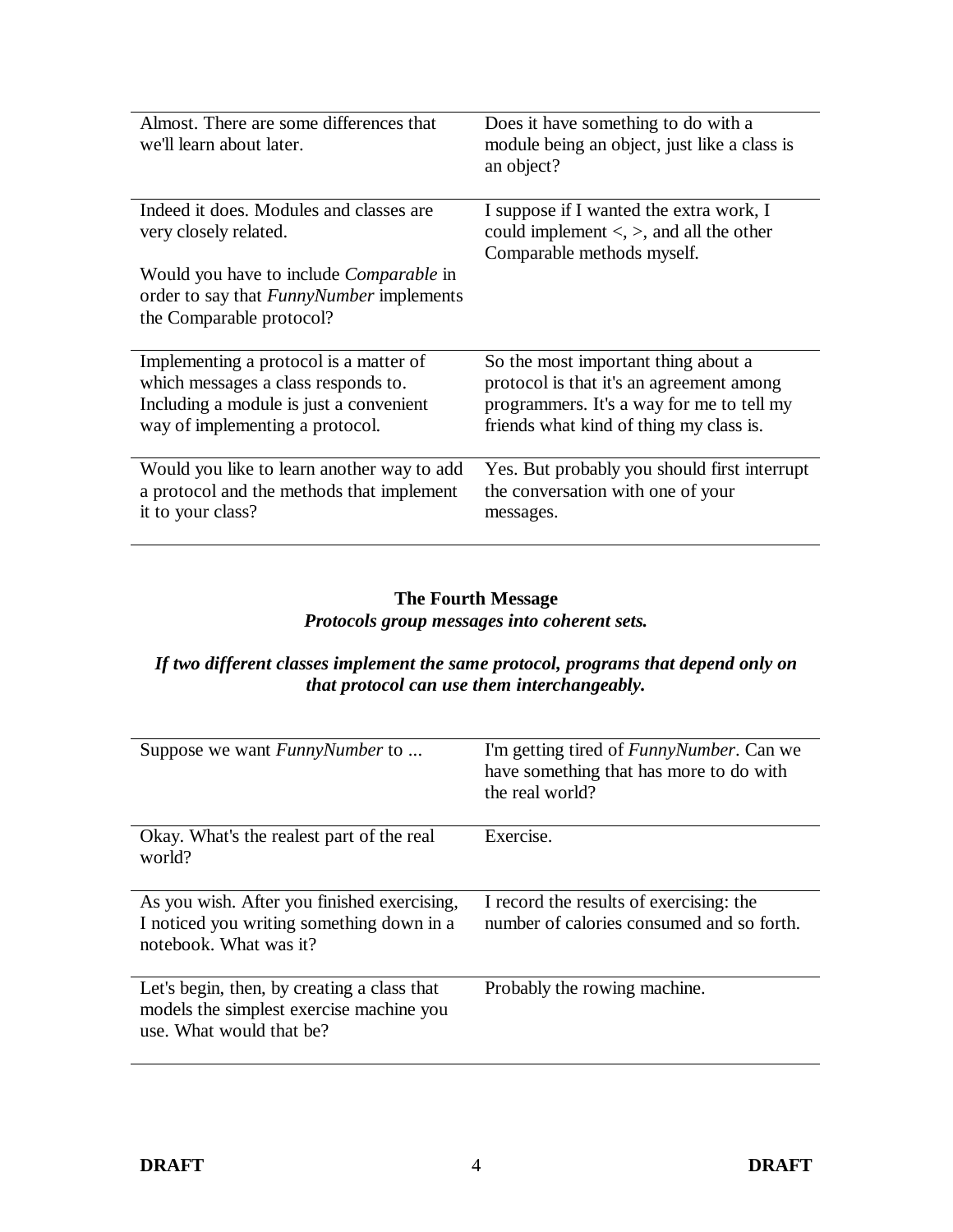| So we want a class that represents a single<br>session on a particular rowing machine.                                                                                                            | class RowingSession<br>end                                                                                                                                                            |
|---------------------------------------------------------------------------------------------------------------------------------------------------------------------------------------------------|---------------------------------------------------------------------------------------------------------------------------------------------------------------------------------------|
| How would you identify a session?                                                                                                                                                                 | By the name of the rowing machine and the<br>amount of time spent on it.                                                                                                              |
|                                                                                                                                                                                                   | class RowingSession<br>def initialize(name, time)<br>$@name = name$<br>$@time = time$<br>end<br>end                                                                                   |
| What have you done here?                                                                                                                                                                          | I've written the <i>initialize</i> method that will<br>be called by something like:<br>RowingSession.new("buffy", 30)<br>It assigns the given name and time to<br>instance variables. |
| "Buffy the rowing machine"?                                                                                                                                                                       | Look, I don't pick the names, I just use the<br>machines.                                                                                                                             |
| How would you print a report on the<br>calories consumed?                                                                                                                                         | I'd add this method within class<br>RowingSession:                                                                                                                                    |
| (You'll want to use Ruby's <i>print</i> method. It<br>prints a string to the output. If the string<br>ends with $\langle n, print$ arranges for the next<br><i>print</i> to start on a new line.) | class RowingSession<br>def report<br>print "#{@time} minutes on #{@name} = "<br>print "#{calories} calories.\n"<br>end<br>end                                                         |
| Why did you use two <i>print</i> statements to<br>print a single line?                                                                                                                            | A one-line print statement would be<br>marvelous, but this margin isn't large<br>enough to contain it.                                                                                |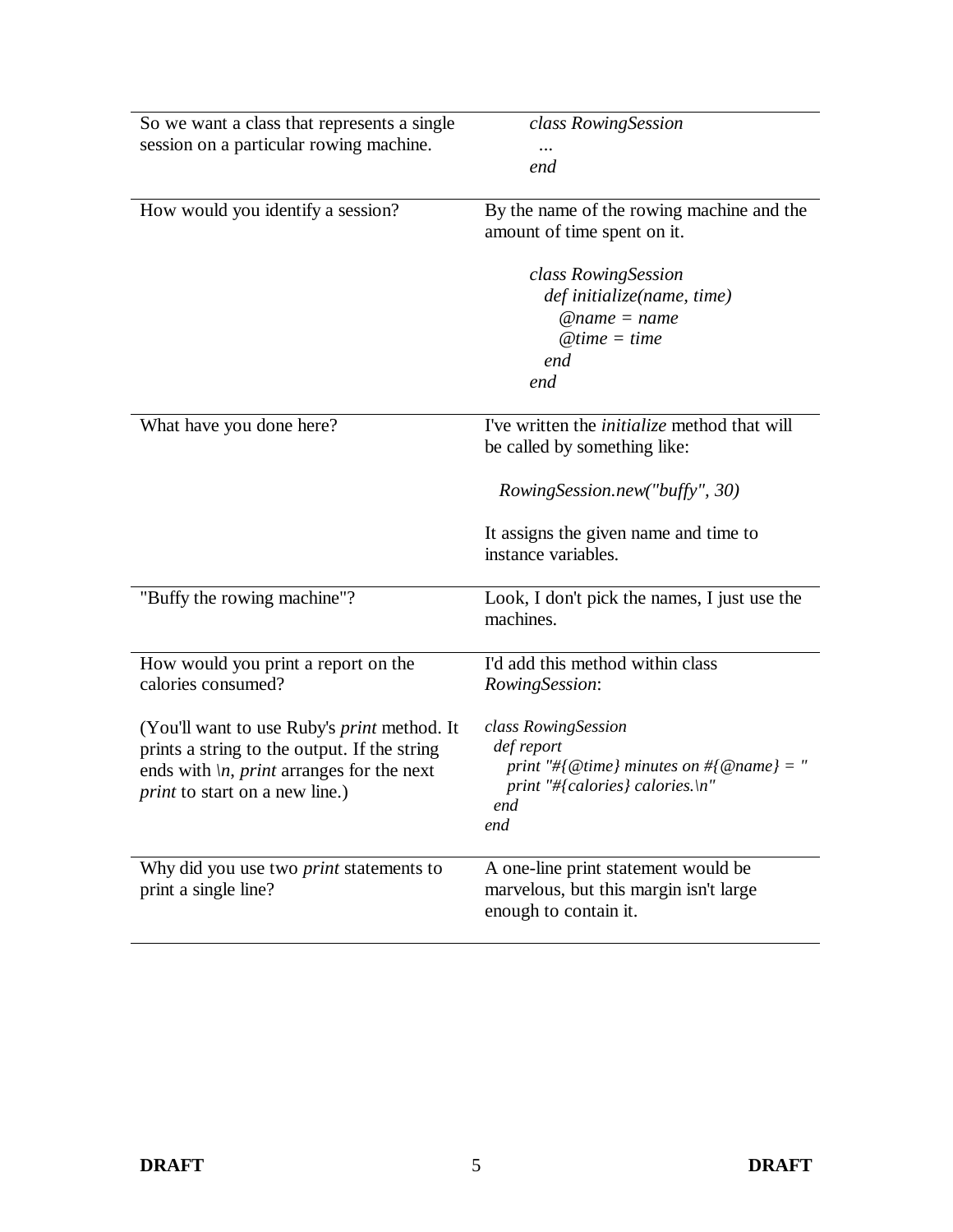| What is calories?                              | It's a method that will compute the number         |
|------------------------------------------------|----------------------------------------------------|
|                                                | of calories burned from the @time spent            |
|                                                | exercising. I'll also define it within             |
|                                                |                                                    |
|                                                | RowingSession:                                     |
|                                                | class RowingSession                                |
|                                                | def calories                                       |
|                                                | @time $*6$                                         |
|                                                |                                                    |
|                                                | end                                                |
|                                                | end                                                |
| So how can we use your new class?              | session = $RowingSession.new('buffer', 30)$        |
|                                                |                                                    |
|                                                | session.report                                     |
|                                                | ch2-rowingsession.rb                               |
| And the result is this output:                 | A stair climber. It's computer-controlled, so      |
| 30 minutes on buffy = 180 calories.            | you can pick more than one type of                 |
|                                                |                                                    |
|                                                | workout. I use two programs: a steady              |
| What's a more complicated exercise             | climb, and one that simulates running hard         |
| machine?                                       | up a steep hill.                                   |
|                                                |                                                    |
|                                                | The number of calories you burn also               |
|                                                | depends on your weight, since you're               |
|                                                | expending energy lifting yourself.                 |
| So you need a new class.                       | class ClimbingSession                              |
|                                                |                                                    |
|                                                | def initialize(name, time, program,<br>weight)     |
|                                                | $@name = name$                                     |
|                                                | $@time = time$                                     |
|                                                |                                                    |
|                                                | @program = $program$                               |
|                                                | $@weight = weight$                                 |
|                                                | end                                                |
|                                                | end                                                |
| Suppose you'd also written the <i>calories</i> | <i>report</i> is a message you can send to objects |
| method. Could you then use the report          | of class RowingSession. Objects of class           |
|                                                |                                                    |
| method you wrote for RowingSession?            | ClimbingSession wouldn't know anything             |
|                                                | about it. But I wish I could use it. The code      |
|                                                | for a Climbing Session report would be             |
|                                                | identical to RowingSession's version.              |
|                                                |                                                    |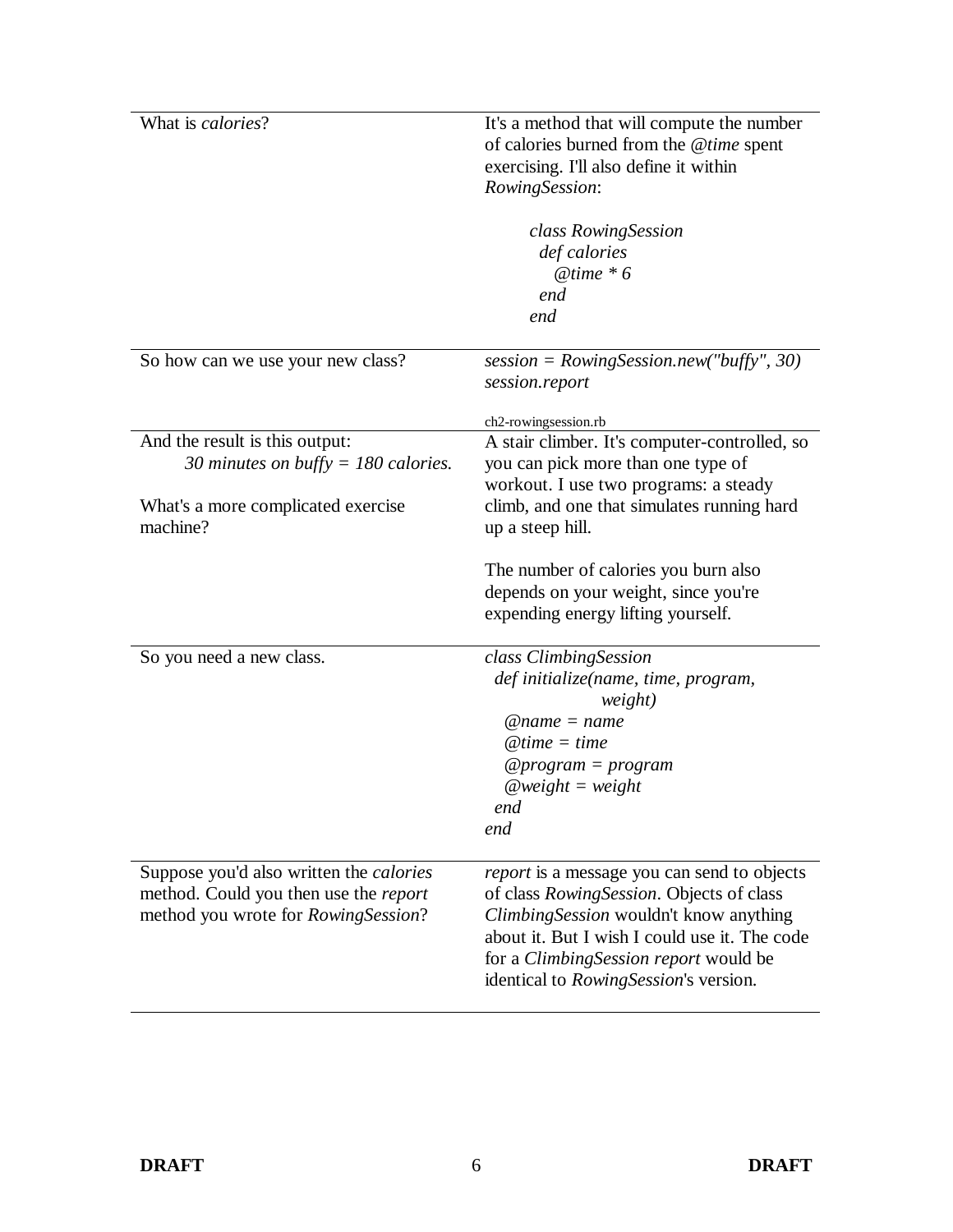| Could you use a module to provide <i>report</i> ? | I could, I suppose. Just as module                           |
|---------------------------------------------------|--------------------------------------------------------------|
|                                                   | <i>Comparable</i> provides a function $<$ to any             |
|                                                   |                                                              |
|                                                   | class that includes it and defines $\le$ >, I                |
|                                                   | could write a module CaloryReporter that                     |
|                                                   | provides <i>report</i> to any class that includes it         |
|                                                   | and defines @time, @name, and calories.                      |
|                                                   | But, frankly, the connection between the                     |
|                                                   | two Session classes seems tighter than the                   |
|                                                   | connection between <i>Comparable</i> and                     |
|                                                   | FunnyNumber.                                                 |
|                                                   |                                                              |
| It does, doesn't it? For a clue as to the         | When the differences between a                               |
| connection, notice the shorthand you used:        | Climbing Session and a Rowing Session                        |
| "the two Session classes".                        | didn't matter, I abbreviated to Session. In a                |
|                                                   | sense, I was referring to an imaginary class                 |
|                                                   | that captured what was common between                        |
|                                                   | the two kinds of sessions.                                   |
|                                                   |                                                              |
| Is method <i>report</i> an example of what you    | Yes I want to move report into a more                        |
| want to be common between the two kinds           | "generic" class, because you can report on                   |
| of sessions?                                      | calories burned for any kind of Session.                     |
|                                                   | class Session                                                |
|                                                   | def report                                                   |
|                                                   | print "#{@time} minutes on #{@name} = "                      |
|                                                   | print "#{calories} calories.\n"                              |
|                                                   | end                                                          |
|                                                   | end                                                          |
|                                                   | If you're trying these examples out in IRB, exit and restart |
|                                                   | it before defining the above class.                          |
| Let's draw a picture of the three classes and     |                                                              |
| where the methods will live.                      | <b>Session</b>                                               |
|                                                   | report                                                       |
|                                                   |                                                              |
|                                                   |                                                              |
|                                                   |                                                              |
|                                                   | <b>RowingSession</b><br><b>ClimbingSession</b>               |
|                                                   | initialize<br>initialize                                     |
|                                                   | calories<br>calories                                         |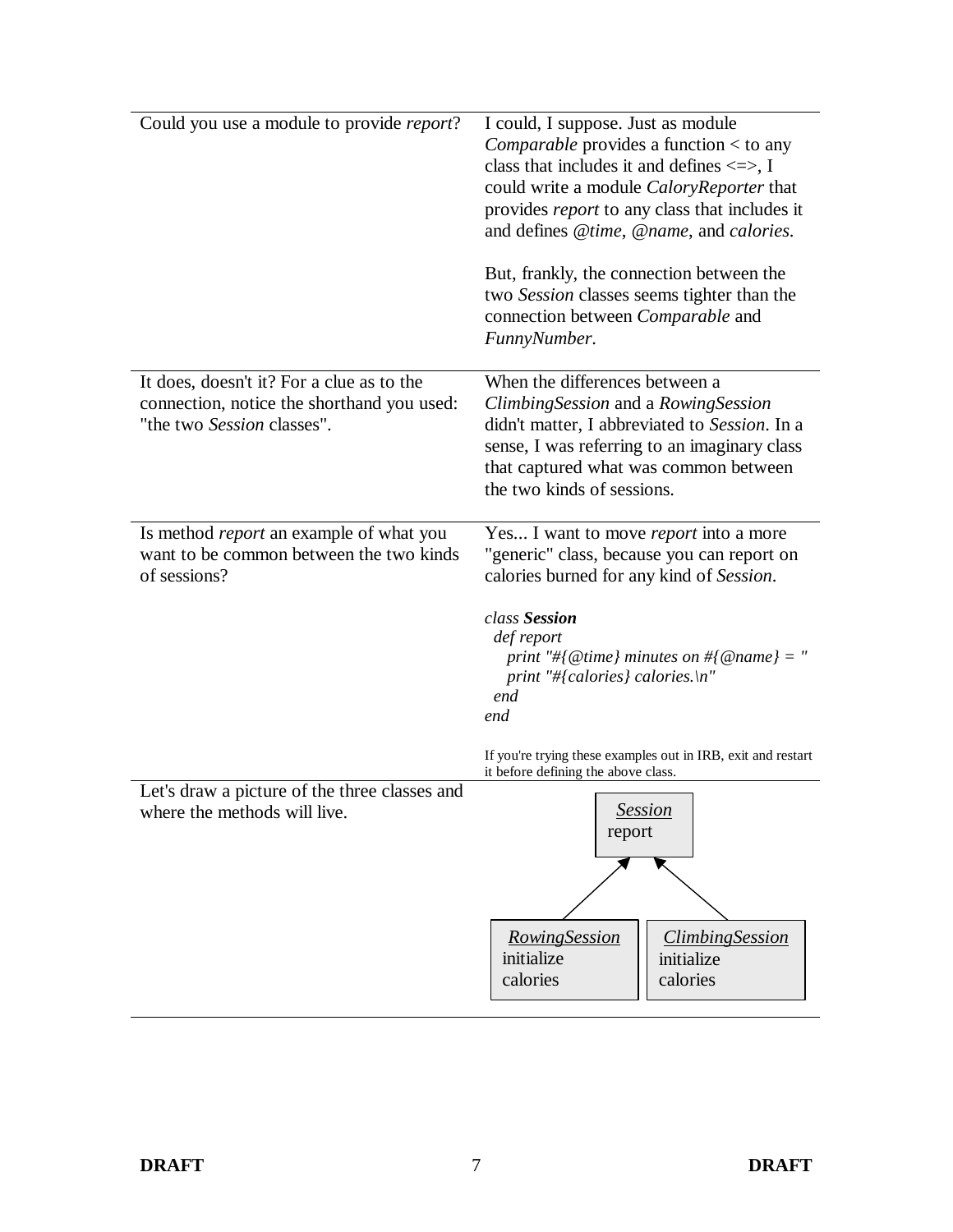| Now you need a way to say that a<br><i>RowingSession</i> is a kind of Session. | How about this notation?                                                                                             |
|--------------------------------------------------------------------------------|----------------------------------------------------------------------------------------------------------------------|
|                                                                                | $class RowingSession < S$ <i>ession</i>                                                                              |
|                                                                                | def initialize(name, time)                                                                                           |
|                                                                                | $@name = name$                                                                                                       |
|                                                                                | $@time = time$                                                                                                       |
|                                                                                | end                                                                                                                  |
|                                                                                | def calories                                                                                                         |
|                                                                                | $@time * 3$                                                                                                          |
|                                                                                | end                                                                                                                  |
|                                                                                | end                                                                                                                  |
|                                                                                | ch2-rowingsession-as-subclass.rb. If you get a warning<br>message, that means you forgot to exit IRB and restart it. |
| What does that mean?                                                           | A Rowing Session is a kind of Session.                                                                               |
|                                                                                | Methods specific to RowingSessions live in                                                                           |
|                                                                                | the RowingSession class; methods that                                                                                |
|                                                                                | apply to all Sessions live in the Session                                                                            |
|                                                                                | class.                                                                                                               |
|                                                                                |                                                                                                                      |
| Object-oriented people say that                                                | It creates a RowingSession object. The                                                                               |
| RowingSession is a subclass of Session and                                     | arguments to <i>new</i> are given to the <i>initialize</i>                                                           |
| (conversely) Session is a <b>superclass</b> of                                 | method defined in <i>RowingSession</i> .                                                                             |
| RowingSession.                                                                 |                                                                                                                      |
| What is the result of this?<br>$row\_sess = RowingsSession.new("buffer", 30)$  |                                                                                                                      |
| What is the result of this?                                                    | The Rowing Session object is sent the                                                                                |
| row_sess.report                                                                | report message. RowingSession doesn't                                                                                |
|                                                                                | define a report method. But, since                                                                                   |
|                                                                                | RowingSession is a subclass of Session,                                                                              |
|                                                                                | Ruby looks for <i>report</i> there. It finds it and<br>uses it.                                                      |
|                                                                                |                                                                                                                      |
|                                                                                | More specifically, the result is just as                                                                             |
|                                                                                | before:<br>30 minutes on buffy = 180 calories.                                                                       |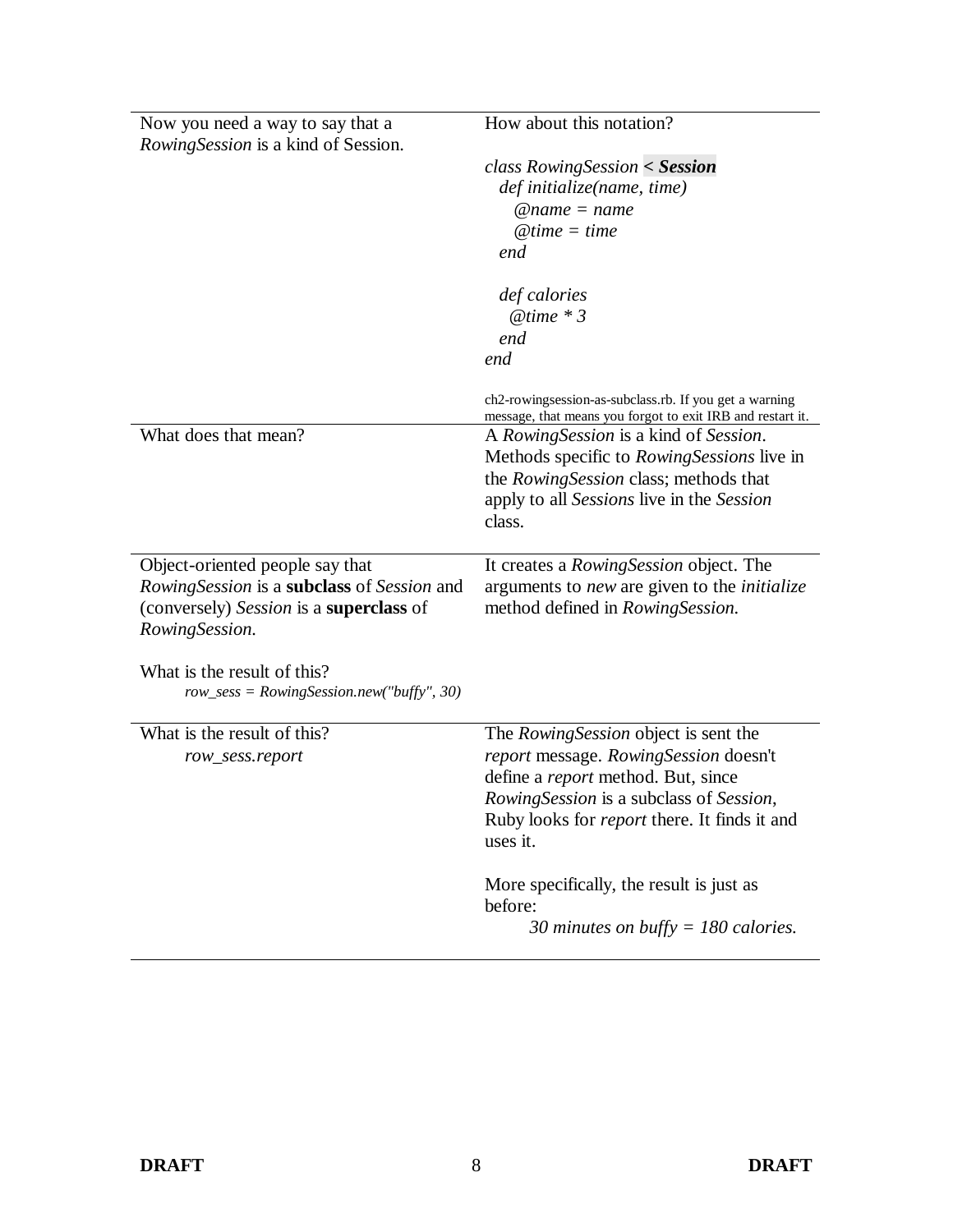| weight)<br>$@name = name$<br>$@time = time$<br>$@program = program$                                                                                   |
|-------------------------------------------------------------------------------------------------------------------------------------------------------|
| $@weight = weight$<br>end                                                                                                                             |
| def calories<br>end<br>end                                                                                                                            |
| They have two lines in common:<br>$@name = name$<br>$@time = time$                                                                                    |
| Because all <i>Sessions</i> will involve a named<br>machine and a time spent on it, I wish I<br>could move those lines into the Session<br>class.     |
| All I need to do is move the definition of<br>initialize from RowingSession to Session:                                                               |
| class Session<br>def initialize(name, time)<br>$@name = name$<br>$@time = time$<br>end<br>end                                                         |
| ch2-rowingsession-initialize.rb<br><b>Session</b><br>initialize<br>report<br>RowingSession<br><i><b>ClimbingSession</b></i><br>calories<br>initialize |
|                                                                                                                                                       |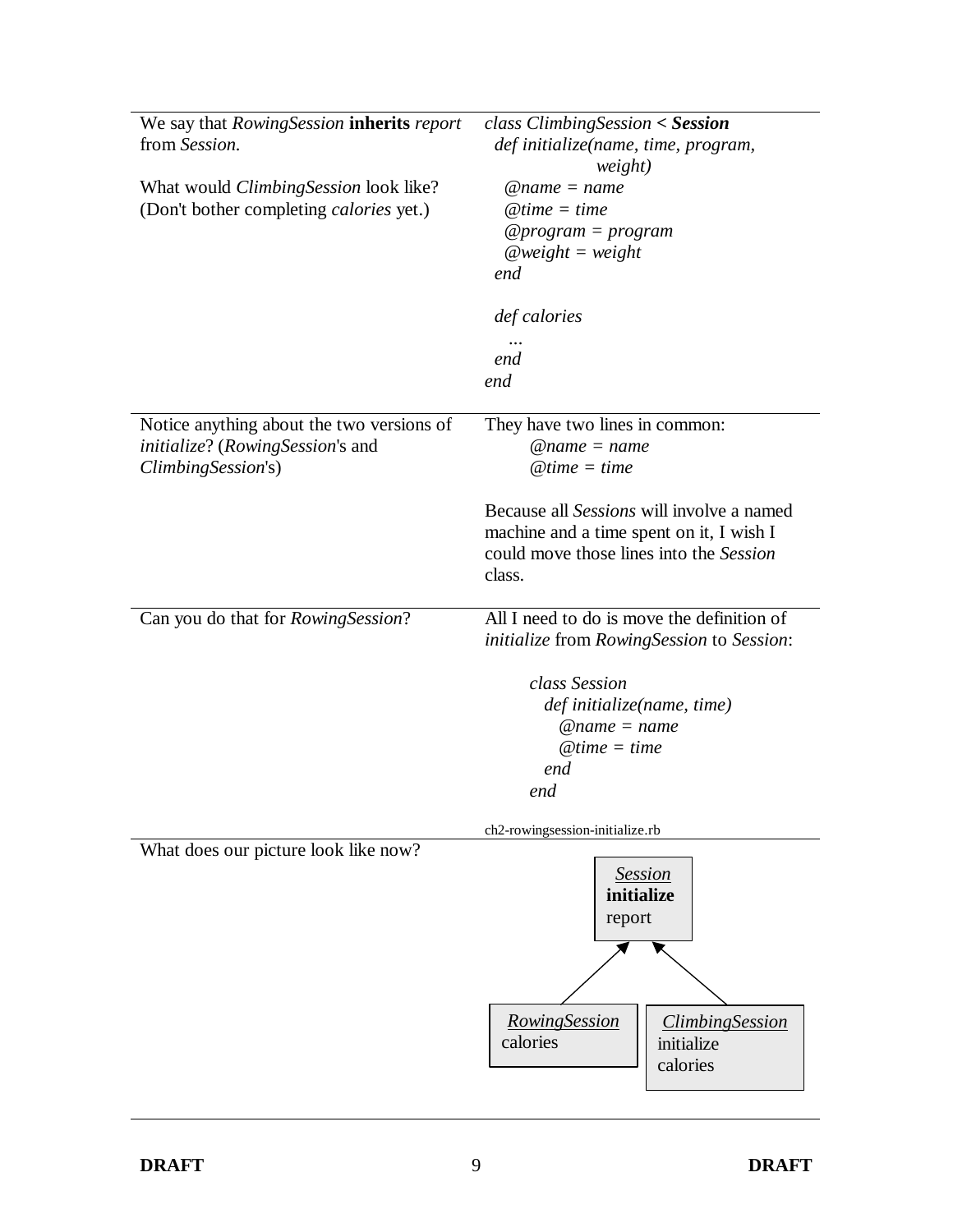| What will happen as a result of this call?<br>RowingSession.new("buffy", 30)                                                                                                                                                           | The method <i>new</i> for the class<br>RowingSession will create a RowingSession<br>object. Then it will send an <i>initialize</i><br>message to that object. Since<br>RowingSession has no initialize method,<br>Ruby looks in its superclass, Session. It<br>finds it there, so it invokes it.                                                                                                                                                              |
|----------------------------------------------------------------------------------------------------------------------------------------------------------------------------------------------------------------------------------------|---------------------------------------------------------------------------------------------------------------------------------------------------------------------------------------------------------------------------------------------------------------------------------------------------------------------------------------------------------------------------------------------------------------------------------------------------------------|
| What about this call, keeping in mind that<br>ClimbingSession's initialize hasn't moved?<br>ClimbingSession.new("biff", 23,<br>"hill run",<br>84)<br>You can't run this because ClimbingSession's calories<br>hasn't been defined yet. | The method <i>new</i> for the class<br>Climbing Session will create a<br>Climbing Session object. Then it will send<br>an <i>initialize</i> message to that object. Since<br>Climbing Session defines initialize, that one<br>gets invoked. The one in Session is<br>ignored.                                                                                                                                                                                 |
| Can you move the duplicate code from<br>ClimbingSession to Session?                                                                                                                                                                    | I'm not sure how. Only two of the lines<br>within ClimbingSession's initialize method<br>can be moved. The other two lines have to<br>stay, because they set instance variables<br>unique to <i>Climbing Sessions</i> :<br>class Climbing Session<br>def initialize(name, time, program,<br>weight)<br># can move<br>$@name = name$<br># can move<br>$@time = time$<br># must stay<br>$@program = program$<br>$@weight = weight$<br># must stay<br>end<br>end |
| What's the problem?                                                                                                                                                                                                                    | There must be an <i>initialize</i> method in<br>Climbing Session to initialize @program<br>and @weight. Ruby will call that method<br>when it sees<br>ClimbingSession.new()<br>But how, then, will Session's initialize<br>method be called?                                                                                                                                                                                                                  |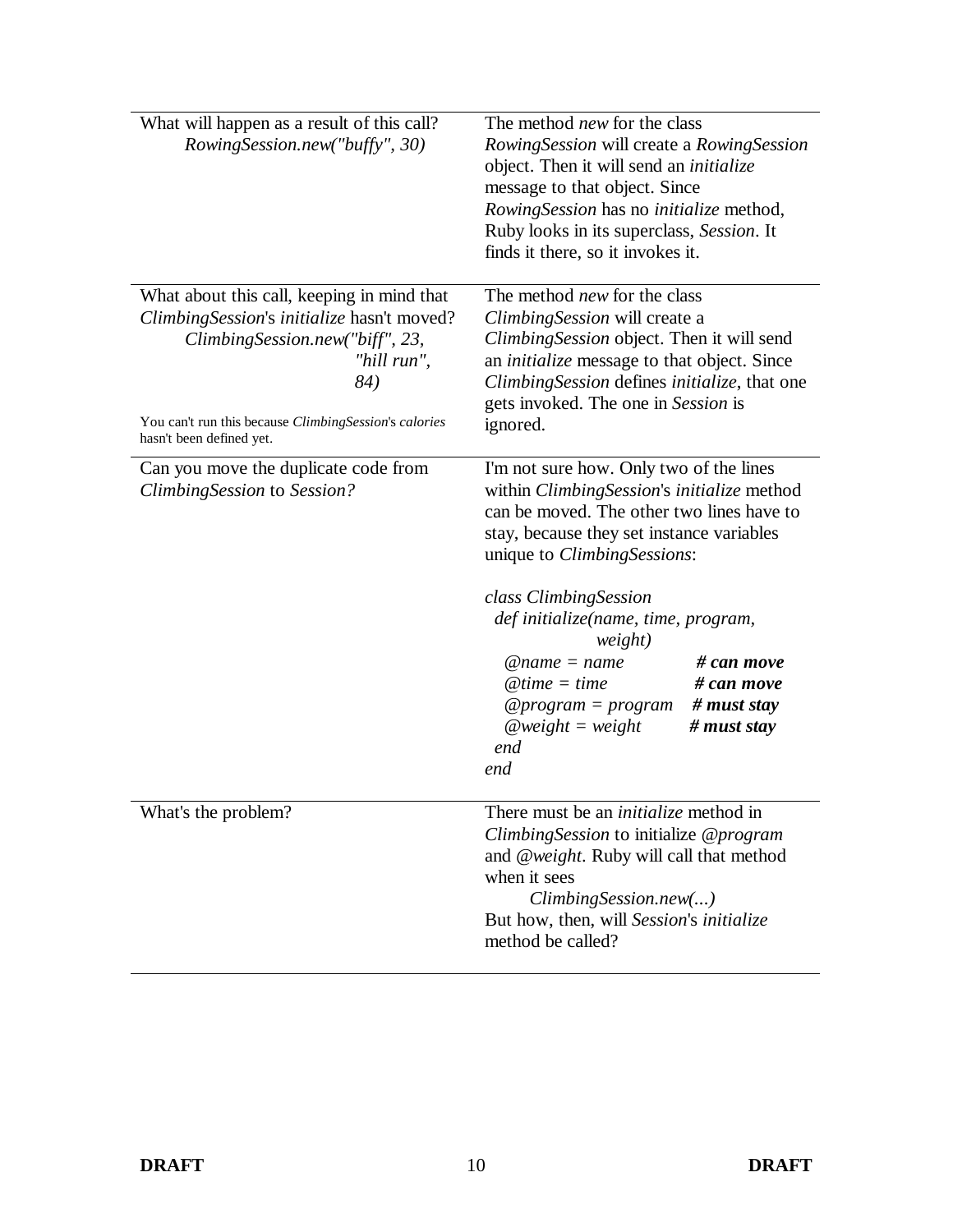| Can you show me what you need in the      | I need to know what goes in the ??? slot.                                  |
|-------------------------------------------|----------------------------------------------------------------------------|
| form of code?                             |                                                                            |
|                                           | class Session                                                              |
|                                           | def initialize(name, time)<br>$@name = name$                               |
|                                           | $@time = time$                                                             |
|                                           | end                                                                        |
|                                           | end                                                                        |
|                                           |                                                                            |
|                                           | $class \, ClimbingSession < Session$                                       |
|                                           | def initialize(name, time, program,<br>weight)                             |
|                                           | ???                                                                        |
|                                           | @program = program                                                         |
|                                           | $@weight = weight$                                                         |
|                                           | end                                                                        |
|                                           | end                                                                        |
|                                           | It's something that calls the method of the                                |
|                                           | same name in the superclass.                                               |
|                                           |                                                                            |
| Call that mechanism super.                | $class \, ClimbingSession < Session$                                       |
|                                           | def initialize(name, time, program,<br>weight)                             |
|                                           | super(name, time)                                                          |
|                                           | $@program = program$                                                       |
|                                           | $@weight = weight$                                                         |
|                                           | end                                                                        |
|                                           | end                                                                        |
|                                           | ch2-both-sessions.rb. Exit and reenter IRB before loading<br>it.           |
| Please explain how initialization happens | The new method on class Climbing Session                                   |
| in this case:                             | creates a new object. It sends the <i>initialize</i>                       |
|                                           | message to that object, which invokes the                                  |
| ClimbingSession.new("biff", 23,           | <i>initialize</i> method from <i>Climbing Session</i> .                    |
| "hill run",                               | The first thing that method does is invoke                                 |
| 84)                                       | the <i>initialize</i> method in the superclass                             |
|                                           | Session. After that version of <i>initialize</i>                           |
|                                           | initializes @name and @time, the original                                  |
|                                           |                                                                            |
|                                           | <i>initialize</i> resumes and initializes @ <i>program</i><br>and @weight. |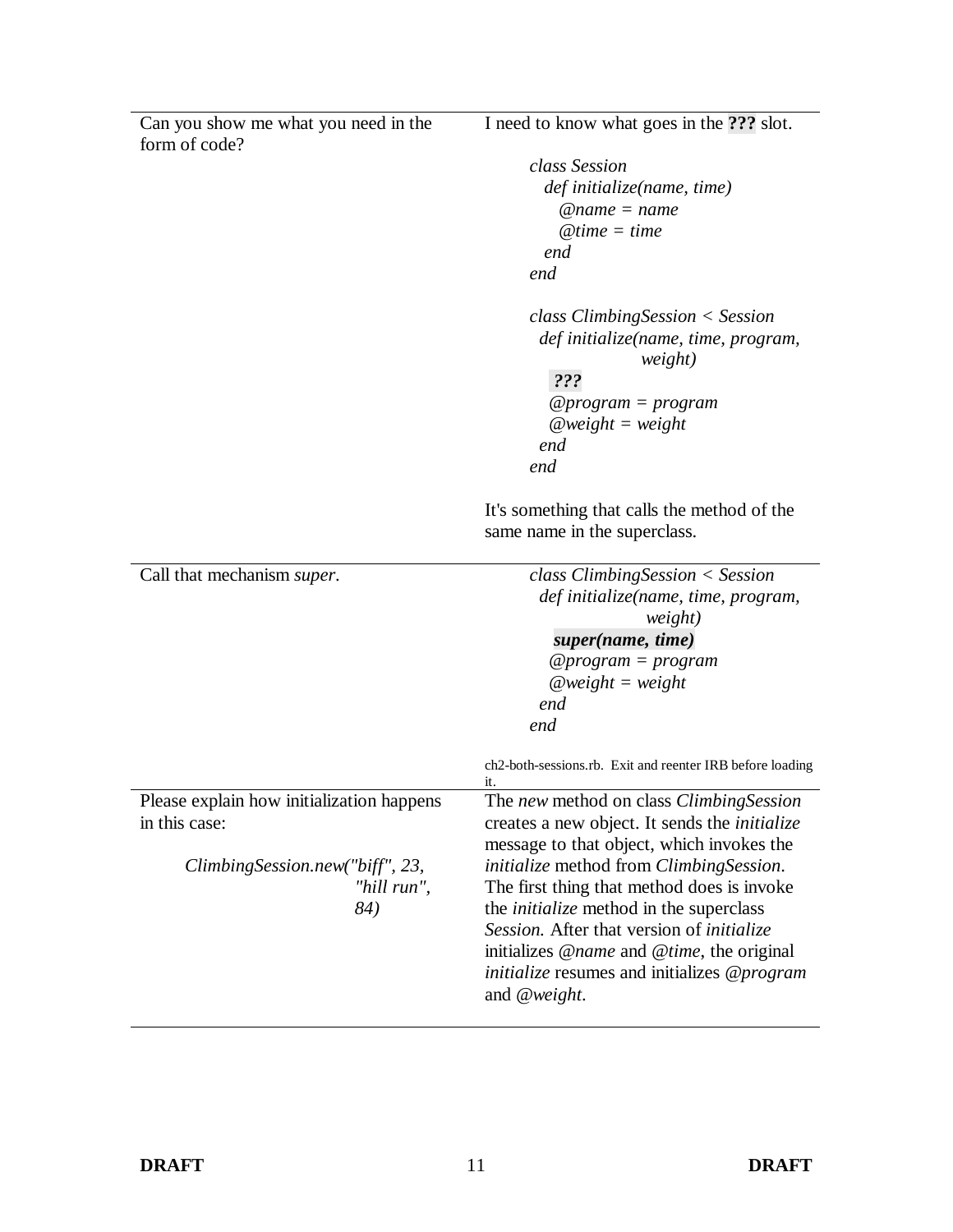| Whew! Maybe a picture of the structure,<br>including instance variables, would help.                                                                                                                                                                                                                  | <b>Session</b><br>@name<br>@time<br>initialize<br>report<br><b>RowingSession</b><br><b>ClimbingSession</b><br>calories<br>@program<br>@weight<br>initialize                                                                                                                                                  |
|-------------------------------------------------------------------------------------------------------------------------------------------------------------------------------------------------------------------------------------------------------------------------------------------------------|--------------------------------------------------------------------------------------------------------------------------------------------------------------------------------------------------------------------------------------------------------------------------------------------------------------|
| You've drawn the inheritance hierarchy<br>of these classes. RowingSession and<br>ClimbingSession inherit two instance<br>variables from Session. RowingSession<br>inherits two methods. ClimbingSession<br>inherits only one ( <i>report</i> ), because it<br>shadows the other <i>(initialize)</i> . | calories<br>This moving of code from place to place –<br>creating superclasses and subclasses as I<br>$discover$ commonality $-$ is exhilarating.<br>But I'm not ashamed to say it also makes<br>me a bit nervous. I'm making the code<br>more pleasing, but what if I break<br>something that used to work? |
| The technique is called "refactoring". The<br>book to read is Martin Fowler's<br>Refactoring: Improving the Design of<br><b>Existing Code.</b>                                                                                                                                                        | I think I'll take a break, run off and buy it.                                                                                                                                                                                                                                                               |
| How about a little summary of inheritance<br>first?                                                                                                                                                                                                                                                   | A superclass like Session defines protocol<br>for its subclasses. Any class that inherits<br>from Session responds to the message<br>report. It must implement calories for<br>report to work, so calories is also part of<br>the protocol.                                                                  |
| In this way, inheritance is like including a<br>module.                                                                                                                                                                                                                                               | Right. It seems, though, that a module<br>provides implementation (method<br>definitions) for all the messages in its<br>protocol. A class may leave some or all of<br>the implementation to the subclasses. For<br>example, Session leaves calories to the<br>subclasses.                                   |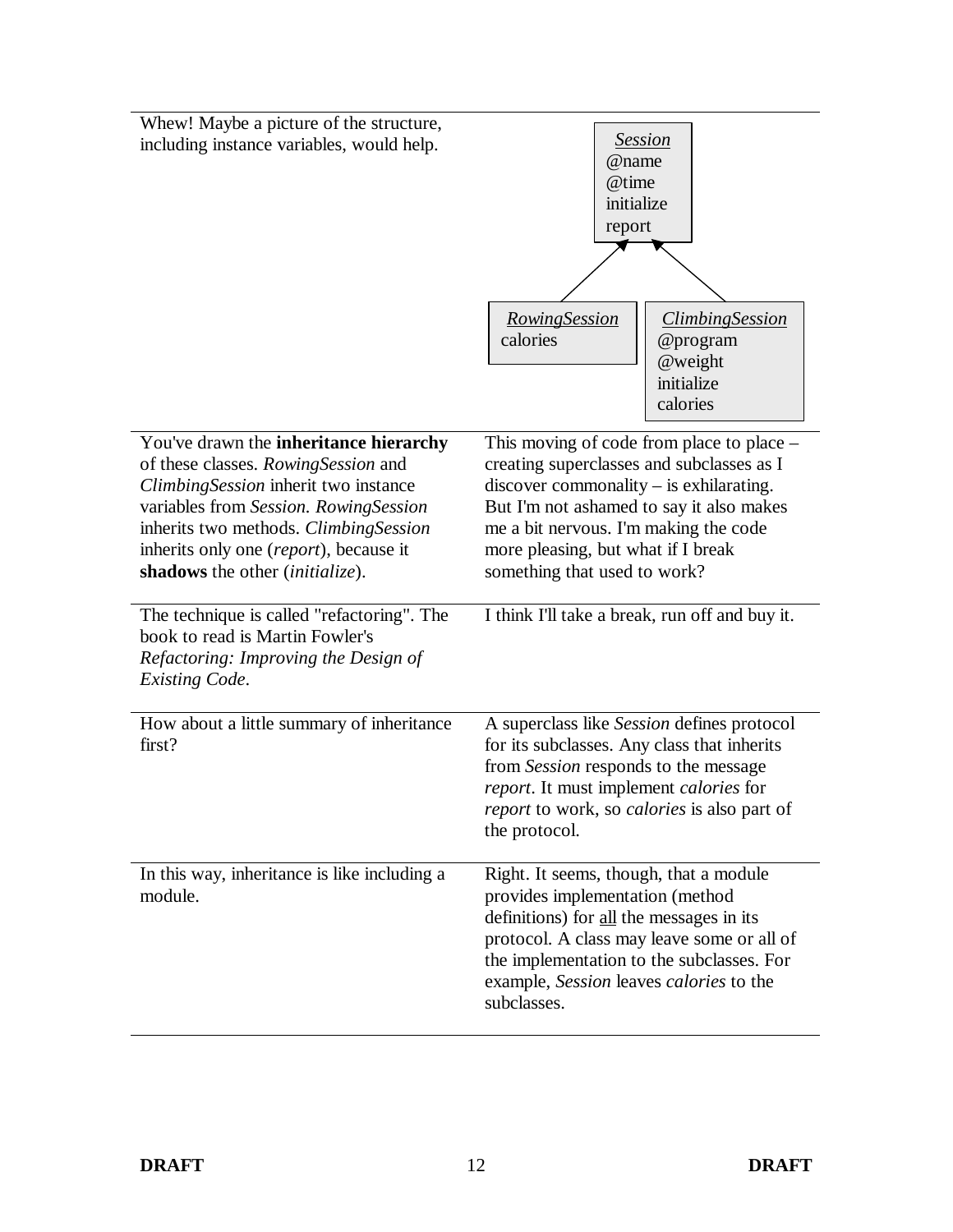#### **The Fifth Message**  *Classes define protocols for their subclasses.*

| clarify how inheritance works.                                                                 | Shall we play class badminton? It will help                                                 | Many people of my culture and with my<br>muscle mass would scorn badminton. But<br>I, being cosmopolitan as well as muscular,<br>realize it is a game of agility, wit, and<br>reflex. So I'm ready. |  |
|------------------------------------------------------------------------------------------------|---------------------------------------------------------------------------------------------|-----------------------------------------------------------------------------------------------------------------------------------------------------------------------------------------------------|--|
| Here are the rules. In real badminton, two                                                     |                                                                                             | Oh. Mental agility and wit, not physical.                                                                                                                                                           |  |
|                                                                                                | players hit a "shuttlecock" back and forth<br>with rackets. We'll suppose we have two       | Well, I can do that too.                                                                                                                                                                            |  |
|                                                                                                | classes, Super and Sub, instead of rackets.                                                 | Serve me up a problem.                                                                                                                                                                              |  |
| A class "has the shuttlecock" when a                                                           |                                                                                             |                                                                                                                                                                                                     |  |
|                                                                                                | method defined in it is executing. It hits the<br>shuttlecock to the other class by causing |                                                                                                                                                                                                     |  |
| one of that class's methods to execute.                                                        |                                                                                             |                                                                                                                                                                                                     |  |
|                                                                                                |                                                                                             |                                                                                                                                                                                                     |  |
| Sure.                                                                                          |                                                                                             | This:                                                                                                                                                                                               |  |
| class Super<br>def refined<br>end<br>def unique<br>end<br>end                                  | class Sub < Super<br>def refined<br>super<br>unique<br>end<br>end                           | class Super<br>class Sub < Super<br>def refined<br>def refined<br>end<br><del>su</del> per<br>unique<br>def unique<br>end<br>end<br>end<br>end                                                      |  |
|                                                                                                | Given Sub.new.refined, what happens?                                                        | Sub gets it first, hits it to Super (via super),<br>who returns it (by returning from <i>refined</i> ).                                                                                             |  |
| (If no <i>initialize</i> method is defined, all that<br><i>new</i> does is create the object.) |                                                                                             | Sub hits it right back by explicitly calling<br>unique. Super returns it, and Sub doesn't hit<br>it back. Point for Super.                                                                          |  |
| ch2-badminton1.rb                                                                              |                                                                                             |                                                                                                                                                                                                     |  |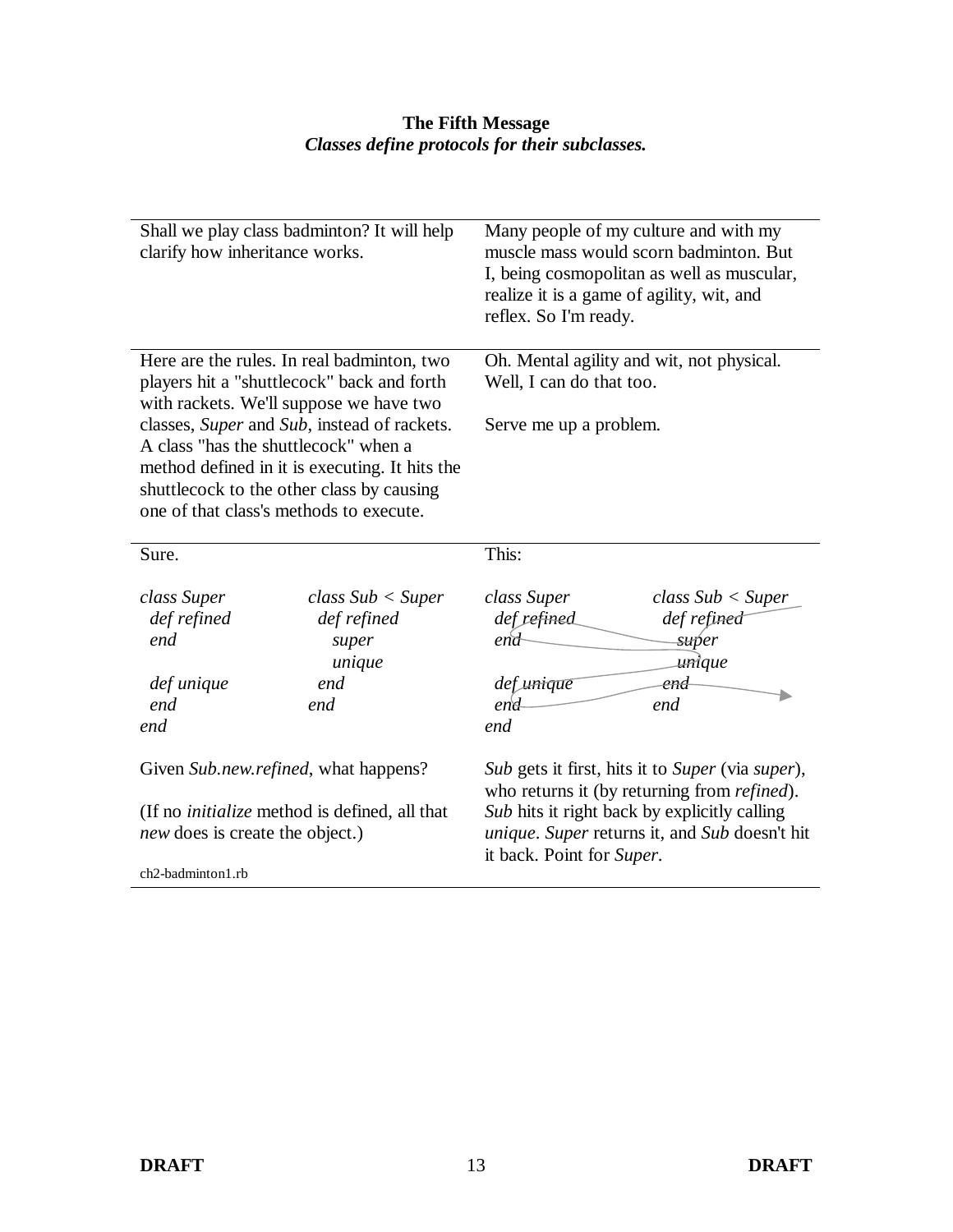### How about this one?

| class Super<br>def inherited<br>bounce<br>slam<br>end<br>def bounce<br>end<br>end | class Sub < Super<br>def slam<br>end<br>end | class Super<br>def inherited<br><del>bounc</del> e<br>slam<br>en <del>d</del><br>def bounce<br>eno<br>end                                                                                                                                                                                                                                                                                                                              | class Sub < Super<br><del>def sl</del> am<br>end<br>end                                                                                                    |
|-----------------------------------------------------------------------------------|---------------------------------------------|----------------------------------------------------------------------------------------------------------------------------------------------------------------------------------------------------------------------------------------------------------------------------------------------------------------------------------------------------------------------------------------------------------------------------------------|------------------------------------------------------------------------------------------------------------------------------------------------------------|
|                                                                                   | What happens with Sub.new.inherited?        | An exciting volley! Because Sub doesn't<br>first. It calls <i>bounce</i> – in effect bouncing<br>of the net. When the shuttlecock comes<br>the net at great speed, expecting Sub to be<br>helpless. But Sub is ready and returns the<br>volley. Super, unprepared for the skillful<br>return, drops the shuttlecock (by returning<br>from <i>inherited</i> ).<br>I don't think bouncing the shuttlecock is<br>legal badminton, though. | define <i>inherited</i> , <i>Super</i> gets the shuttlecock<br>the shuttlecock up in the air on Super's side<br>down (bounce returns), Super slams it over |
| ch2-badminton2.rb                                                                 |                                             |                                                                                                                                                                                                                                                                                                                                                                                                                                        |                                                                                                                                                            |

 $\overline{\phantom{0}}$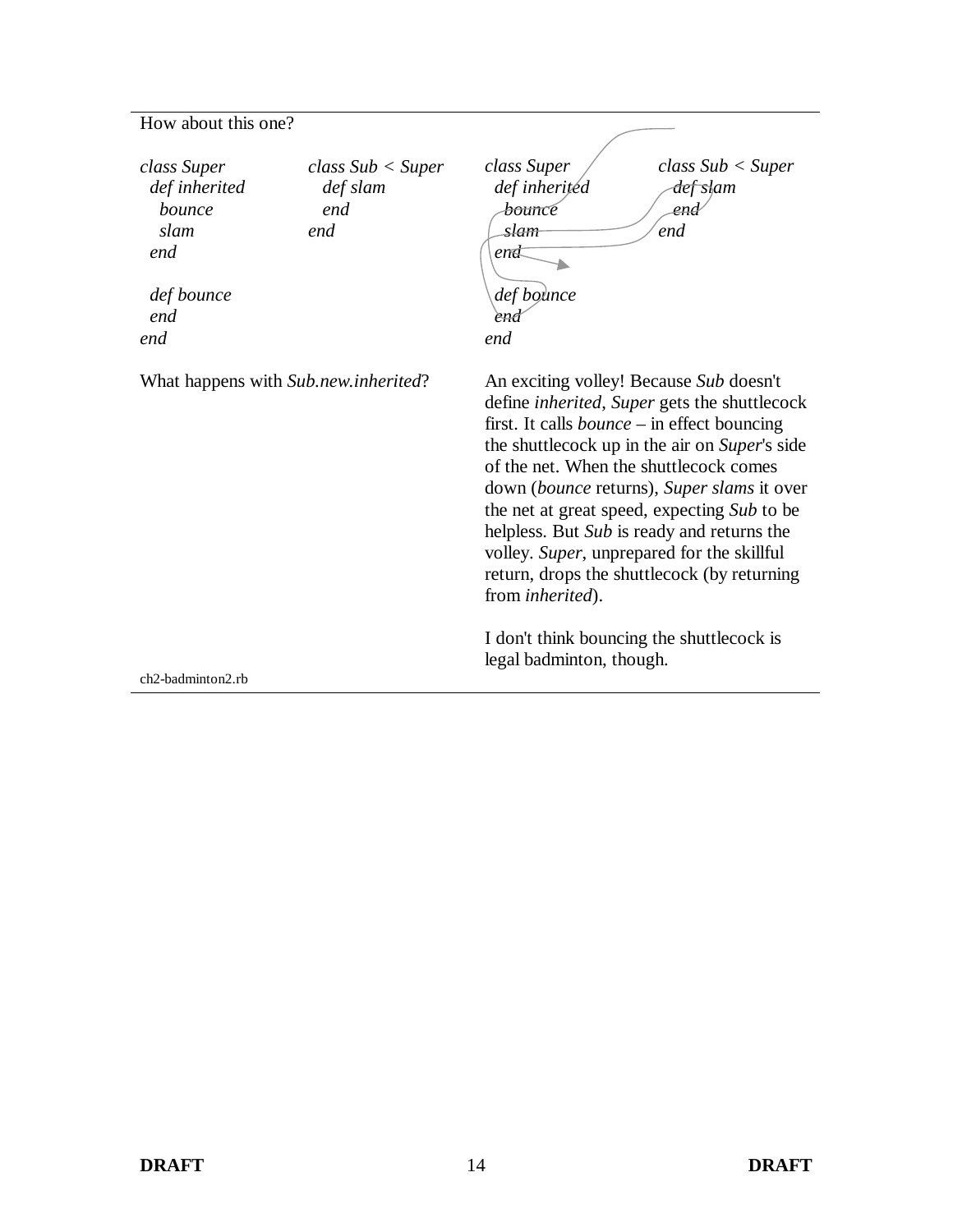### How about this minor addition?

| class Super                                                         | class Sub < Super                                                                                                               | class Super                                                                                                                                     | class Sub < Super                                                                                                                                                                                                                                                                                                                          |
|---------------------------------------------------------------------|---------------------------------------------------------------------------------------------------------------------------------|-------------------------------------------------------------------------------------------------------------------------------------------------|--------------------------------------------------------------------------------------------------------------------------------------------------------------------------------------------------------------------------------------------------------------------------------------------------------------------------------------------|
| def inherited                                                       |                                                                                                                                 | def inherited                                                                                                                                   |                                                                                                                                                                                                                                                                                                                                            |
| bounce                                                              | def bounce                                                                                                                      | bounce                                                                                                                                          | def bøunce                                                                                                                                                                                                                                                                                                                                 |
| slam                                                                | end                                                                                                                             | slam                                                                                                                                            | end                                                                                                                                                                                                                                                                                                                                        |
| end                                                                 |                                                                                                                                 | end                                                                                                                                             |                                                                                                                                                                                                                                                                                                                                            |
|                                                                     |                                                                                                                                 |                                                                                                                                                 |                                                                                                                                                                                                                                                                                                                                            |
| def bounce                                                          | def slam                                                                                                                        | def bounce                                                                                                                                      | def slam                                                                                                                                                                                                                                                                                                                                   |
| end                                                                 | end                                                                                                                             | end                                                                                                                                             | end                                                                                                                                                                                                                                                                                                                                        |
| end                                                                 | end                                                                                                                             | end                                                                                                                                             | end                                                                                                                                                                                                                                                                                                                                        |
| time?<br>looking for methods in the Sub class.<br>ch2-badminton3.rb | What happens with Sub.new.inherited this<br>Note that Sub.new answers a Sub object.<br>For a Sub object, Ruby will always begin | its own. Because Ruby will look for<br>methods starting at Sub, Sub's bounce<br><i>bounce</i> and tried to <i>slam</i> it back. Sub<br>Stellar! | Sub triumphs again! As before, Super tried<br>to <i>bounce</i> the shuttlecock on its side of the<br>net. This time, though, Sub had a bounce of<br>method was called – converting Super's<br>illegal move into a hit over the net. Super –<br>disconcerted – handled Sub's return from<br>returned the slam, and <i>Super</i> dropped it. |
|                                                                     |                                                                                                                                 | Generally, I find the right side in any                                                                                                         |                                                                                                                                                                                                                                                                                                                                            |
| Sub seems to dominate Super.                                        |                                                                                                                                 |                                                                                                                                                 | sparring, verbal or physical, fares better.                                                                                                                                                                                                                                                                                                |
| Quite. Let's suppose the classes are as<br>Super.new.inherited      | above, but the game begins differently:                                                                                         | Since the object created is a Super, Ruby<br>will always start looking for methods there.<br>Sub is irrelevant. That leads to this:             |                                                                                                                                                                                                                                                                                                                                            |
|                                                                     |                                                                                                                                 | class Super                                                                                                                                     | class Sub < Super                                                                                                                                                                                                                                                                                                                          |
|                                                                     |                                                                                                                                 | def inheritéd                                                                                                                                   |                                                                                                                                                                                                                                                                                                                                            |
|                                                                     |                                                                                                                                 | <del>Ьои</del> псе                                                                                                                              | def bounce                                                                                                                                                                                                                                                                                                                                 |
|                                                                     |                                                                                                                                 | slam ?                                                                                                                                          | end                                                                                                                                                                                                                                                                                                                                        |
|                                                                     |                                                                                                                                 | end                                                                                                                                             |                                                                                                                                                                                                                                                                                                                                            |
|                                                                     |                                                                                                                                 |                                                                                                                                                 |                                                                                                                                                                                                                                                                                                                                            |
|                                                                     |                                                                                                                                 | def bounce                                                                                                                                      | def slam                                                                                                                                                                                                                                                                                                                                   |
|                                                                     |                                                                                                                                 | end                                                                                                                                             | end                                                                                                                                                                                                                                                                                                                                        |
|                                                                     |                                                                                                                                 | end                                                                                                                                             | end                                                                                                                                                                                                                                                                                                                                        |
|                                                                     |                                                                                                                                 | There is no <i>slam</i> method in <i>Super</i> , so<br>execution must fail.                                                                     |                                                                                                                                                                                                                                                                                                                                            |

 $\overline{a}$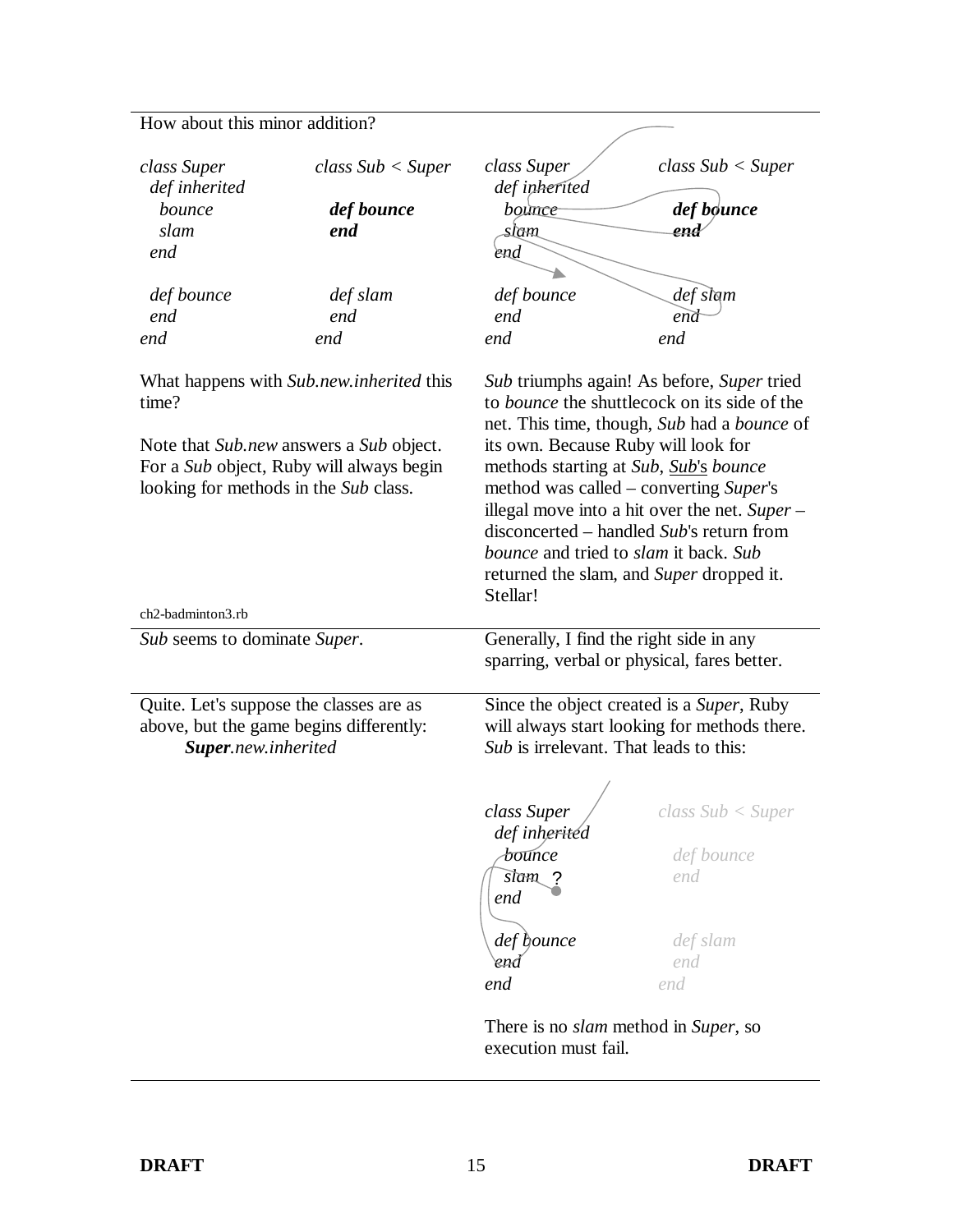| Super is what is called an <b>abstract class</b> .<br>Abstract classes define protocols. They<br>also provide method implementations and<br>instance variables to the <b>concrete classes</b><br>that inherit from them. But they aren't<br>intended to be <b>instantiated</b> (made into<br>instances, created as objects using <i>new</i> ). | A programmer creating an abstract class<br>should make sure his friends know what<br>methods their subclasses should<br>implement.<br>And I suppose that suggestive names, like<br><i>AbstractSession</i> , would help avoid<br>mistakes. |
|------------------------------------------------------------------------------------------------------------------------------------------------------------------------------------------------------------------------------------------------------------------------------------------------------------------------------------------------|-------------------------------------------------------------------------------------------------------------------------------------------------------------------------------------------------------------------------------------------|
| Naming is an important issue. Kent Beck's<br><i>Smalltalk Best Practice Patterns is the</i><br>book to read.                                                                                                                                                                                                                                   | Smalltalk is a different language than<br>Ruby?                                                                                                                                                                                           |
| Yes, but it is also a "pure" object-oriented<br>language. Most everything you'll see in this<br>book can also be done in Smalltalk.                                                                                                                                                                                                            | I'll look it up.                                                                                                                                                                                                                          |

#### **The Sixth Message**  *If a class and its superclass have methods with the same name, the class's methods take precedence.*

| We should explore how instance variables<br>work with inheritance. Here's an example: |                                           | I see two classes. Both of them change<br>variables named $Qval$ . But is the $Qval$ in<br>Super the same as the $Qval$ in Sub? |
|---------------------------------------------------------------------------------------|-------------------------------------------|---------------------------------------------------------------------------------------------------------------------------------|
| class Super                                                                           | class Sub < Super                         |                                                                                                                                 |
|                                                                                       |                                           |                                                                                                                                 |
| $def super_set(val)$                                                                  | $def sub_set(val)$                        |                                                                                                                                 |
| $Qval = val$                                                                          | $Qval = val$                              |                                                                                                                                 |
| end                                                                                   | end                                       |                                                                                                                                 |
|                                                                                       |                                           |                                                                                                                                 |
| def super_get                                                                         | $def sub{\underline{\hspace{1pt}\n}} set$ |                                                                                                                                 |
| $Q$ val                                                                               | $Q$ val                                   |                                                                                                                                 |
|                                                                                       |                                           |                                                                                                                                 |
| end                                                                                   | end                                       |                                                                                                                                 |
| end                                                                                   | end                                       |                                                                                                                                 |
|                                                                                       |                                           |                                                                                                                                 |
| ch2-badminton4.rb                                                                     |                                           |                                                                                                                                 |
| Let's see. What is the effect of this?                                                |                                           | Both <i>super_get</i> and <i>sub_get</i> answer 5.                                                                              |
| $s = Sub.new$                                                                         |                                           |                                                                                                                                 |
| $s. super\_set(5)$                                                                    |                                           |                                                                                                                                 |
|                                                                                       |                                           |                                                                                                                                 |
| s.super_get                                                                           |                                           |                                                                                                                                 |
| s.sub_get                                                                             |                                           |                                                                                                                                 |
|                                                                                       |                                           |                                                                                                                                 |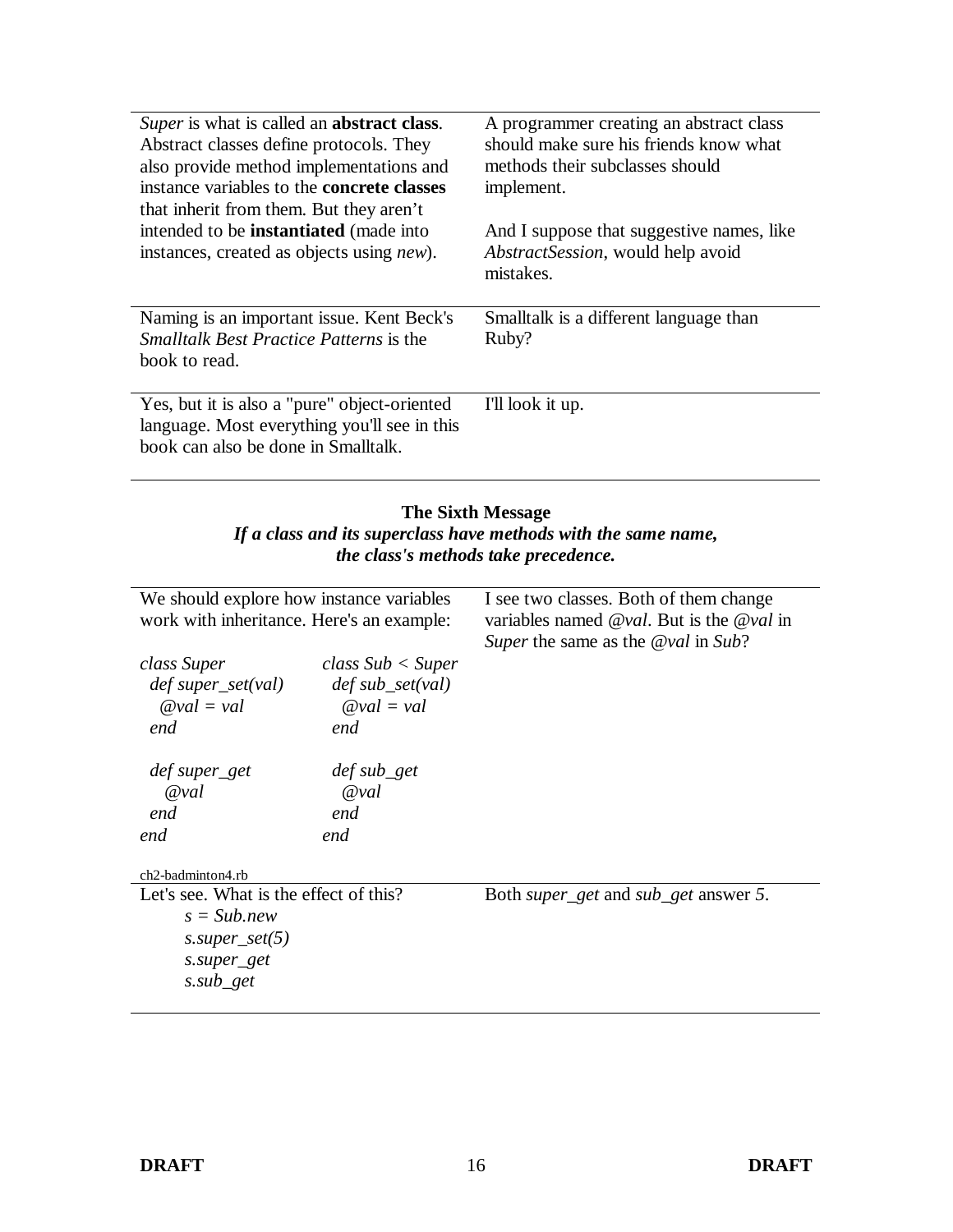| And how about this?                                                                     | Both <i>super_get</i> and <i>sub_get</i> answer                         |  |
|-----------------------------------------------------------------------------------------|-------------------------------------------------------------------------|--|
| $s.sub_set("dawn")$                                                                     | "dawn".                                                                 |  |
| s.super_get                                                                             |                                                                         |  |
| $s.sub\_get$                                                                            |                                                                         |  |
|                                                                                         |                                                                         |  |
| How do instance variables work with                                                     | When superclasses and subclasses use the                                |  |
| inheritance?                                                                            | same variable name, they mean the same                                  |  |
|                                                                                         | variable. Variables are not shadowed the                                |  |
|                                                                                         | way that methods are.                                                   |  |
|                                                                                         |                                                                         |  |
| Let's explore why that happens. Please                                                  | Here:                                                                   |  |
| draw Super and Sub.                                                                     | <b>Super</b>                                                            |  |
|                                                                                         | super_set                                                               |  |
|                                                                                         | super_get                                                               |  |
|                                                                                         |                                                                         |  |
|                                                                                         |                                                                         |  |
|                                                                                         |                                                                         |  |
|                                                                                         | Sub                                                                     |  |
|                                                                                         | sub_set                                                                 |  |
|                                                                                         | sub_get                                                                 |  |
|                                                                                         |                                                                         |  |
|                                                                                         |                                                                         |  |
|                                                                                         | I'm not sure where to put $@val$ . It should                            |  |
|                                                                                         | only go in one place because either class                               |  |
|                                                                                         | can change it.                                                          |  |
|                                                                                         |                                                                         |  |
| Suppose you execute this code:                                                          | No. Each instance has a different value.                                |  |
| $s1 = Sub.new$                                                                          | That suggests that an instance should have                              |  |
| $s1.sub_set(1)$                                                                         | a separate box, containing its unique                                   |  |
| $s2 = Sub.new$                                                                          | instance variables:                                                     |  |
| $s2.sub_set(2)$                                                                         |                                                                         |  |
|                                                                                         | <b>Super</b>                                                            |  |
| Do the two objects have the same value of                                               | super_set<br>super_get                                                  |  |
| @val?                                                                                   |                                                                         |  |
|                                                                                         |                                                                         |  |
|                                                                                         |                                                                         |  |
|                                                                                         |                                                                         |  |
|                                                                                         | Sub<br>s1<br>sub_set                                                    |  |
|                                                                                         | creates<br>@val<br>sub_get                                              |  |
|                                                                                         |                                                                         |  |
|                                                                                         |                                                                         |  |
|                                                                                         |                                                                         |  |
| Yes. I earlier had you put instance variables<br>together with methods in one box. That | But does this explain why Super and Sub<br>share the instance variable? |  |
| was an oversimplification.                                                              |                                                                         |  |
|                                                                                         |                                                                         |  |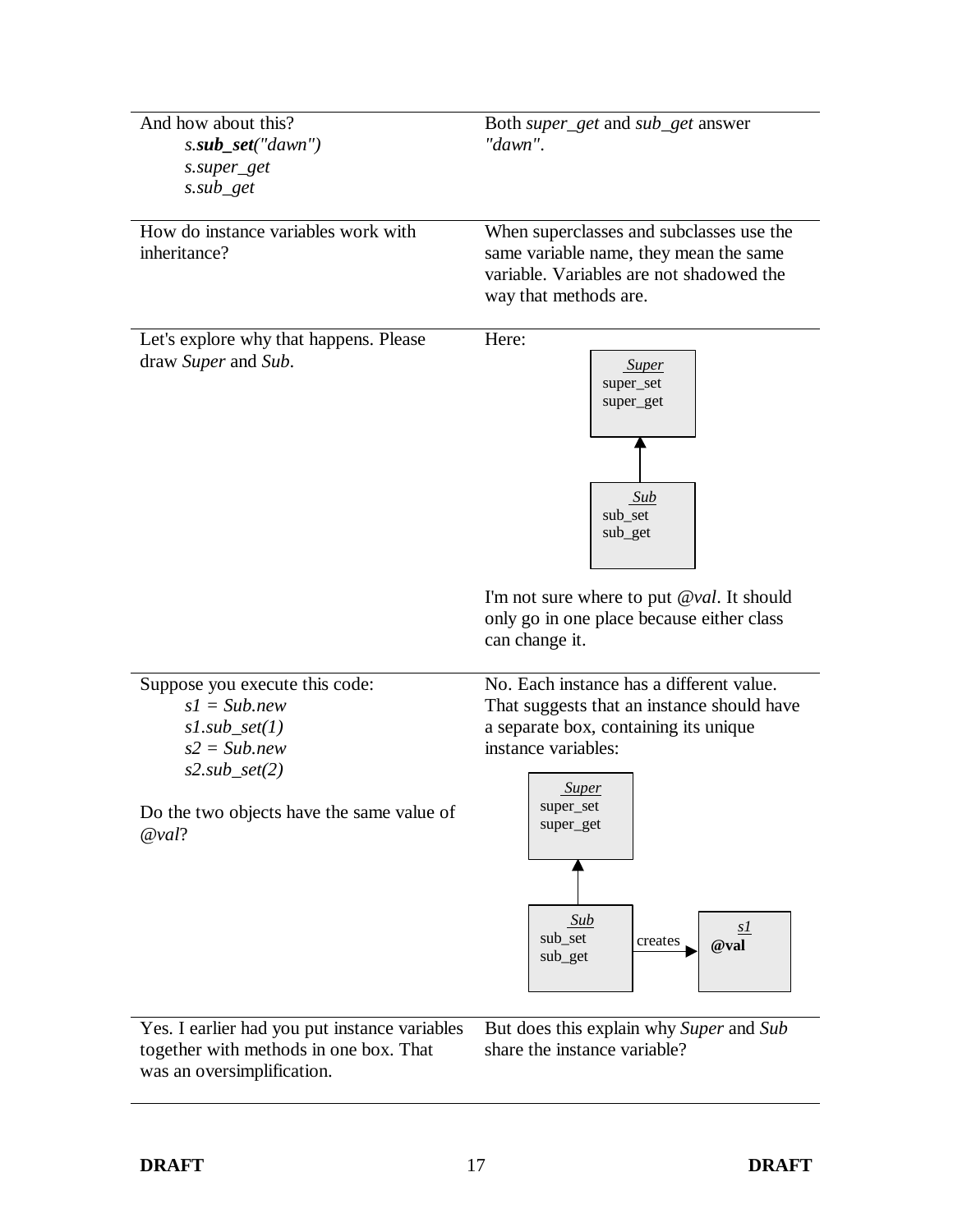Remember that *self* is always the receiver of a message.

So, given *s1.sub\_set(1)*, *self* is *s1*. Here's the picture:





### **The Seventh Message**  *Instance variables are always found in* **self***.*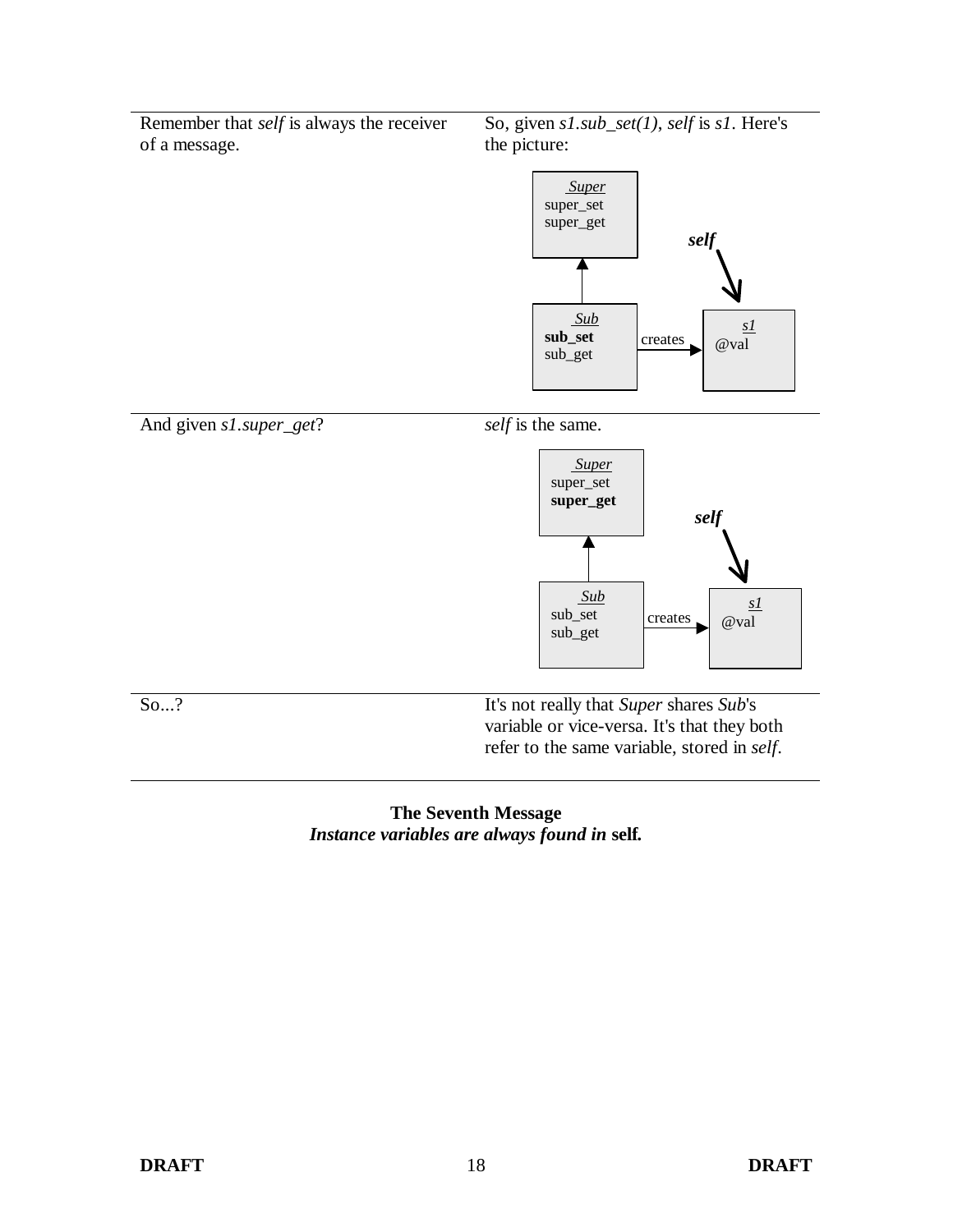# **A Little Ruby, A Lot of Objects**

## **Chapter 3: Turtles All The Way Down**

| You seem a disciplined sort: exercising,<br>eating good food.                                                                                                                                                                                                     | If only it were true.                                                                                                                                                                                                                                                                                                          |  |
|-------------------------------------------------------------------------------------------------------------------------------------------------------------------------------------------------------------------------------------------------------------------|--------------------------------------------------------------------------------------------------------------------------------------------------------------------------------------------------------------------------------------------------------------------------------------------------------------------------------|--|
| What do you mean?                                                                                                                                                                                                                                                 | Sometimes I'm at the store, walking past<br>the ice cream freezer, and I lose all<br>discipline. I reach in and grab some.                                                                                                                                                                                                     |  |
| A little too much of this, eh?<br>IceCream.new.eat                                                                                                                                                                                                                | I'm afraid so.                                                                                                                                                                                                                                                                                                                 |  |
| Perhaps we should change the world, once<br>and for all, such that ice cream were not<br>available.                                                                                                                                                               | So that <i>IceCream.new</i> returned an instance<br>of Celery?                                                                                                                                                                                                                                                                 |  |
| We could do that.                                                                                                                                                                                                                                                 | Show me.                                                                                                                                                                                                                                                                                                                       |  |
| We'll work up to it. First, some pictures.<br>Can you describe this class, then draw a<br>picture of it?<br>class IceCream<br>def initialize(starting_licks)<br>$@left = starting\_licks$<br>end<br>def lick<br>$@left = @left - 1$<br>if $@left>0$<br>" $yum!$ " | IceCream initializes an IceCream instance<br>with the number of times you can lick it.<br>The lick method makes the IceCream<br>smaller: each time you lick it, there's one<br>less lick @left. Here are the methods and<br>the instance variable:<br>an IceCream<br><b>IceCream</b><br>@left<br>initialize<br>creates<br>lick |  |
| elsif $@left == 0$<br>"Good to the last lick!"<br>else<br>"all gone"<br>end<br>end<br>end                                                                                                                                                                         | Somehow this isn't doing much to wean me<br>from ice cream.                                                                                                                                                                                                                                                                    |  |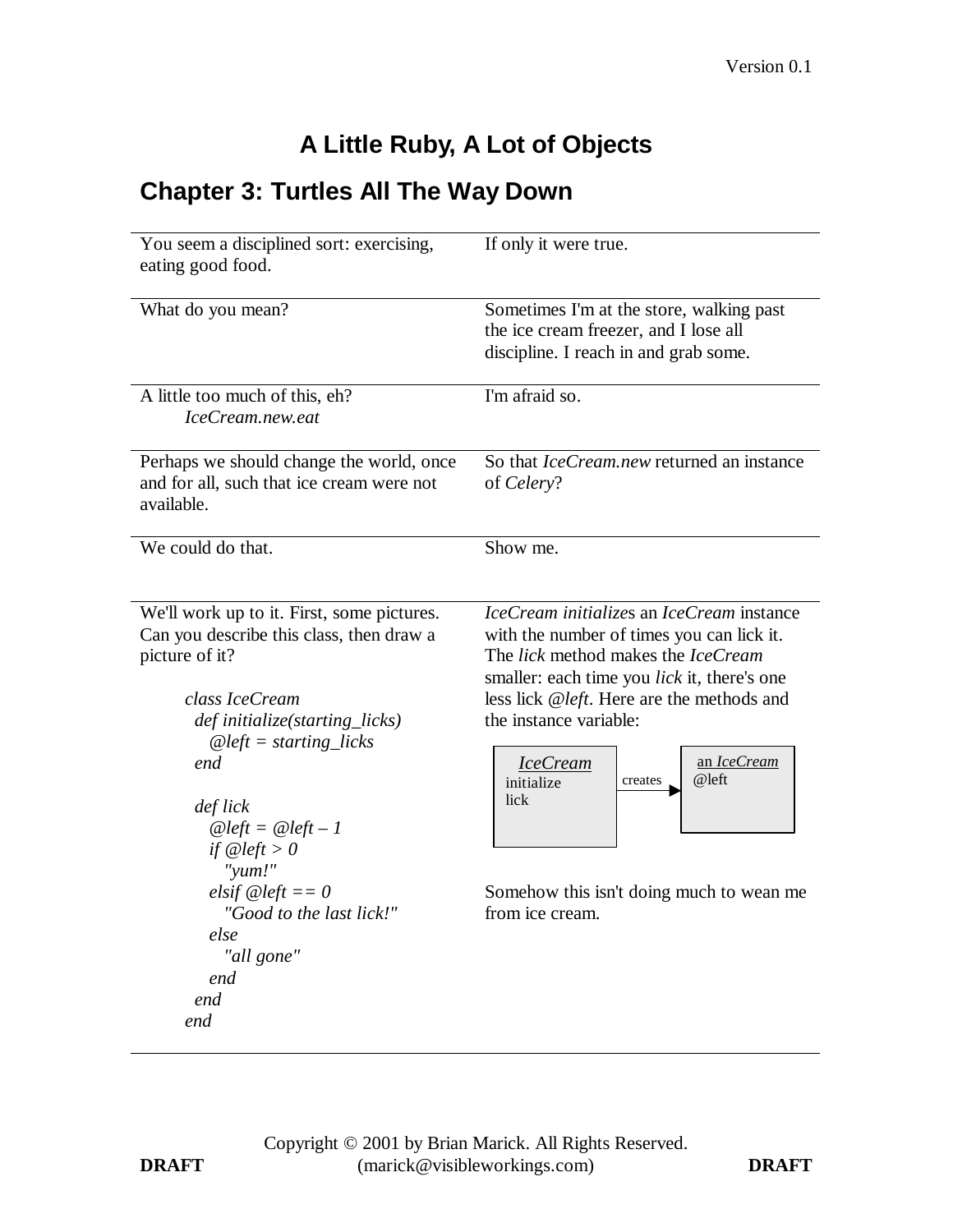| You've shown that <i>IceCream</i> creates an<br>instance. Once the instance is created, what<br>is the relationship between it and its class?<br>Hint: given this:<br>$anIceCream = IceCream.new(100)$<br>what happens for this?<br>anIceCream.lick | When an <i>IceCream</i> instance receives a<br>message (such as <i>lick</i> ), it uses the class to<br>find what method implements that<br>message. The arrow below shows that.<br>an IceCream<br><b>IceCream</b><br>@left<br>initialize<br>lick<br>lookup |
|-----------------------------------------------------------------------------------------------------------------------------------------------------------------------------------------------------------------------------------------------------|------------------------------------------------------------------------------------------------------------------------------------------------------------------------------------------------------------------------------------------------------------|
| I notice that new isn't in either box. Where<br>does it belong?                                                                                                                                                                                     | Hmm. It certainly doesn't belong in the<br>instance box on the right. But it shouldn't<br>belong in the class box on the left either.                                                                                                                      |
| Why not?                                                                                                                                                                                                                                            | When an <i>IceCream</i> instance receives a<br>message, it looks to the left to find the<br>method. If <i>new</i> were in the class box, that<br>would mean the instance would respond to<br>new, like this:<br>anIceCream.new(100)<br>We don't want that. |
| No, new should be something the class<br>responds to, not the instance.                                                                                                                                                                             | Given this:<br>IceCream.new(100)<br>the class is the object that receives the<br>message. So, for consistency, it too should<br>look left to find the right method.                                                                                        |
| Show me.<br>???<br>new                                                                                                                                                                                                                              | I'll have to borrow some of your space.<br><u>an IceCream</u><br><u>IceCream</u><br>@left<br>initialize<br>lick<br>lookup                                                                                                                                  |
|                                                                                                                                                                                                                                                     | I don't know what the name of that leftmost<br>box should be, though.                                                                                                                                                                                      |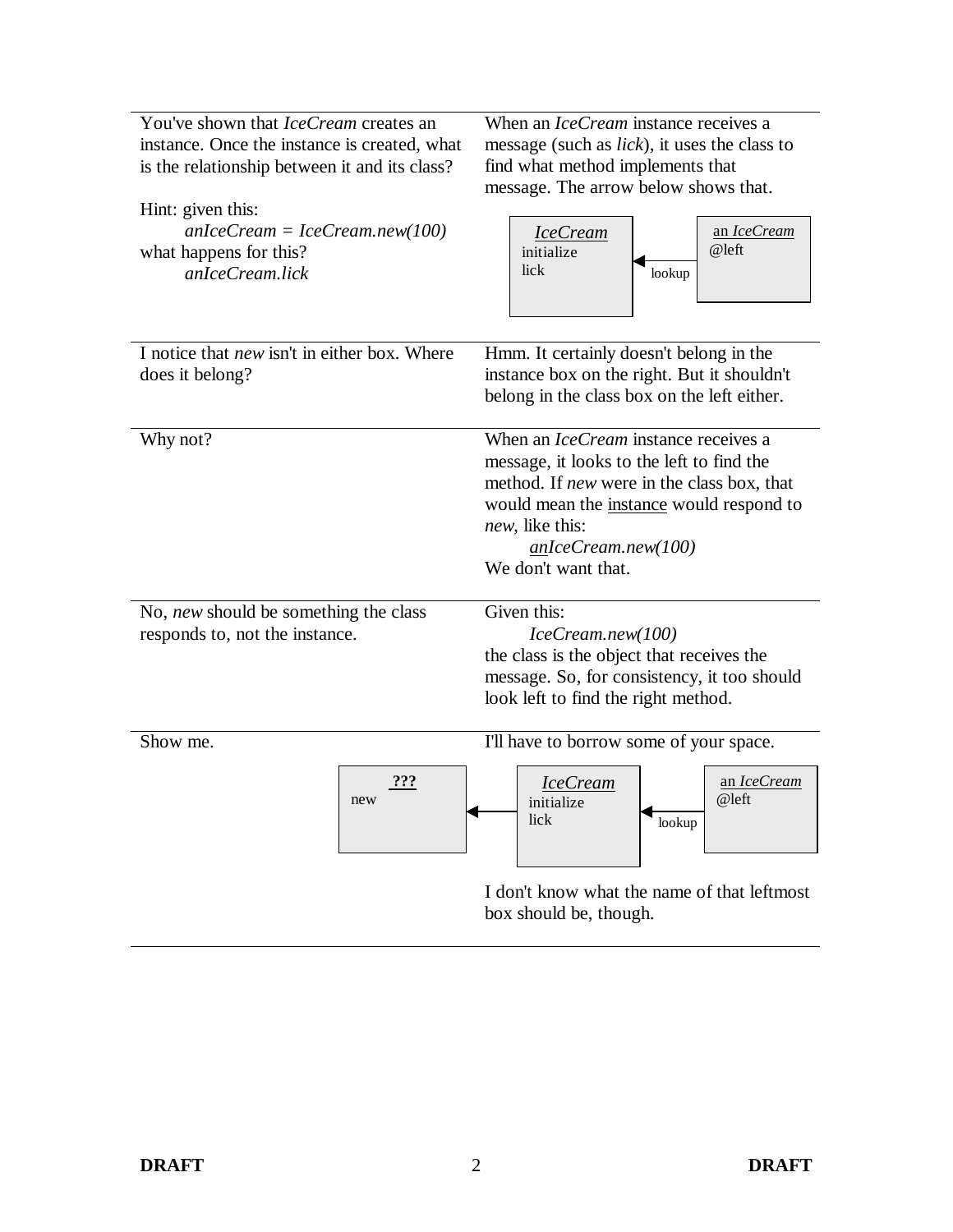Such objects are usually called **metaclasses**. "Meta" is supposed to have the connotation of "beside" or "above" or "beyond".

Well, from the perspective of the *IceCream* instance, that new box is beyond the *IceCream* class. So I'll add that name:



All this seems weighty and over-elaborate.

*IceCream.small*. I'm used to method

definitions that start like this:

*class IceCream def lick ...*

Only because you haven't finished building up your metaclass muscles. Notice that we initialize our *IceCream* with the number of licks: *anIceCream = IceCream.new(100)* It might be more convenient to create *IceCream* instances in standard sizes. I myself would choose only a small ice cream. So add this to the picture: *anIceCream = IceCream.small* The *small* method goes on the metaclass. Here's how our new method would be defined: I see two odd things about that definition. The first is the name, which is *IceCream* initialize  $\frac{1}{\log n}$ an *IceCream* @left meta *IceCream* new **small**

*class IceCream def IceCream.small new(80) end end*

ch3-small-icecream.rb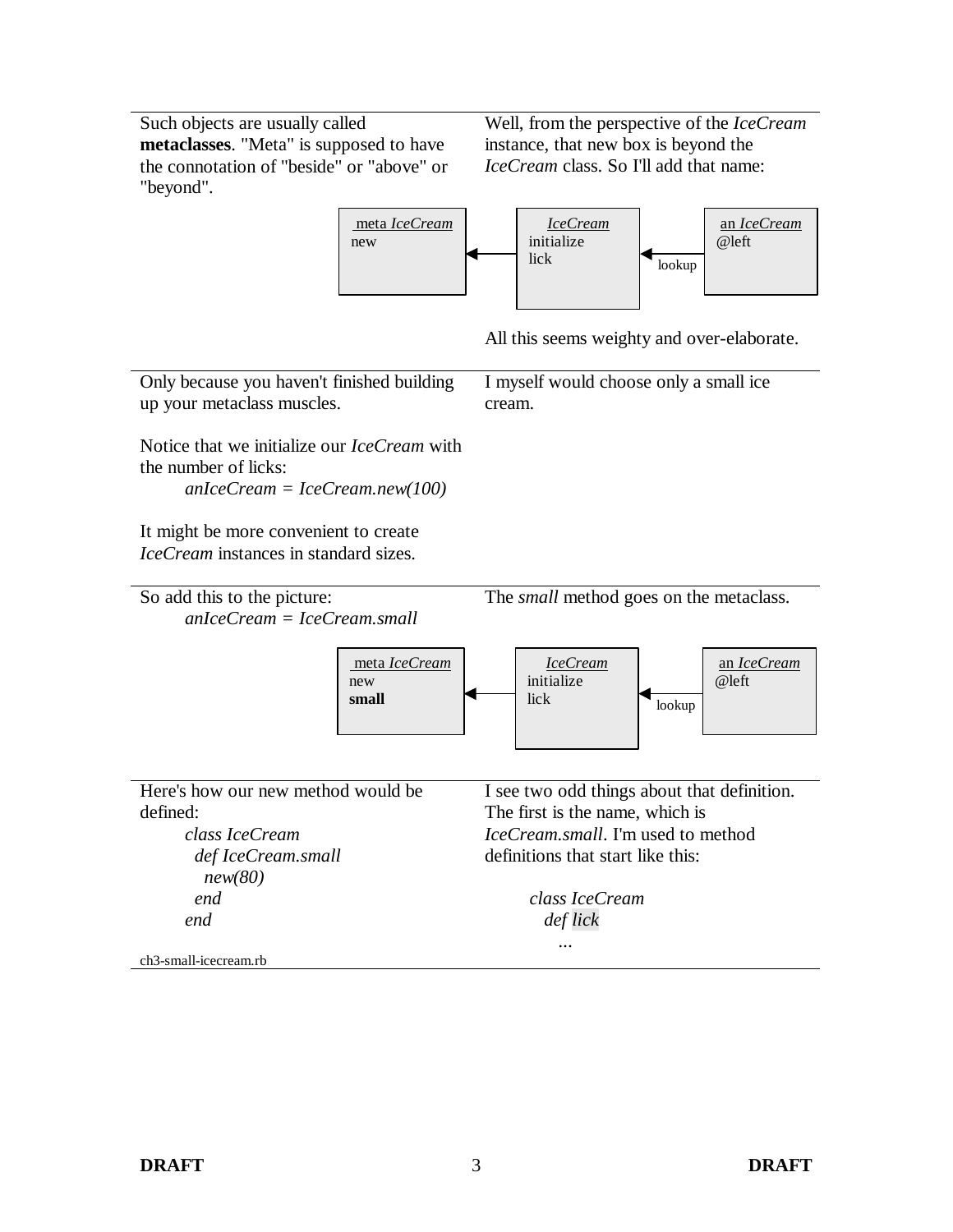| Prefacing the name of the method with the<br>name of the class tells Ruby that this<br>method applies to the class object itself, not<br>to instances.<br><i>FunnyNumber.small</i> is a <b>class method</b> .<br>Everything we've defined before now has<br>been an <b>instance method</b> (like lick or<br><i>initialize</i> ). | The format is easy to remember, because<br>you define class methods the same way you<br>use them:<br>def IceCream.small<br>$anIceCream = IceCream. small$                                                                                                         |
|----------------------------------------------------------------------------------------------------------------------------------------------------------------------------------------------------------------------------------------------------------------------------------------------------------------------------------|-------------------------------------------------------------------------------------------------------------------------------------------------------------------------------------------------------------------------------------------------------------------|
| What's the second odd thing?                                                                                                                                                                                                                                                                                                     | I am used to typing IceCream.new, but the<br>definition of <i>IceCream, small</i> refers to an<br>unadorned new:<br>def IceCream.small<br>new(80)                                                                                                                 |
| When no object is specified, where is a<br>message sent?                                                                                                                                                                                                                                                                         | self. So the definition is equivalent to<br>def IceCream.small<br>self.new(80)                                                                                                                                                                                    |
| And what object is <i>self</i> in that context?<br>meta IceCream<br>new<br>small                                                                                                                                                                                                                                                 | self is always the receiver of the message.<br>This computation started by sending a<br>small message to IceCream. So self can<br>only be the <i>IceCream</i> class itself. Like this:<br><b>IceCream</b><br>an IceCream<br>initialize<br>@left<br>lick<br>lookup |
| What would be another way of invoking<br>IceCream.new within this def?                                                                                                                                                                                                                                                           | Directly:<br>def IceCream.small<br>IceCream.new(80)                                                                                                                                                                                                               |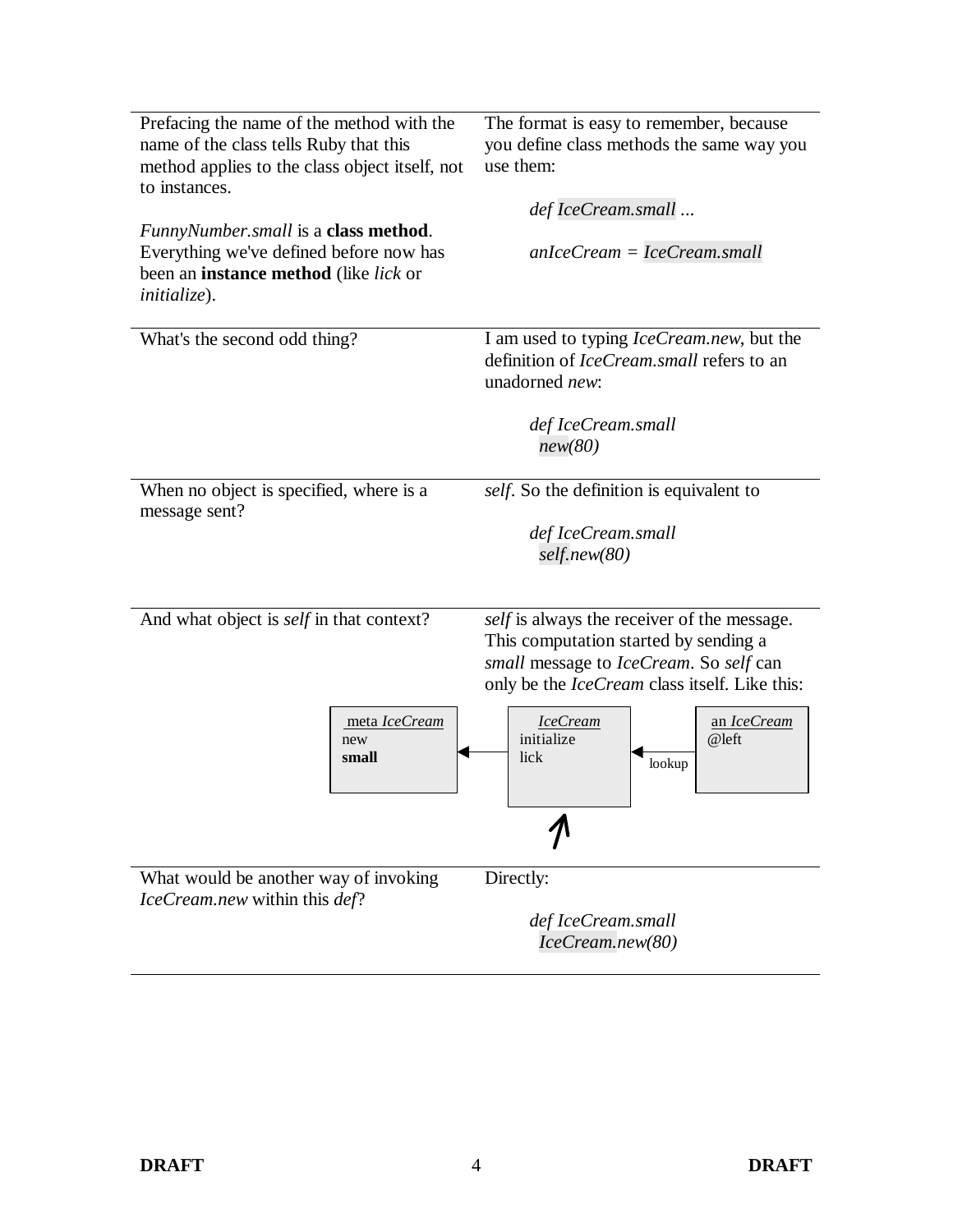| You now have the tools to change your<br>world. Start a definition of IceCream.new. | It's just like any other class method:                    |
|-------------------------------------------------------------------------------------|-----------------------------------------------------------|
|                                                                                     | class IceCream                                            |
|                                                                                     | def IceCream.new(starting_licks)                          |
|                                                                                     | $??\mathcal{S}$                                           |
|                                                                                     | end                                                       |
|                                                                                     | end                                                       |
|                                                                                     |                                                           |
| And what should <i>IceCream.new</i> do?                                             | It should make a <i>Celery</i> :                          |
|                                                                                     | class IceCream                                            |
|                                                                                     | def IceCream.new(starting_licks)                          |
|                                                                                     | Celery.new                                                |
|                                                                                     | end                                                       |
|                                                                                     | end                                                       |
|                                                                                     |                                                           |
|                                                                                     | But how can I be sure it works?                           |
| Let's suppose you try to lick the celery.                                           | How perverse!                                             |
|                                                                                     | class Celery                                              |
|                                                                                     | def lick                                                  |
|                                                                                     | "licking celery? yuck!"                                   |
|                                                                                     | end                                                       |
|                                                                                     | end                                                       |
|                                                                                     |                                                           |
|                                                                                     | So IceCream.new(100).lick should produce                  |
|                                                                                     | "licking celery? yuck!"                                   |
|                                                                                     | ch3-icecream-as-celery.rb                                 |
| And what should IceCream.small.lick                                                 | The same thing, because IceCream.small                    |
| produce?                                                                            | uses <i>IceCream.new</i> (via the implicit <i>self</i> ). |
|                                                                                     |                                                           |
| There's another way to check that you have                                          | IceCream.small.class answers Celery. Say,                 |
| the right object. All objects in Ruby                                               | I notice that <i>Celery</i> doesn't have quotes           |
| respond to the <i>class</i> message. Try it.                                        | around it, so it's not a <i>String</i> .                  |
|                                                                                     |                                                           |
| No, it is the <i>Celery</i> class itself.                                           | That means I can send messages to what                    |
|                                                                                     | class answers, like this:                                 |
|                                                                                     | $food = IceCream. small$                                  |
|                                                                                     | $more\_food = food.class. small$                          |
|                                                                                     |                                                           |
|                                                                                     | Both <i>food</i> and <i>more_food</i> would be            |
|                                                                                     | instances of Celery.                                      |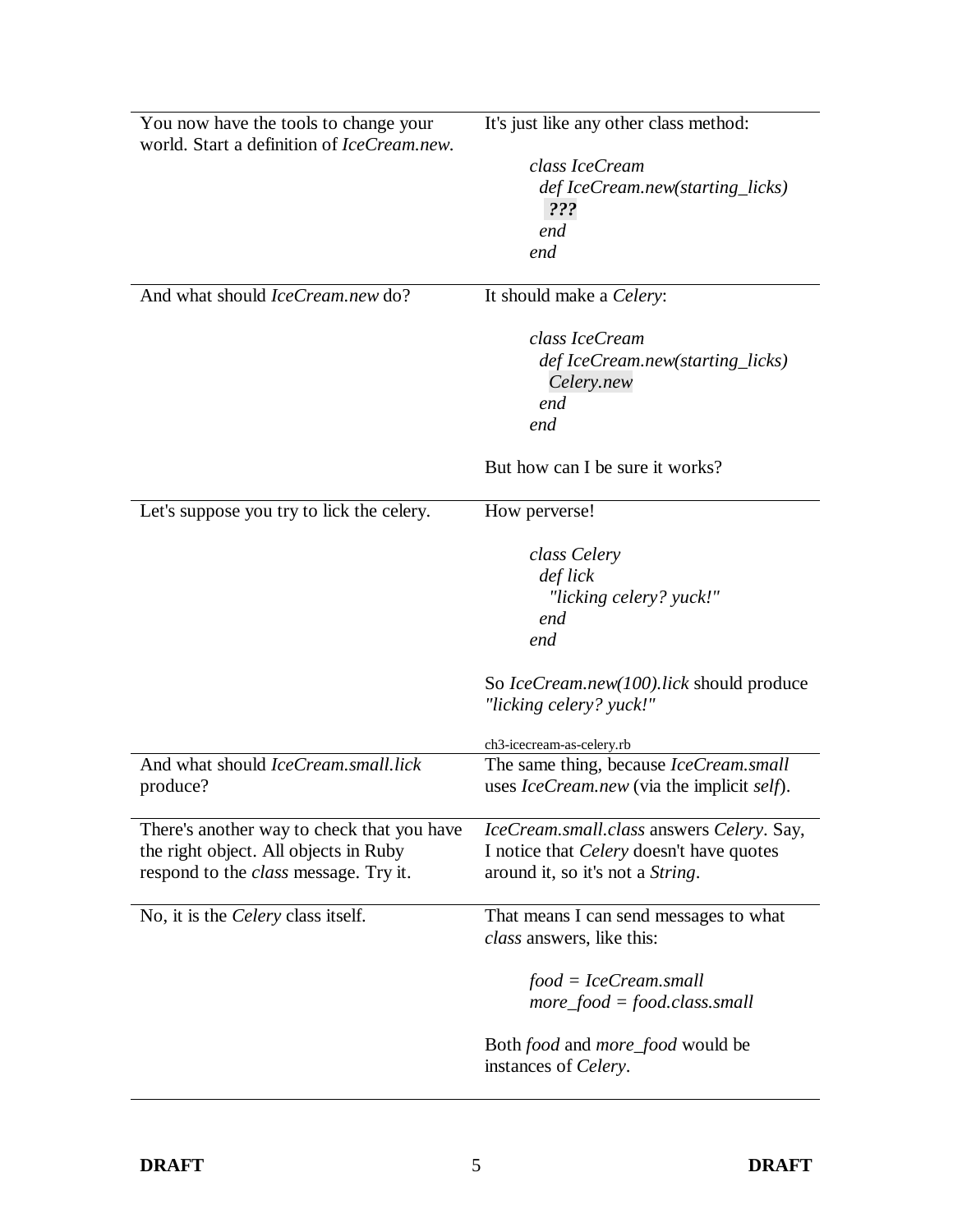| Yes, that's true.                                                                                                                                                                                   | Another example of polymorphism. As<br>long as I know <i>food</i> is an instance of a<br>class that obeys the "small portions"<br>protocol, I can create more instances like it.<br>I don't necessarily have to know what kind<br>of food it is. |
|-----------------------------------------------------------------------------------------------------------------------------------------------------------------------------------------------------|--------------------------------------------------------------------------------------------------------------------------------------------------------------------------------------------------------------------------------------------------|
| All class objects obey a protocol: they all<br>implement a <i>new</i> method that creates a new<br>instance. Some class methods may extend<br>that protocol to create instances in special<br>ways. | Interesting. Let's have some celery.                                                                                                                                                                                                             |

#### **The Eighth Message** *Classes are objects with a protocol to create other objects*

| Did you enjoy your celery?                                          | No. My enthusiasm for eliminating ice.<br>cream from the world has vanished.                                       |
|---------------------------------------------------------------------|--------------------------------------------------------------------------------------------------------------------|
| Perhaps an occasional ice cream wouldn't<br>hurt.                   | There is something called the "80/20 rule",<br>which advocates having a virtuous diet<br>only 80% of the time.     |
| Let us arrange for you to get ice cream one<br>time out of five.    | OK. Then I'll have something to look<br>forward to.                                                                |
| In Ruby, $3\%5$ means "what remains after<br>dividing $3$ by $5$ ". | In this case, it would be $3$ .                                                                                    |
| And in this case?<br>13%5                                           | 3, again. 13 divided by 5 is 2, with a<br>remainder of 3.                                                          |
| And this?<br>5%5                                                    | 0. Ice cream time! I could get celery when<br>the remainder was $1, 2, 3$ , or 4, then ice<br>cream when it was 0. |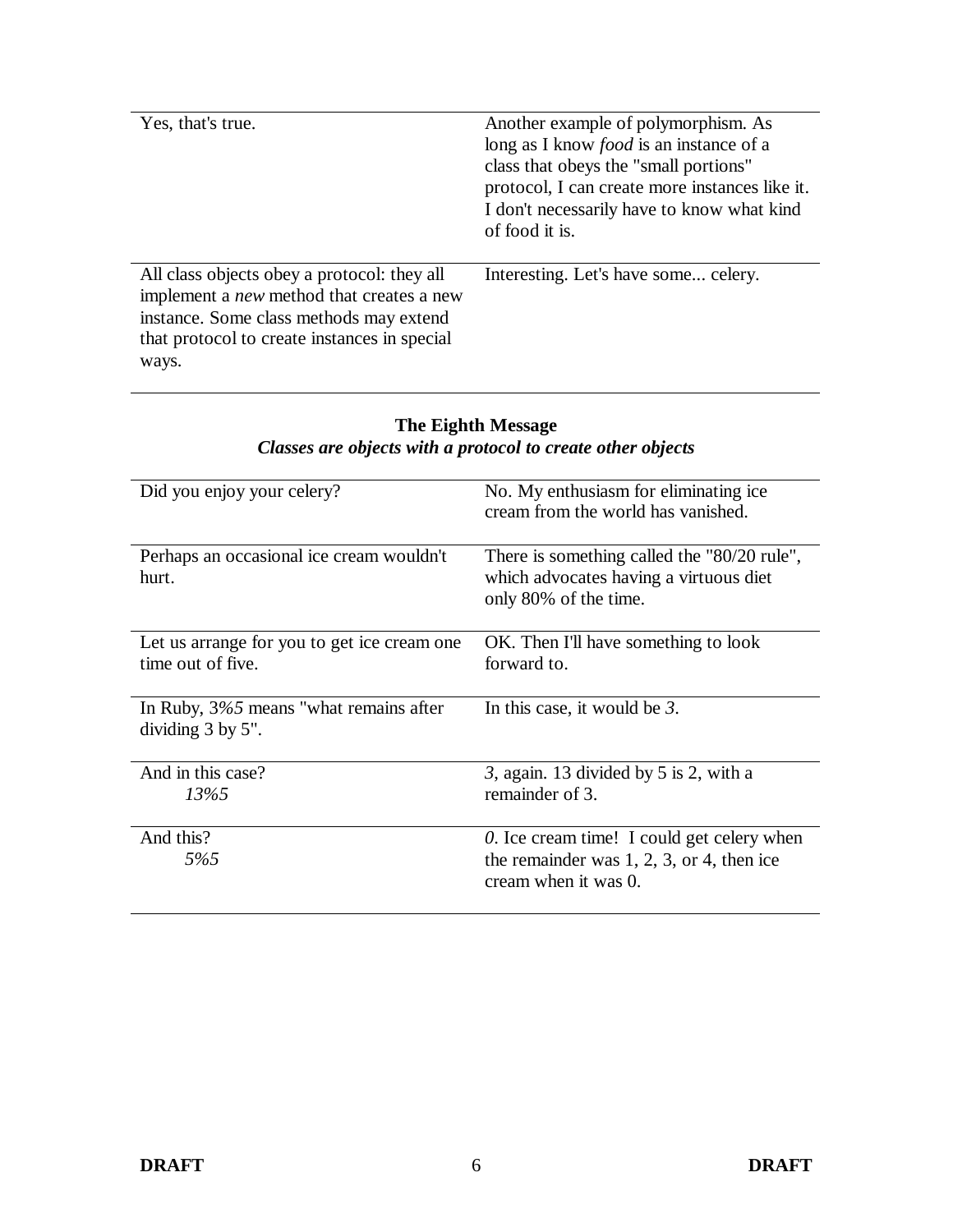| Can you sketch what a more palatable                                            | class IceCream                              |
|---------------------------------------------------------------------------------|---------------------------------------------|
| IceCream.new would look like?                                                   | def IceCream.new(starting_licks)            |
|                                                                                 | $??\quad += I$                              |
| To increment a variable, you can write                                          | if ??? % $5 == 0$                           |
| either this:                                                                    | IceCream.new(starting_licks)                |
| variable = variable + 1                                                         | else                                        |
| or this shorthand:                                                              | Celery.new                                  |
| variable $+=1$                                                                  | end                                         |
|                                                                                 | end                                         |
|                                                                                 | end                                         |
|                                                                                 |                                             |
|                                                                                 | What should I name the variable?            |
| How about @created? That's a good name                                          | The "@" tells me @created is an instance    |
| for the number of <i>IceCream</i> instances                                     | variable. I guess I can use an instance     |
| created.                                                                        | variable in a class, because a class is an  |
|                                                                                 | object. But I'm not sure how all this will  |
|                                                                                 | hang together.                              |
|                                                                                 |                                             |
| Let's use the picture you drew earlier.<br>Within the method IceCream.new, what | self is always the receiver of the message. |
| does <i>self</i> mean?                                                          |                                             |
| meta IceCream                                                                   | <b>IceCream</b><br>an IceCream              |
| new                                                                             | initialize<br>@left                         |
| small                                                                           | lick<br>lookup                              |
|                                                                                 |                                             |
|                                                                                 |                                             |
| What's the rule for instance variables?                                         |                                             |
|                                                                                 | An instance variable's value is always      |
|                                                                                 | found in <i>self</i> .                      |
|                                                                                 | the class! Like this:                       |
| So when we use an instance variable in a                                        |                                             |
| class method, the variable is to be found                                       |                                             |
| $in \dots$                                                                      |                                             |
| meta IceCream                                                                   | <b>IceCream</b><br>an IceCream              |
| new                                                                             | initialize<br>@left                         |
| small                                                                           | lick<br>lookup                              |
|                                                                                 | @created                                    |
|                                                                                 |                                             |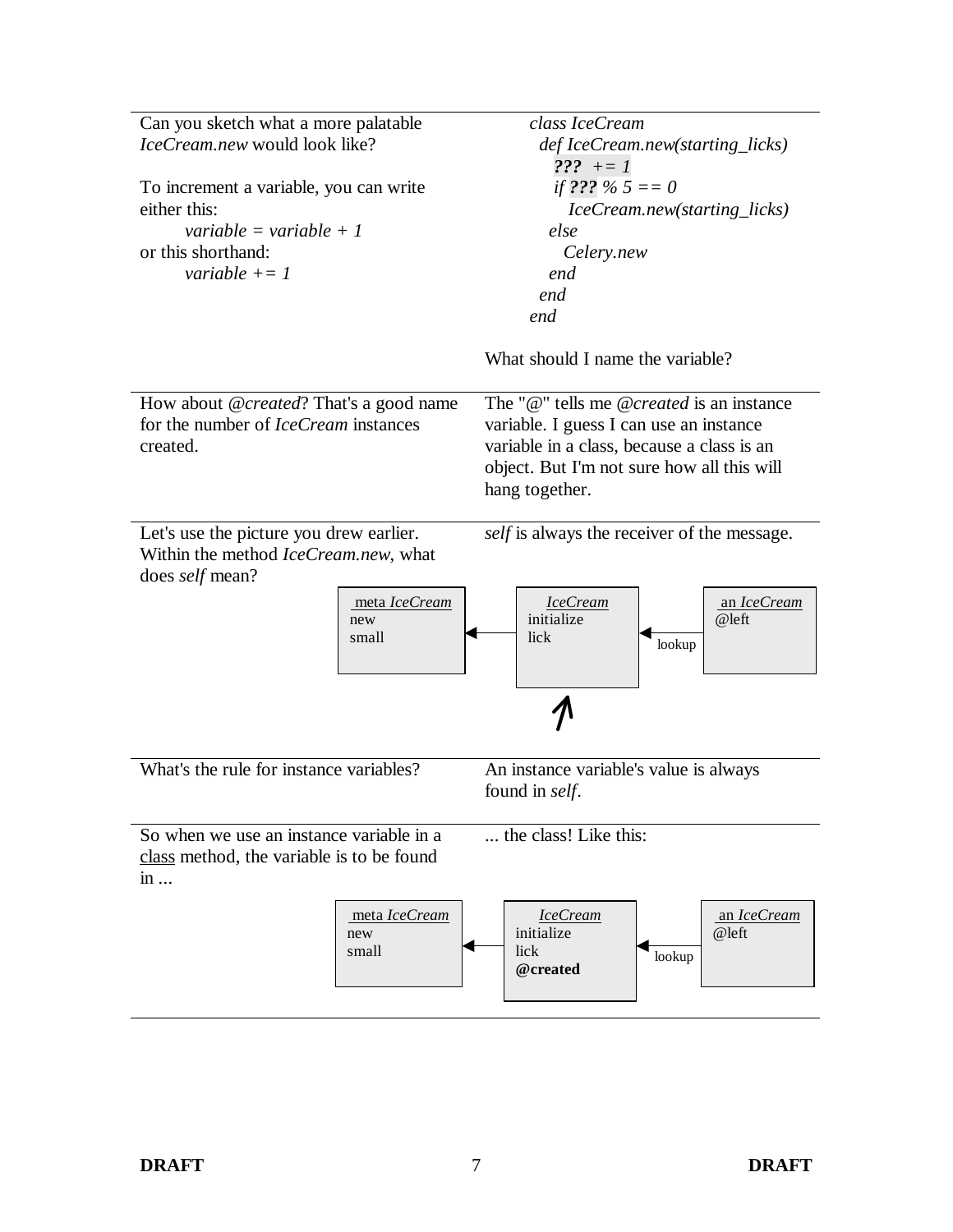So this should work: *class IceCream def IceCream.new(starting\_licks) @created += 1 if @created % 5 == 0 IceCream.new(starting\_licks) else Celery.new end end end* Maybe. Is *@created* originally zero? If an instance variable's value is used before it's ever been set, its value is *nil*. So the first time *IceCream.new* is called, Ruby will add *1* to *nil*. Since *nil+1* is nonsense, Ruby will complain of an error. So I must initialize *@created*. But where? Anywhere outside an instance method will do. Right, because initializing *@created* inside an instance method (such as *initialize*) wouldn't refer to the class's *@created* – *self* would be an *IceCream* instance, not *IceCream* itself. How about just sticking it here? *class IceCream @created = 0 def IceCream.new(starting\_licks) ... end end* ch3-celery-sometimes.rb Looks good. Try it out. You can either use something like this: *IceCream.new(100).class* or this: *IceCream.small.class* I'll get ice cream on my fifth try. The first *IceCream.small.class* gives me *Celery*. The second, *Celery*. The third, the same. The fourth, the same. The fifth... Hey! What seems to be the problem? I got *Celery* again. I am bitterly disappointed.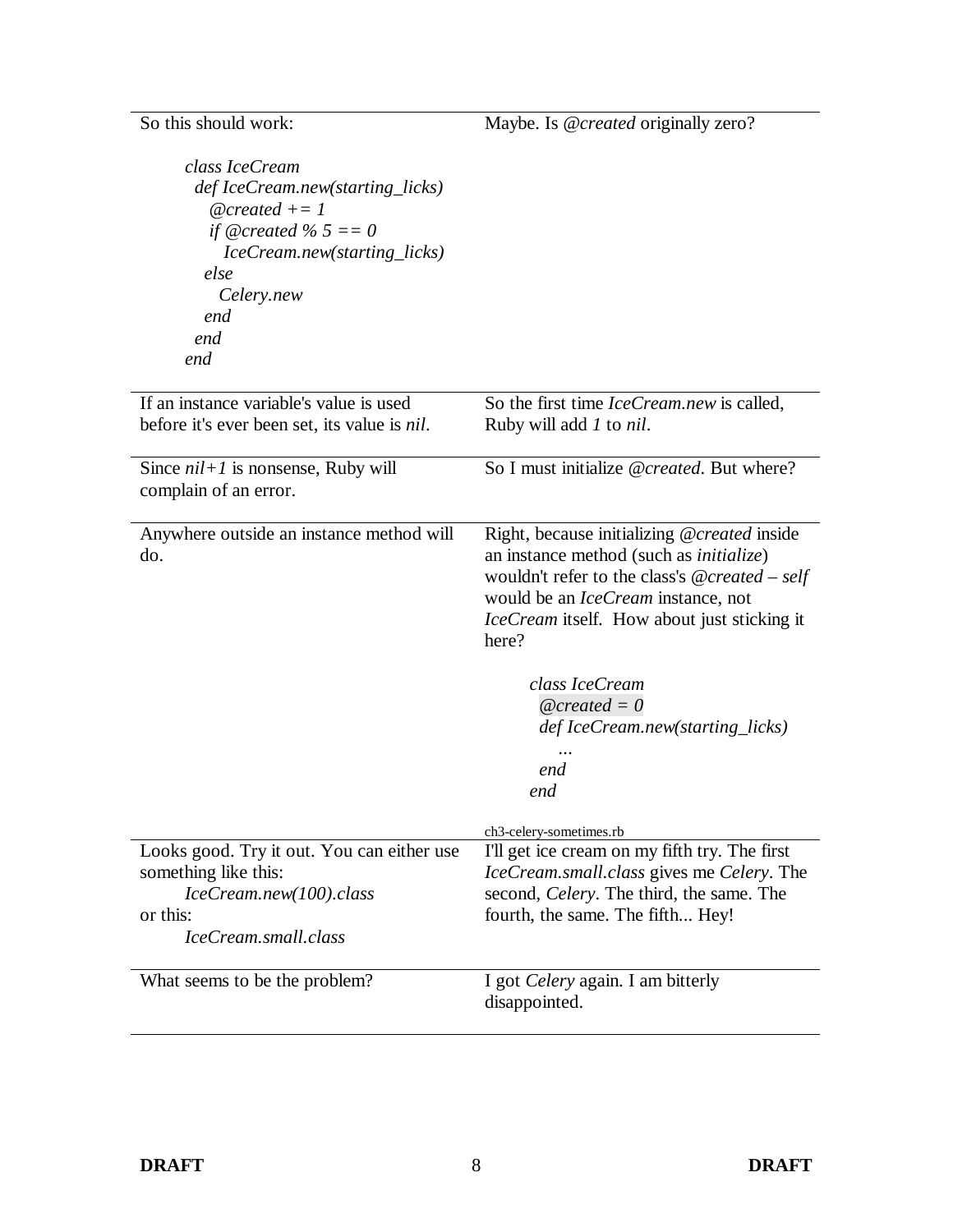| Can you see why we got <i>Celery</i> ?          | The problem is here:                                                                                                                                                                                                                                   |
|-------------------------------------------------|--------------------------------------------------------------------------------------------------------------------------------------------------------------------------------------------------------------------------------------------------------|
|                                                 | def IceCream.new(starting_licks)<br>$@created = @created + 1$<br>if @created % $5 == 0$<br>IceCream.new(starting_licks)<br>else<br>Celery.new<br>end<br>end                                                                                            |
|                                                 | We used <i>IceCream.new</i> because that's the<br>way you create an instance. But we're in<br>the middle of redefining IceCream.new. So<br>when @created is 5, our new new calls<br>itself, which increments @created to 6 and<br>so returns a Celery. |
| A problem. We have to do something else.        | We have to call the previous version of<br>new.                                                                                                                                                                                                        |
| Have we ever done anything like that<br>before? | Yes, sort of. <i>ClimbingSession</i> used <i>super</i> to<br>call Session's initialize method. What<br>would happen if I did the same thing here?                                                                                                      |
|                                                 | def IceCream.new(starting_licks)<br>$@created = @created + 1$<br>if @created % $5 == 0$<br>super(starting_licks)<br>else<br>Celery.new<br>end<br>end                                                                                                   |
|                                                 | ch3-celery-sometimes-works.rb Exit and restart IRB so<br>that @created is reset to 0.                                                                                                                                                                  |
| Try it and see.                                 | Celery. Celery. Celery. Celery. IceCream!                                                                                                                                                                                                              |
| Let's eat.                                      | Wait just one cotton-pickin' minute here.<br><i>IceCream</i> isn't a subclass of anything, so<br>how can it use <i>super</i> ?                                                                                                                         |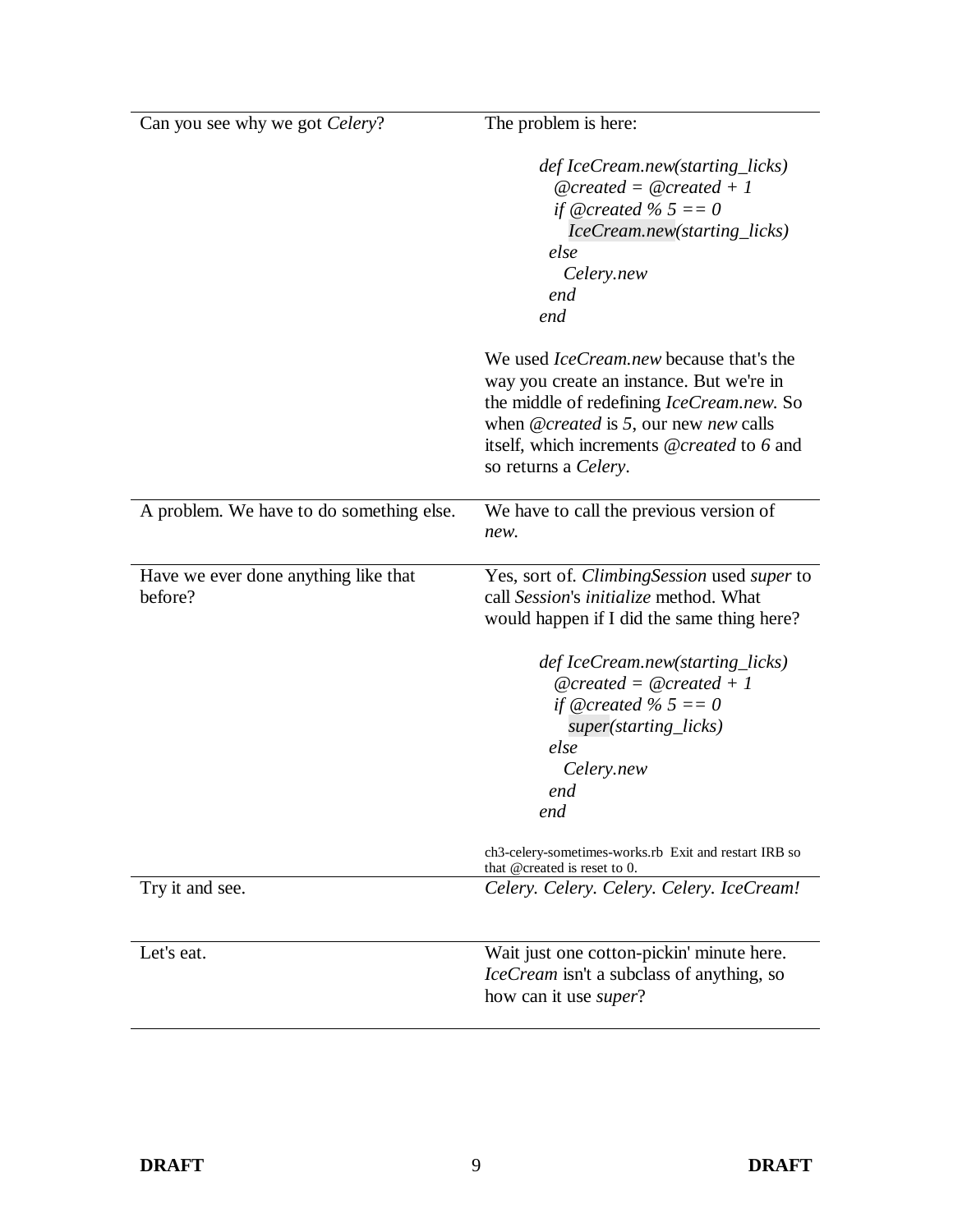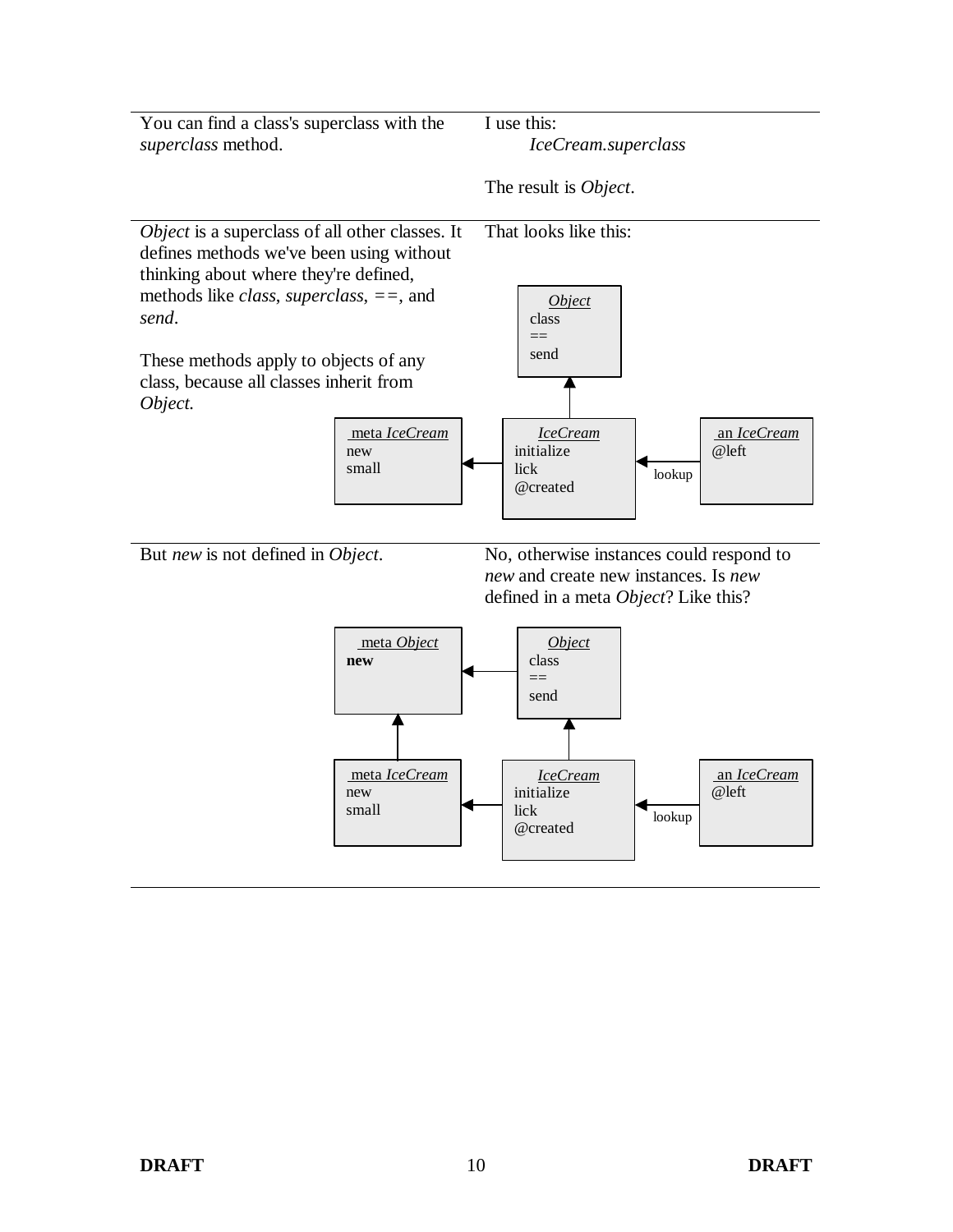It could be, but for convenience it's defined as an instance method of a class named *Class.* Meta *Object* inherits from it. Like this:

 $\overline{a}$ 

| Class<br>new                                                                                               |                                                                                                                                         |
|------------------------------------------------------------------------------------------------------------|-----------------------------------------------------------------------------------------------------------------------------------------|
|                                                                                                            |                                                                                                                                         |
| meta Object                                                                                                | Object<br>class<br>$=$<br>send                                                                                                          |
|                                                                                                            |                                                                                                                                         |
| meta IceCream<br>new<br>small                                                                              | an IceCream<br><b>IceCream</b><br>@left<br>initialize<br>lick<br>lookup<br>@created                                                     |
| Now you know what the <i>super</i> in<br>IceCream.new means.                                               | It means "look above meta IceCream for a<br>method <i>new</i> ". That method is found as an<br>instance method of class Class.          |
| Let's review the arrows in this diagram.<br>What does a left pointing arrow mean?                          | If a message is sent to an object, the left<br>pointing arrow is used to begin the search<br>for a method with the same name.           |
|                                                                                                            | For example, the <i>IceCream</i> class is the<br>place to start searching when an IceCream<br>instance is sent the <i>lick</i> message. |
|                                                                                                            | And meta <i>IceCream</i> is the place to start<br>searching when <i>IceCream</i> is sent a new<br>message.                              |
| You can create a generic unadorned Object<br>with Object.new. Where does the search<br>start in that case? | Meta Object is the place to start searching<br>when <i>Object</i> is sent a <i>new</i> message.                                         |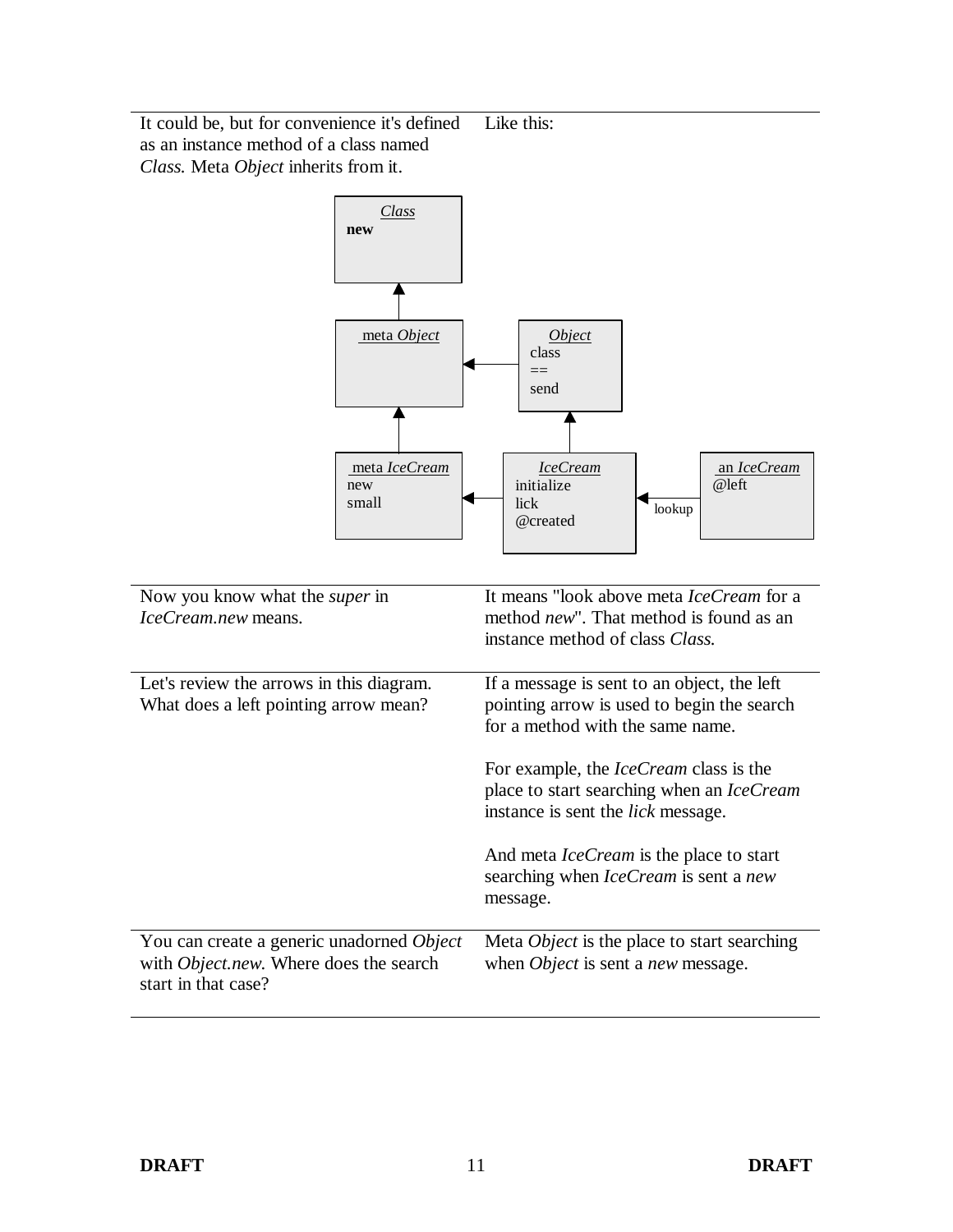| And if no such method is found in the<br>object the arrow points to?                                                                                              | The upward pointing arrow is used to find<br>the next object to check.<br>Because meta <i>Object</i> does not define <i>new</i> ,<br>the search continues in Class.        |
|-------------------------------------------------------------------------------------------------------------------------------------------------------------------|----------------------------------------------------------------------------------------------------------------------------------------------------------------------------|
| And if no method is found when you hit the<br>topmost object in the column?                                                                                       | The original object does not respond to that<br>message. For example, you may have tried<br>to send <i>upcase</i> to an <i>Integer</i> or <i>factorial</i> to<br>a String. |
| And what is the rule about <i>self</i> ?                                                                                                                          | No matter where the method is found, self<br>is always the original receiver of the<br>message.                                                                            |
| Any questions?                                                                                                                                                    | You bet. You said Class is a<br>"convenience". Why? And why is it a class<br>instead of a metaclass?                                                                       |
| Those are good questions. Let's take a<br>break first. Perhaps sushi is a compromise<br>between the indulgence of ice cream and<br>the ascetic boredom of celery. | Sushi seems oddly appropriate. Let's go!                                                                                                                                   |

#### **The Ninth Message** *Methods are found by searching through lists of objects.*

| You wanted to know why Class is a<br>convenience?                                                                                                                                  | Yes.                                                                                                                                        |
|------------------------------------------------------------------------------------------------------------------------------------------------------------------------------------|---------------------------------------------------------------------------------------------------------------------------------------------|
| What kind of thing is <i>IceCream.small</i> ?                                                                                                                                      | Because of the tricky code we wrote, most<br>of the time it's a <i>Celery</i> . You can find that<br>out like this:<br>IceCream.small.class |
| And what kind of thing is <i>Celery</i> itself?                                                                                                                                    | It's a class. You can find that out like this:<br>Celery.class                                                                              |
|                                                                                                                                                                                    | The result is <i>Class</i> .                                                                                                                |
| Ruby's designer could have eliminated<br>Class by putting the new method in meta<br>Object. Would something like <i>metaObject</i><br>be a better answer for <i>Celery.class</i> ? | No. Class is more suggestive.                                                                                                               |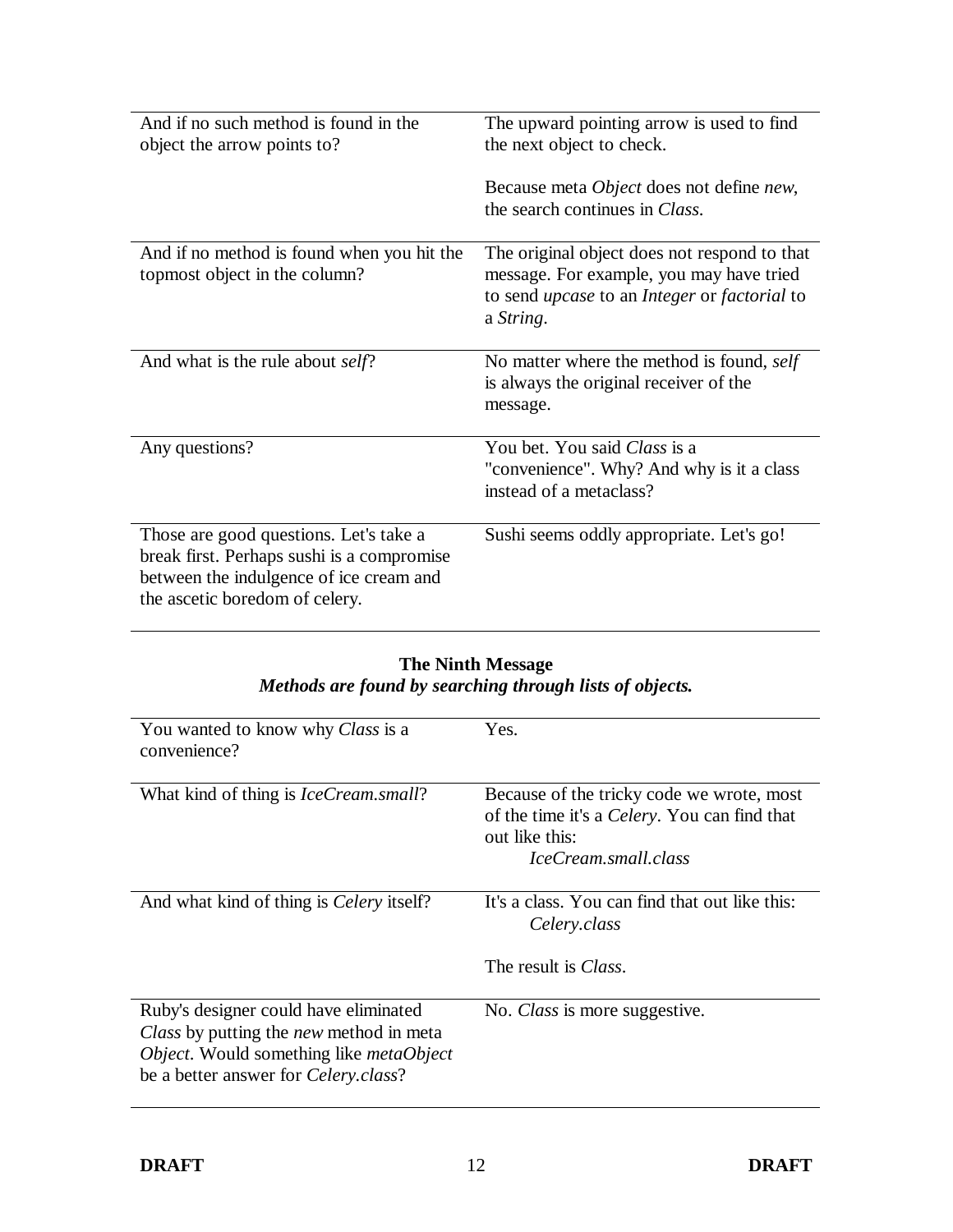| Class Class is a convenient name to use to<br>suggest behavior common to all classes.                                                                                                                                                                                                                                  | That's true even though, in some sense, the<br>true "class of Celery" is meta Celery.        |
|------------------------------------------------------------------------------------------------------------------------------------------------------------------------------------------------------------------------------------------------------------------------------------------------------------------------|----------------------------------------------------------------------------------------------|
| Yes. Think of sending the <i>class</i> message to<br>an object as a way of getting a hint about<br>what protocol the object obeys.                                                                                                                                                                                     | Just a hint?                                                                                 |
| Just a hint. We've already seen an example<br>of how the hint can be wrong.<br>IceCream.class is a Class. Because of that,<br>we expect that <i>IceCream.new</i> will produce<br>a new instance of IceCream. But it doesn't,<br>not always. We'll later see other ways in<br>which the <i>class</i> hint can be wrong. | OK. I accept that Class is a convenience<br>and that the <i>class</i> method is just a hint. |
| There's another reason for the Class object.<br>What does <i>Celery.new</i> do?                                                                                                                                                                                                                                        | It creates a new instance of <i>Celery</i> .                                                 |
| How does it do it?                                                                                                                                                                                                                                                                                                     | It looks for <i>new</i> in <i>Celery's</i> metaclass,<br>eventually finding it in Class.     |
| That's how instances are created. How are<br>classes themselves created?                                                                                                                                                                                                                                               | Hmm. Class.new seems like a good<br>message.                                                 |
| Yes. Here's a way to create a subclass of<br>Celery:<br>$OrganicCelery = Class.new(Celery)$                                                                                                                                                                                                                            | I was used to this:<br>$class Organization$ < Celery<br>end                                  |
|                                                                                                                                                                                                                                                                                                                        | But now I see that's syntactic sugar again.<br>Interesting.                                  |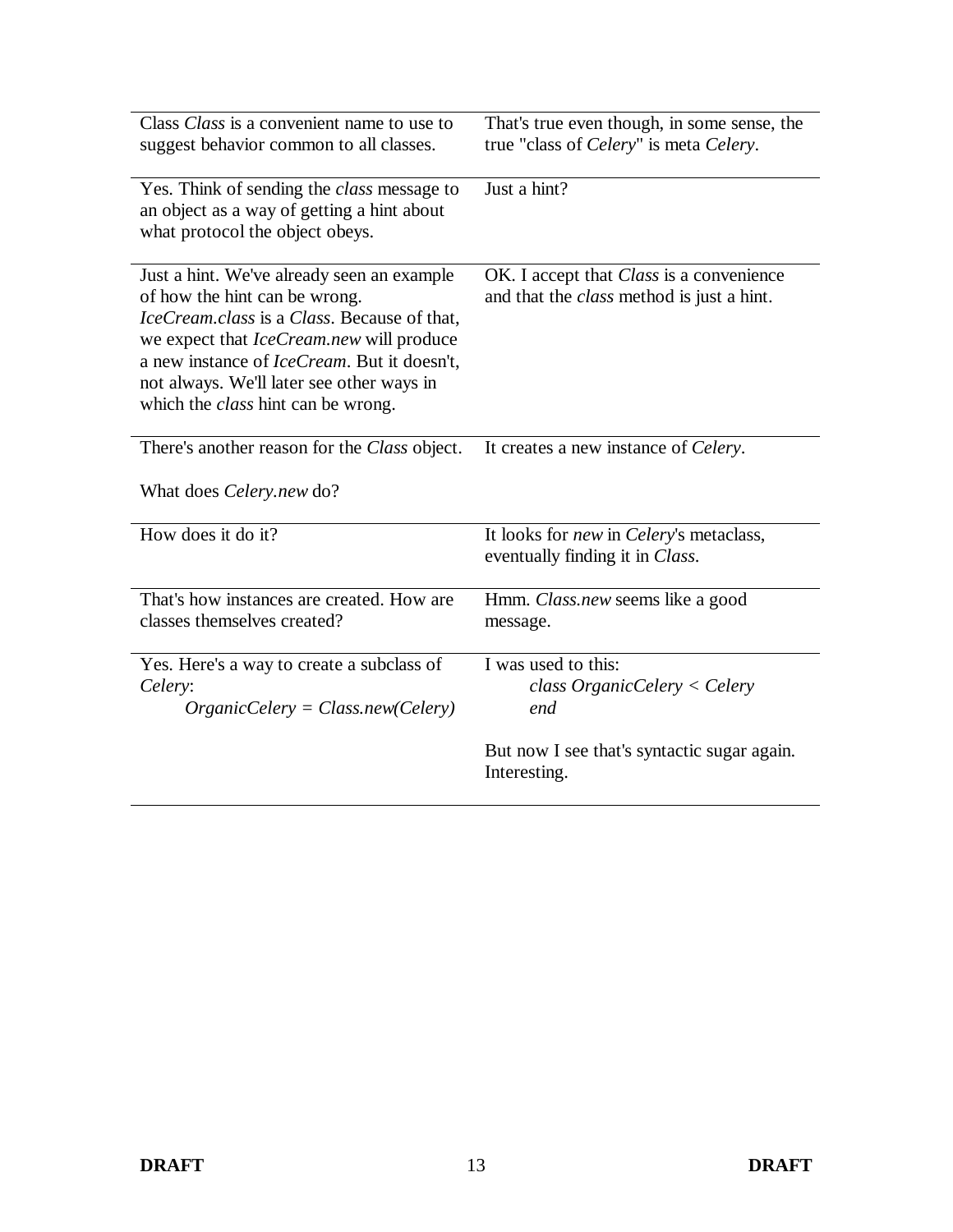We'll see more about that in later chapters. In the meantime, where can this new *new* method be found?

Well, the rule is always to look left, where you find... the meta *Class*. Like this:

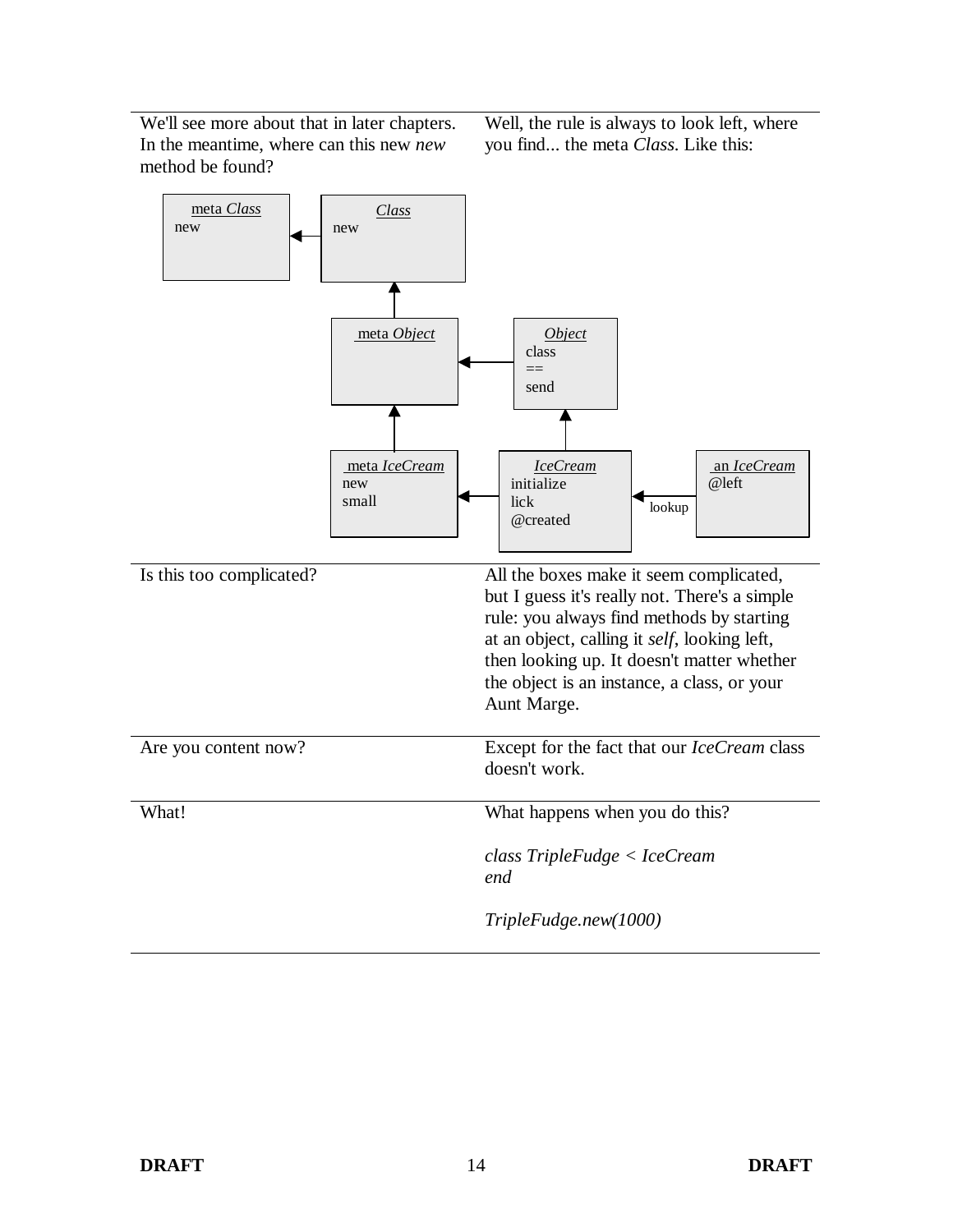Hmm... "undefined method + for nil". I'm perplexed.

A picture will help you understand. Here's the new class:



| When TripleFudge receives the new<br>message, it finds the new method in meta<br>IceCream.                                                                                           | When that method operates on @created, it<br>looks for the variable in self.                                                                                                               |
|--------------------------------------------------------------------------------------------------------------------------------------------------------------------------------------|--------------------------------------------------------------------------------------------------------------------------------------------------------------------------------------------|
| <i>self</i> is the original receiver of the message:<br>TripleFudge                                                                                                                  | which does not contain a variable.<br>@created.                                                                                                                                            |
| Actually, it soon does. Ruby executes this<br>line of code inside <i>IceCream.new</i> :<br>$@created = @created + 1$                                                                 | So TripleFudge does have a @created, but<br>it's a completely different variable than<br>IceCream's. They have the same name, but<br>there's no reason for them to have the same<br>value. |
| That means looking for @created's value<br>inside self (TripleFudge). When Ruby<br>discovers that the variable does not exist, it<br>creates it.                                     |                                                                                                                                                                                            |
| And, since TripleFudge's new variable<br>@created has never been set, its initial<br>value is                                                                                        | nil. And the attempt to increment self by<br><i>l</i> means sending the message + to <i>nil</i> ,<br>which is nonsense.                                                                    |
| Hence the error message.                                                                                                                                                             | It seems confusing for Ruby to create a<br>variable with value nil when a program<br>uses a variable that does not exist.                                                                  |
| It's really no more confusing than a<br>"variable does not exist" message, once<br>you've seen it a few times. And some<br>programs can usefully take advantage of<br>this behavior. | I'll take your word on that – for now. We<br>need a way to have <i>IceCream.new</i> operate<br>on IceCream's @created no matter what<br>the original receiver. That's a puzzler.           |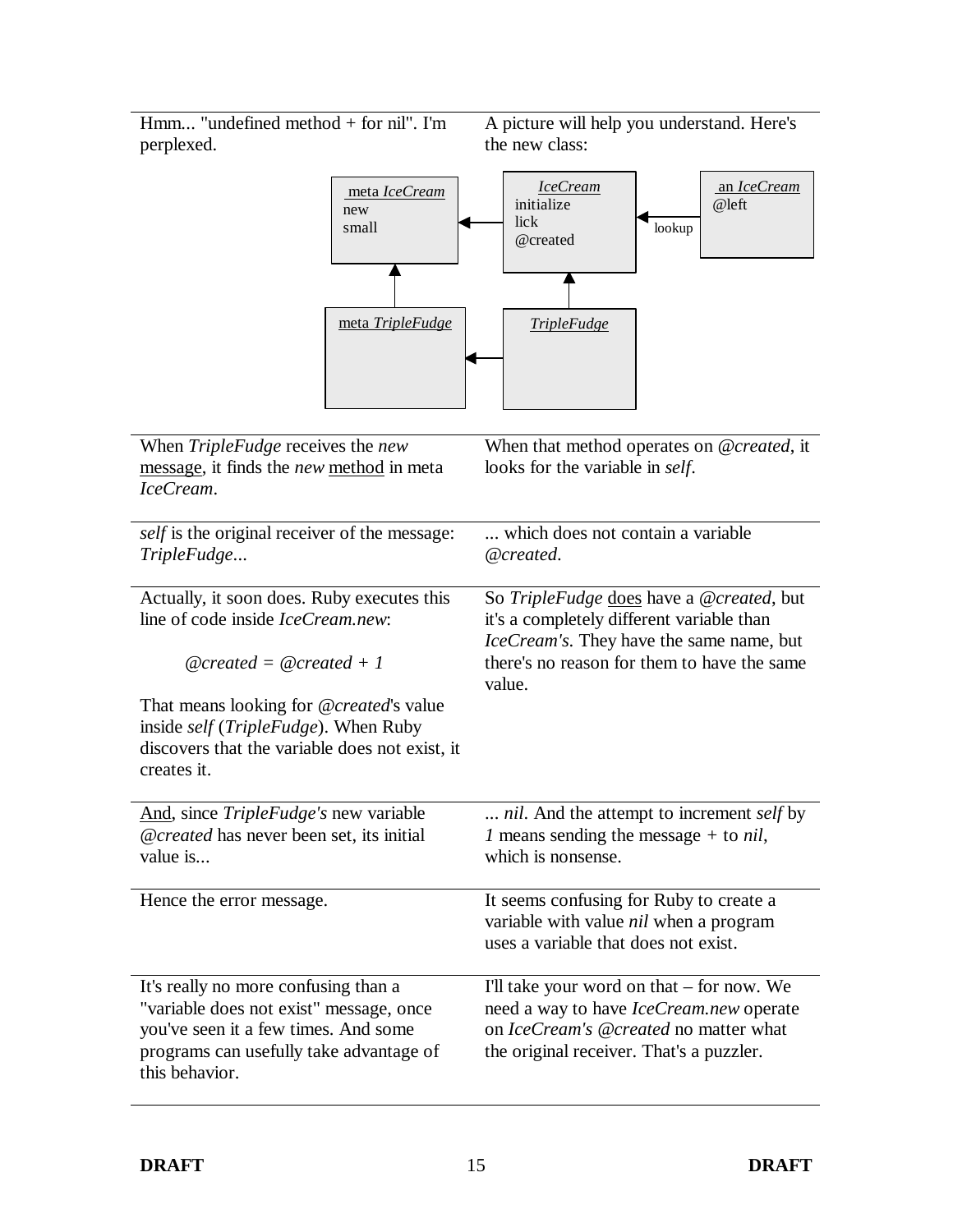| Hmm I've got it! To manipulate             | Yes, but self is set to TripleFudge when                                   |
|--------------------------------------------|----------------------------------------------------------------------------|
| IceCream's @created, we must be inside a   | we're inside new.                                                          |
| method that has self set to IceCream.      |                                                                            |
|                                            |                                                                            |
| So new should send a message explicitly to | Such a method could be called                                              |
| IceCream. Within that method, self will be | IceCream.allowed? It says whether to                                       |
| IceCream.                                  | create a Celery or an IceCream.                                            |
|                                            |                                                                            |
|                                            | def IceCream.new(starting_licks)                                           |
|                                            | if IceCream.allowed?                                                       |
|                                            | super(starting_licks)                                                      |
|                                            | else                                                                       |
|                                            | Celery.new                                                                 |
|                                            | end                                                                        |
|                                            | end                                                                        |
|                                            |                                                                            |
| Write IceCream.allowed?, please.           | I pull out some of the code that was in our                                |
|                                            | previous version of IceCream.new:                                          |
|                                            |                                                                            |
|                                            | class IceCream                                                             |
|                                            | def IceCream.allowed?                                                      |
|                                            | $@created += 1$                                                            |
|                                            | @created % $5 == 0$                                                        |
|                                            | end                                                                        |
|                                            | end                                                                        |
|                                            |                                                                            |
|                                            | ch3-celery-final.rb Exit and restart IRB so that @created<br>is reset to 0 |
| Try it.                                    | I'll mix up requests for plain IceCream and                                |
|                                            | for the really good stuff.                                                 |
|                                            |                                                                            |
|                                            | $IceCream.new(1).class$ is Celery.                                         |
|                                            | TripleFudge.new(99).class is Celery.                                       |
|                                            | IceCream.new(1).class is Celery.                                           |
|                                            | TripleFudge.new(99).class is Celery.                                       |
|                                            | TripleFudge.new(99).class is <b>TripleFudge</b> .                          |
|                                            | Yes!                                                                       |
|                                            |                                                                            |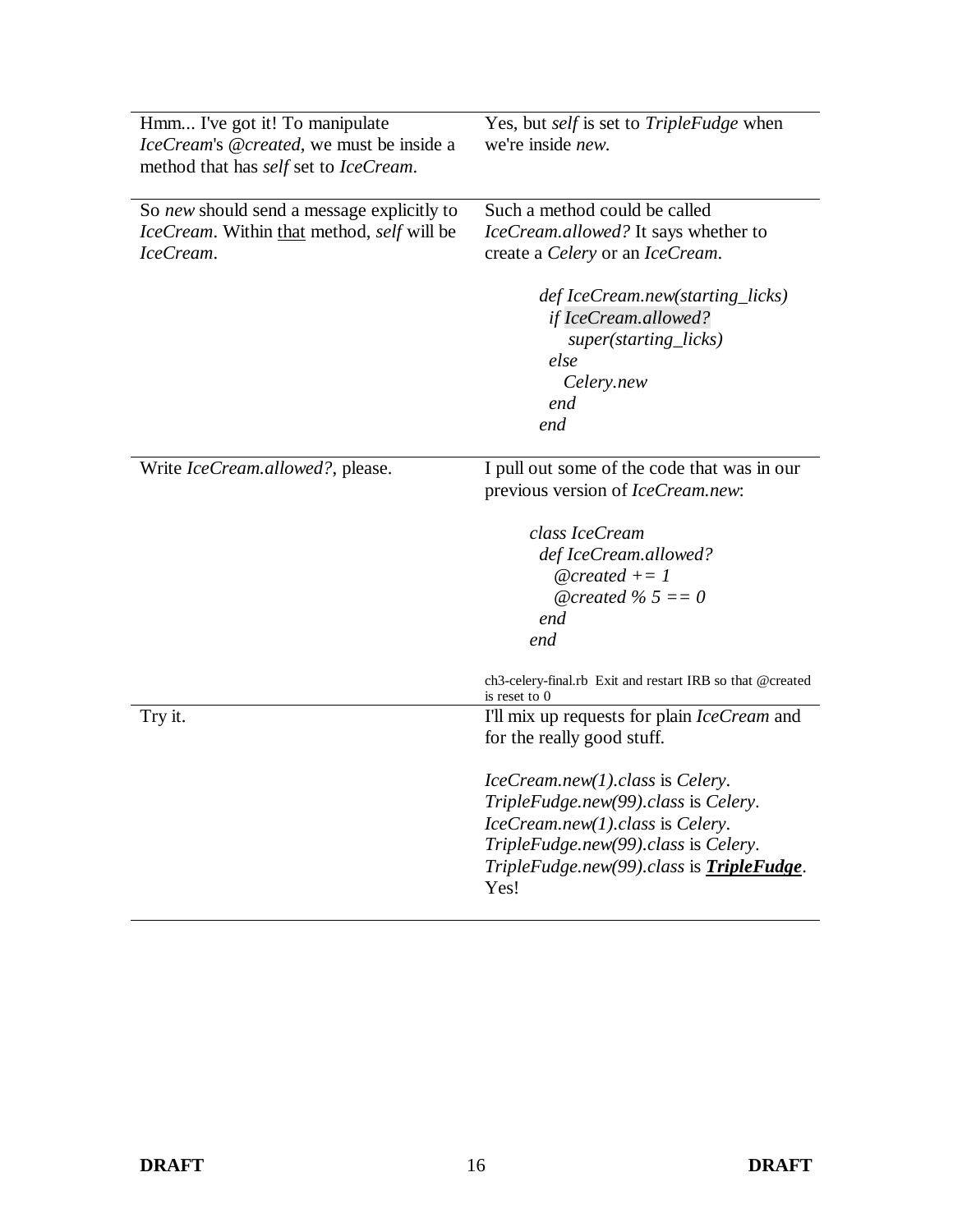| Will TripleFudge.small work?                                                                                                                                       | Yes. Sending small to TripleFudge runs<br>this method:                                                                                                        |
|--------------------------------------------------------------------------------------------------------------------------------------------------------------------|---------------------------------------------------------------------------------------------------------------------------------------------------------------|
|                                                                                                                                                                    | class IceCream<br>def IceCream.small<br>new(80)<br>end<br>end                                                                                                 |
|                                                                                                                                                                    | $new(80)$ means self.new(80). So the<br>receiver of <i>new</i> will be the same as the<br>receiver of small – that is, TripleFudge.                           |
| So let me ask again: Is this too<br>complicated?                                                                                                                   | Well, the underlying rules are simple. Look<br>left, then up. <i>self</i> is the original receiver.<br>But it can be twisty to keep track of what's<br>where. |
| That's because we're writing tricky methods<br>that do unusual things. In most cases, you<br>don't have to think about what self is or<br>where methods are found. | This is tricky. But whatever doesn't kill me<br>makes me stronger. Nietzsche.                                                                                 |
| Gesundheit. The fascinating thing about<br>computation is how much you can<br>accomplish with combinations of simple<br>rules.                                     | I'm starting to see that. Tricks like an<br>IceCream.new that answers a Celery<br>those can't be anticipated.                                                 |
| A language that provides lots of features<br>will always be missing that one feature you<br>need.                                                                  | But a language that chooses the right<br>simple rules for you to combine lets you<br>build the features you need.                                             |
| And it can come with lots of features, too.<br>The book to read about Ruby's features is<br>Programming Ruby, by David Thomas and<br>Andrew Hunt.                  | In order to get strong enough to carry all<br>these books you're having me buy, I'm<br>going to have to go the gym and lift some<br>more weights.             |

### **The Tenth Message** *In computation, simple rules combine to allow complex possibilities*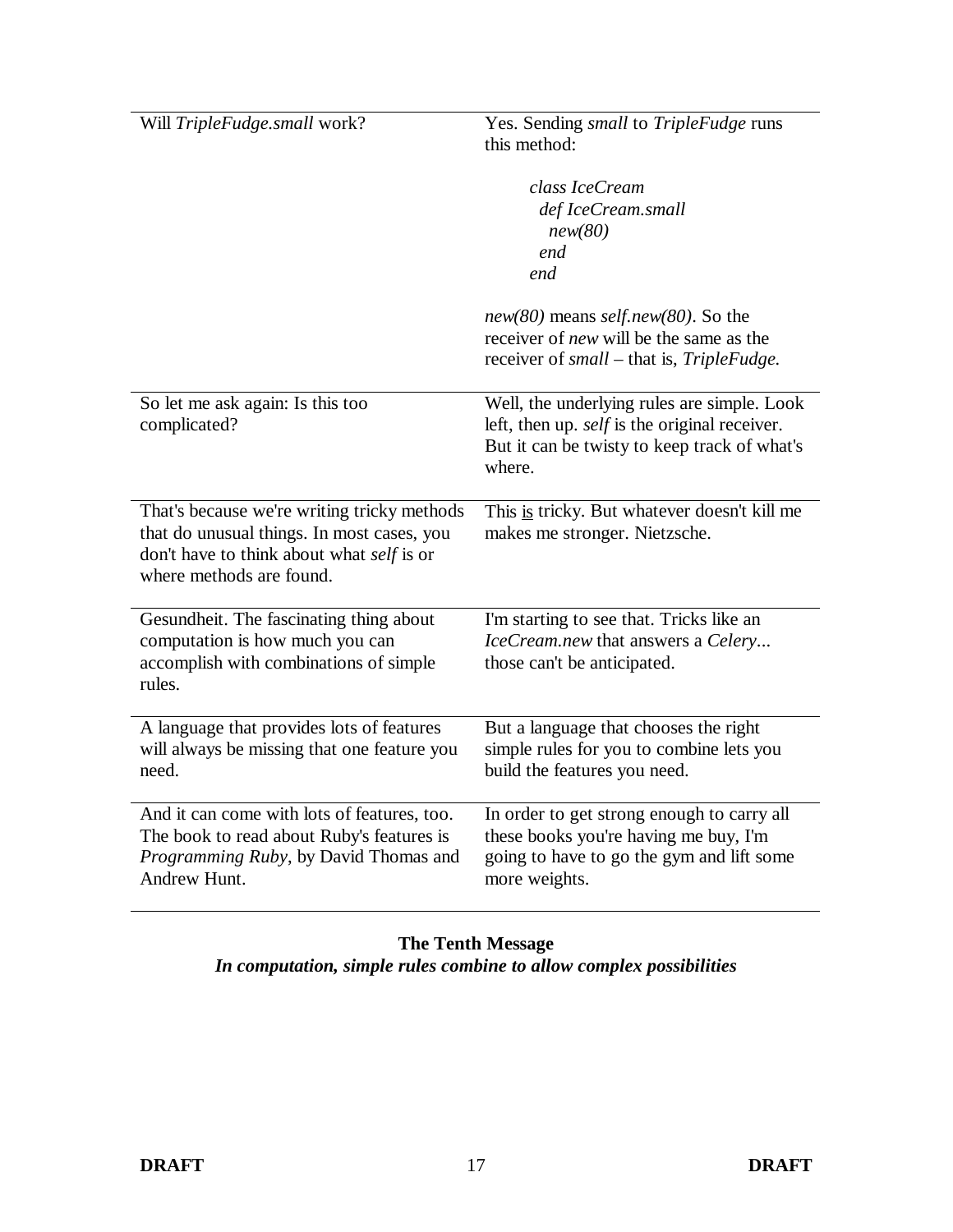Let's tie up a couple of loose ends. Here is our class picture again. It's quite familiar now.

| meta Class<br><b>Class</b><br>new<br>new<br>meta Object<br>meta IceCream<br>new<br>small                     | <i><u><b>Object</b></u></i><br>class<br>$==$<br>send<br>an IceCream<br><b>IceCream</b><br>@left<br>initialize<br>lick<br>lookup<br>@created |
|--------------------------------------------------------------------------------------------------------------|---------------------------------------------------------------------------------------------------------------------------------------------|
| What's the answer if you send the <i>class</i><br>message to the <i>IceCream</i> instance in the<br>picture? | IceCream.                                                                                                                                   |
| How is it gotten?                                                                                            | By looking left, then up, from the instance,<br>and finding the class method in Object.<br>That method answers IceCream.                    |
| What is the result of <i>IceCream.class</i> ?                                                                | Class, which is appropriate.                                                                                                                |
| How is that result obtained?                                                                                 | You look left and then up, starting at<br>IceCream.                                                                                         |
| And where do you find <i>class</i> ?                                                                         | You don't, not in this picture.                                                                                                             |
| Where should you find it?                                                                                    | Object. That means that looking up from<br>Class should land you in Object.                                                                 |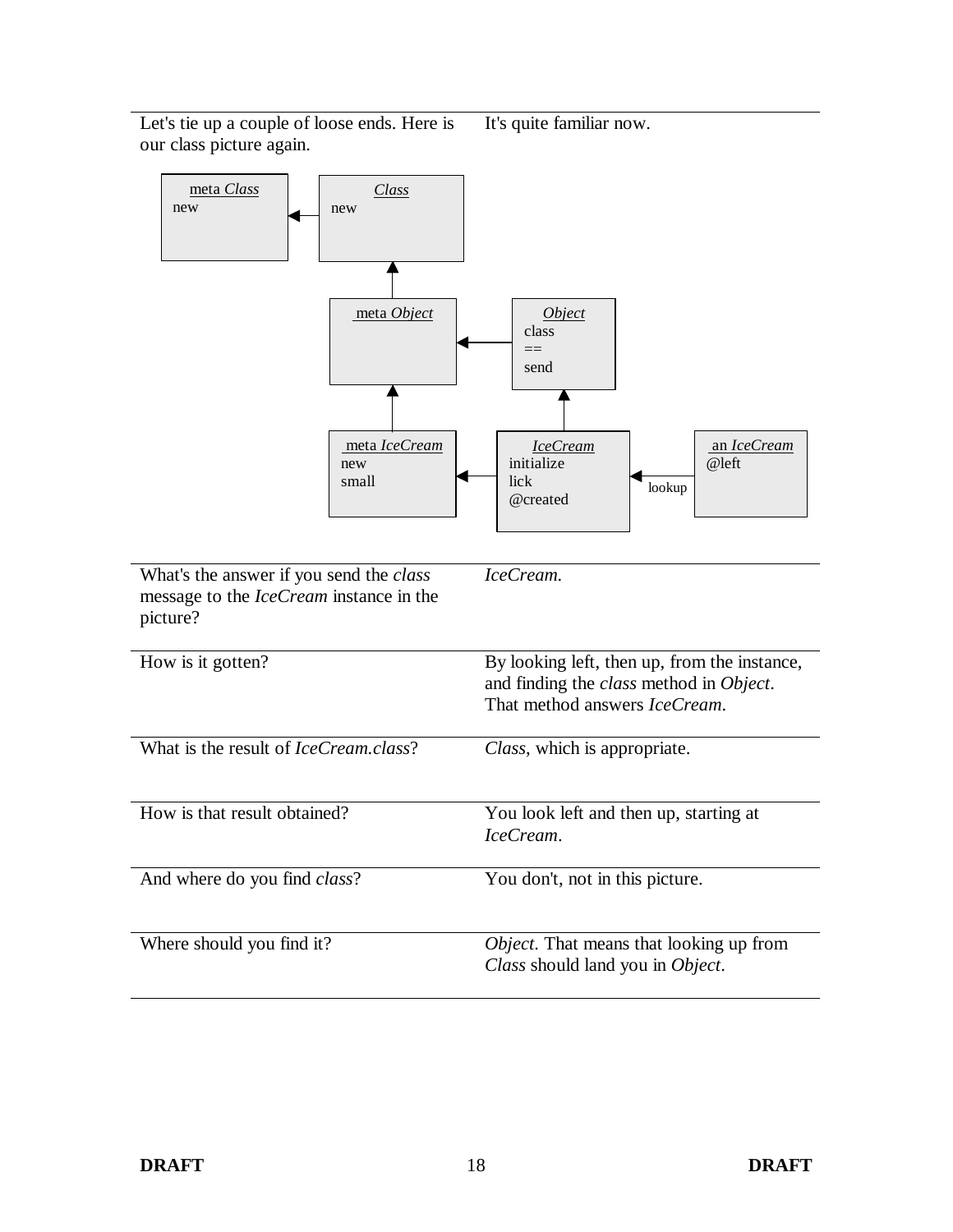So the arrow up from *Class* should curve back down to *Object*. Don't fix the picture yet.

I want to. I'd rather have clarity than save paper.